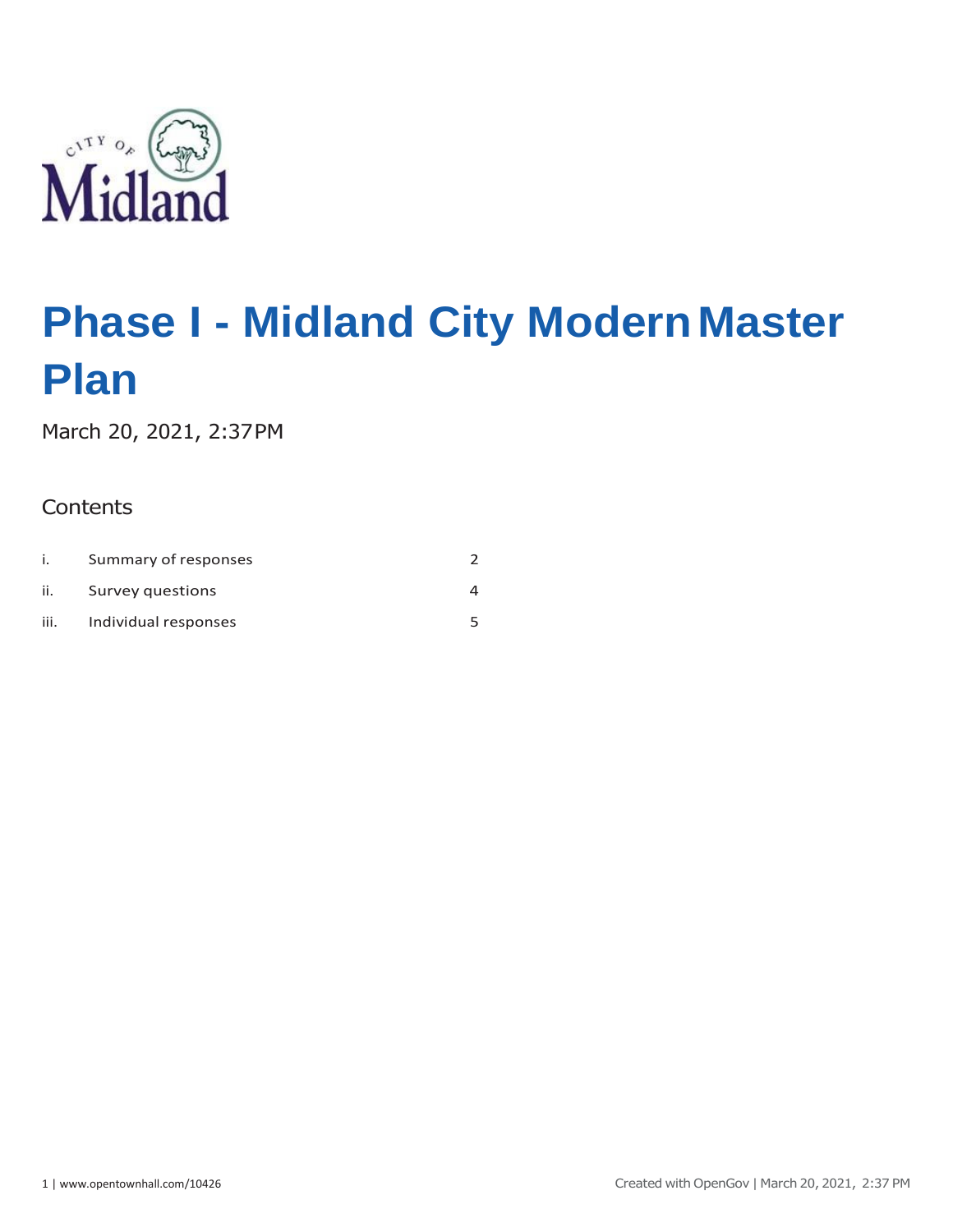What should the City focus on during the Master Planning process?

# **Summary Of Responses**

| As of March 20, 2021, 2:37 PM, this forum had: |      | <b>Topic Start</b>      | <b>Topic End</b>        |
|------------------------------------------------|------|-------------------------|-------------------------|
| Attendees:                                     | 506  | March 10, 2021, 7:46 AM | March 20, 2021, 2:11 PM |
| Responses:                                     | 205  |                         |                         |
| Hours of Public Comment:                       | 10.3 |                         |                         |

# QUESTION 1

**What top three (3) topics should the City focus on during the City Modern master planning process?**

|  | (As you answer this question, think about the things the City of Midland has control over as a local government.) |  |  |  |  |
|--|-------------------------------------------------------------------------------------------------------------------|--|--|--|--|
|  |                                                                                                                   |  |  |  |  |

| Answered | 205 |
|----------|-----|
| Skipped  | O   |

**-** all area **areas business businesses center community** control development downtown eastman **flood**  flooding from housing infrastructure makingmall midland **more** need new **parking parks people restaurants road** <sup>s</sup> **safety saginaw** sewer small spaces **streets system** t **town traffic use**

| QUESTION 2 |                                                                |  |
|------------|----------------------------------------------------------------|--|
|            | What is the top thing you treasure or like most about Midland? |  |
| Answered   | 194                                                            |  |
| Skipped    | 11                                                             |  |
|            |                                                                |  |

activities**all also amenities area** around arts **big** center**community** do**dow downtown etc family** feel friendly**good** great green how **library like** love midland **opportunities** other **outdoor** parks people place rails **safe** safety **services small so town** trail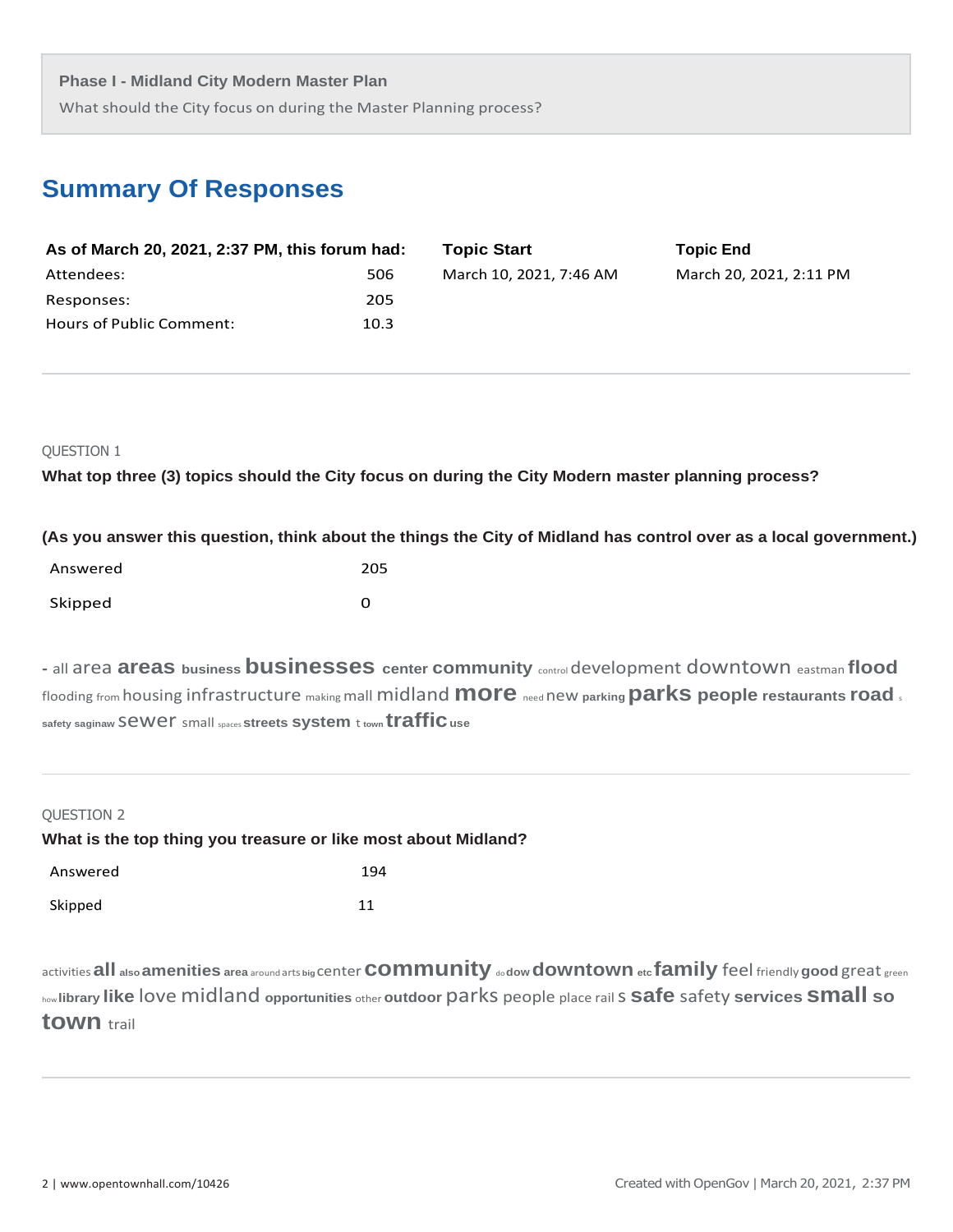What should the City focus on during the Master Planning process?

| <b>QUESTION 3</b><br>What is the top issue facing the City of Midland, either now or in the future?                                                                                                                                                      |     |  |  |  |  |
|----------------------------------------------------------------------------------------------------------------------------------------------------------------------------------------------------------------------------------------------------------|-----|--|--|--|--|
| Answered                                                                                                                                                                                                                                                 | 194 |  |  |  |  |
| Skipped                                                                                                                                                                                                                                                  | 11  |  |  |  |  |
| all area businesses community do dow flood flooding from future get government growth infrastructure issue issues like<br>midland more much need new people plan residents road s sewer so somet they things time too town want was<br><b>what</b> young |     |  |  |  |  |
| <b>QUESTION 4</b>                                                                                                                                                                                                                                        |     |  |  |  |  |
| Describe your vision for the future of Midland.                                                                                                                                                                                                          |     |  |  |  |  |
| Answered                                                                                                                                                                                                                                                 | 177 |  |  |  |  |
| Skipped                                                                                                                                                                                                                                                  | 28  |  |  |  |  |
|                                                                                                                                                                                                                                                          |     |  |  |  |  |

activitiesall also**area** areas business**businesses community continue** downtown events**feelfriendly from good** great like live make mall midland more needs nice opportunities other people place residents S safe See Small t town up well **where work** young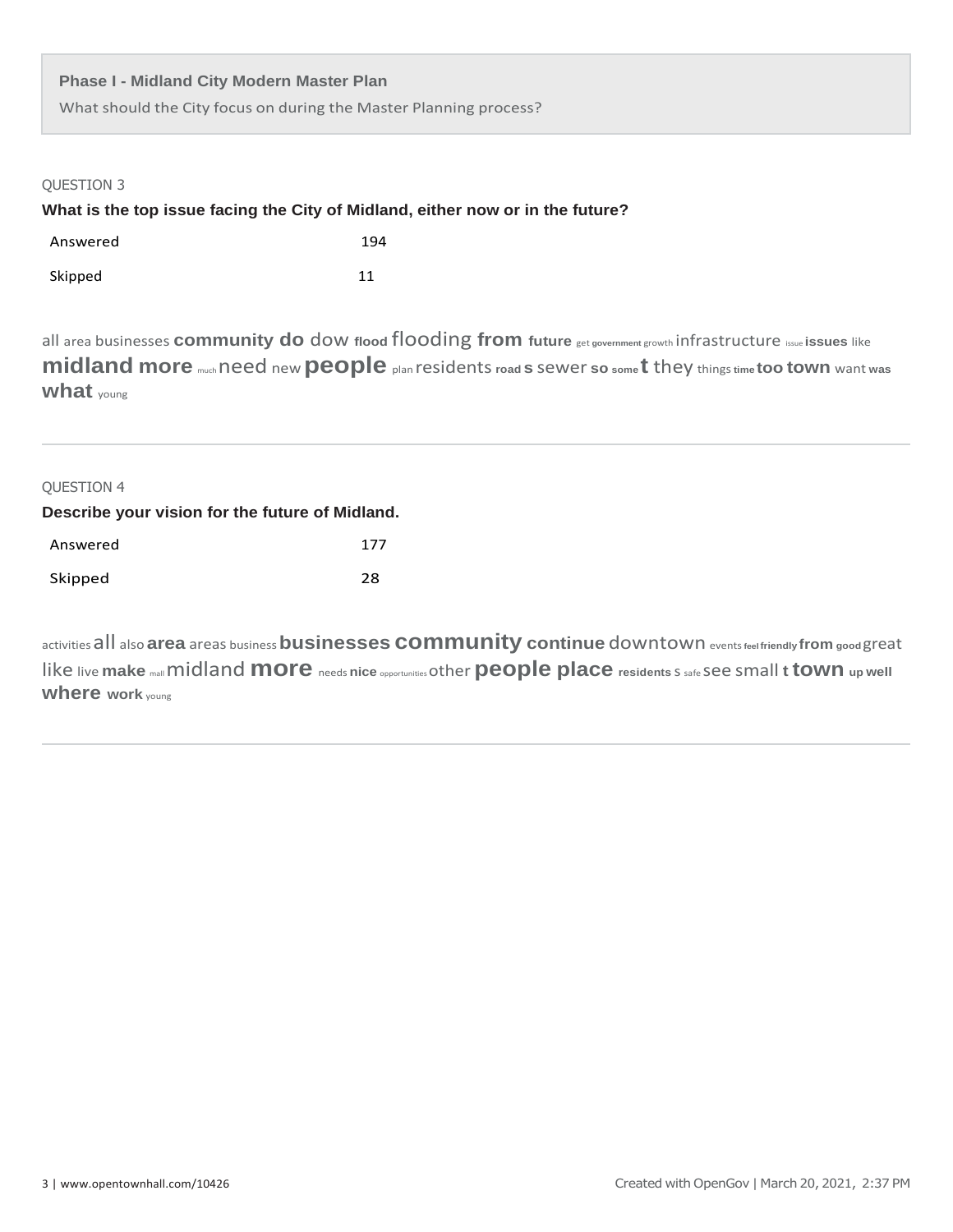What should the City focus on during the Master Planning process?

# **Survey Questions**

# QUESTION 1

**What top three (3) topics should the City focus on during the City Modern master planning process?**

**(As you answer this question, think about the things the City of Midland has control over as a local government.)**

# QUESTION 2

**What is the top thing you treasure or like most about Midland?**

# QUESTION 3

**What is the top issue facing the City of Midland, either now or in the future?**

# QUESTION 4

**Describe your vision for the future of Midland.**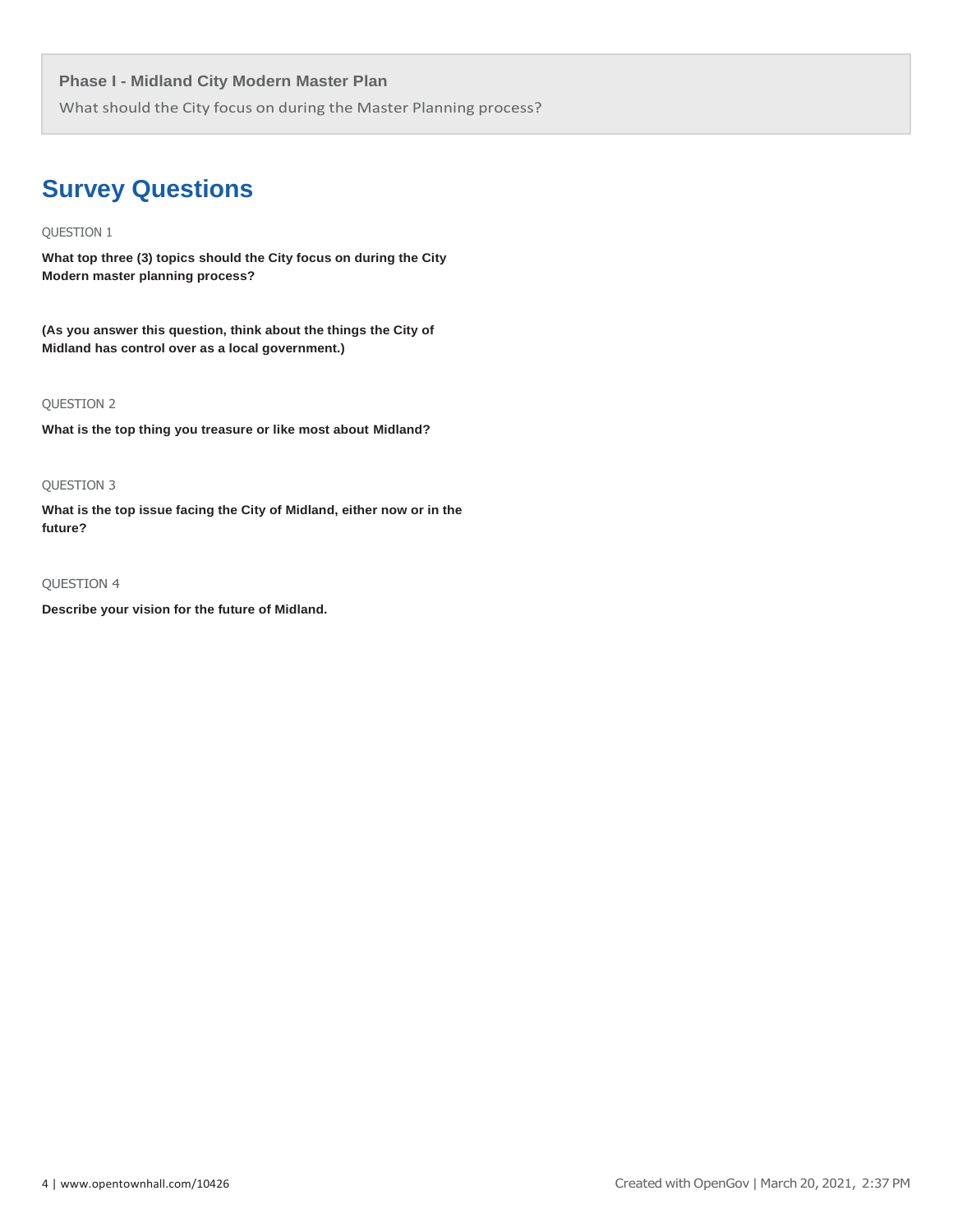What should the City focus on during the Master Planning process?

# **Individual Responses**

# **Name not shown**

inside City Boundary March 10, 2021, 10:08 AM

#### **Question 1**

- Business Expansion, especially along Bay City Road
- Traffic flow and congestion
- Downtown virbrancy

# **Question 2**

The Dow Gardens, Center for the Arts and Library area is fantastic. Really great options for the mind, body and soul. These three together are really Midland's Crown Jewels. No other small town has something like this.

#### **Question 3**

Property taxes are SUPER high. I can't believe how much we pay. It's stifling. Knowing we could move to Larkin and save 25% is depressing. We have to find ways to increase the tax base beyond just socking it to homeowners.

#### **Question 4**

Strong, vibrant, walkable downtown, andmaybe even a united feel with better walkability between the library, MCFTA and Dow Gardens. Traffic flows well, neighborhoods are clean and welcoming, and people have choices for food, shopping andentertainment.

# **Name not available**

March 10, 2021, 10:21 AM

#### **Question 1**

- Diversity and Inclusion
- Attracting of the moment business
- Creating spaces that eliminate the need to leave town

## **Question 2**

The size of the city, you can drive anywhere major in less than fifteen minutes.

#### **Question 3**

The lack of diversity.

# **Question 4**

Iwould hope that Midland would bemore than a town people pass through to go to Mount Pleasant or leave to shop in Saginaw.

# **Name not available**

March 10, 2021, 3:44 PM

# **Question 1**

• Updating all neighborhood parks...some parks have old swings, slides and other playground equipment.

• Love the bike trails and rail trail! Keep those in top notch condition

• Love the Center for the Arts and all its offerings...theater and Peanut Gallery for children. Fantastic!

#### **Question 2**

The activities for children to do...play in the parks; hike and bike trails; community center activities; city sports; Peanut Gallery theater.

#### **Question 3**

Cut backs of employment from Dow, DuPont, and Corteva. Need to keep small businesses running since major stores seem to be closing down. How does one keep the city growing and attractive for new businesses??

# **Question 4**

I would love to see the city thrive with stores and restaurants that you don't find elsewhere so that out of town people would come spend money!!

# **Name not shown**

inside City Boundary March 10, 2021, 3:47 PM

#### **Question 1**

- Infrastructure
- Housing
- Flood planning

#### **Question 2**

I love the small community feel with big community amenities. The quick and easy access to numerous parks and other outdoor activities is very welcome.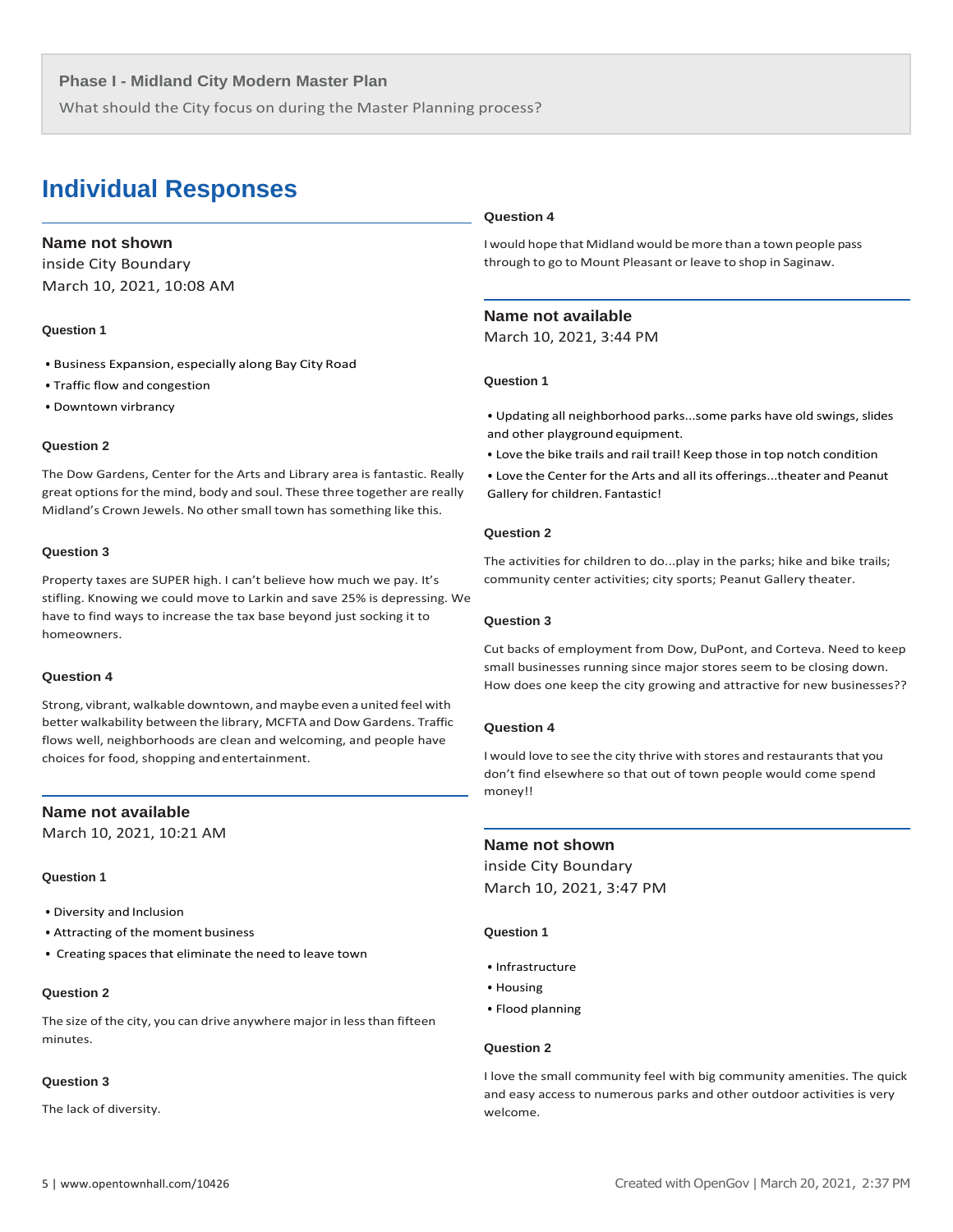What should the City focus on during the Master Planning process?

# **Question 3**

Infrastructure. Roads are deteriorating, water main breaks are becoming a common occurrence, and the need to ensure proper drainage to combat flooding.

# **Question 4**

No response

# **Name not available**

March 10, 2021, 3:47 PM

# **Question 1**

- flooding
- downtown
- the market should bedowntown

#### **Question 2**

the many opportunities offered to all school system-always been an attraction to move to Midland

#### **Question 3**

FLOODING HAS HIT US VERY HARD SEVERAL TIMES AND NEEDS THE IMMEDIATE ATTENTION

#### **Question 4**

ASmaller city that is very SAFEfor all of us....no huge problems. An outstanding school system. Many opportunitiesfor all....sports, the arts, and a all treated equally.

# **Name not available**

March 10, 2021, 3:50 PM

# **Question 1**

- more nature trails
- more activities and places for teens andkids
- more activities in general

# **Question 2**

the nature and tridge

# **Question 3**

not many things for teenagers to do in town

# **Question 4**

more things for people to do of all ages

# **Name not available**

March 10, 2021, 4:00 PM

#### **Question 1**

- Fixing the sewer system so people's homes are not destroyed in floods.
- Planning for future floods.

• Opening the library or giving a property tax credit for residents not being able to use it for a year. Curbside pickup does NOT count.

# **Question 2**

This is my hometown. It is a small town with many amenities and a long history for those of us who are original residents.

#### **Question 3**

The sewer systems need fixed.

# **Question 4**

Midland seems to want to change and grow too much. Focus on the problems with the sewer system instead of the road diet and how to attract more people to downtown. Do something for the tax paying residents, not the visitors. Stop putting out surveys about racism and about downtown and fix the things that are necessary to the health and safety of the homeowners. Hundreds of homes were damaged or destroyed due to the sewers. How many homes will be damaged if downtown is not "vital" or if there is not a walking path on Buttles?

# **Name not available**

March 10, 2021, 4:03 PM

#### **Question 1**

• Keep improving the downtown area. It is getting better, still needs more businesses

• Keep working on parks and Rec. Maybe build another disc golf course, maybe I. Another part oftown.

• Help with bike trail to Vay City and Saginaw.

# **Question 2**

Love how safe we feel and are able to walk or ride our bikes almost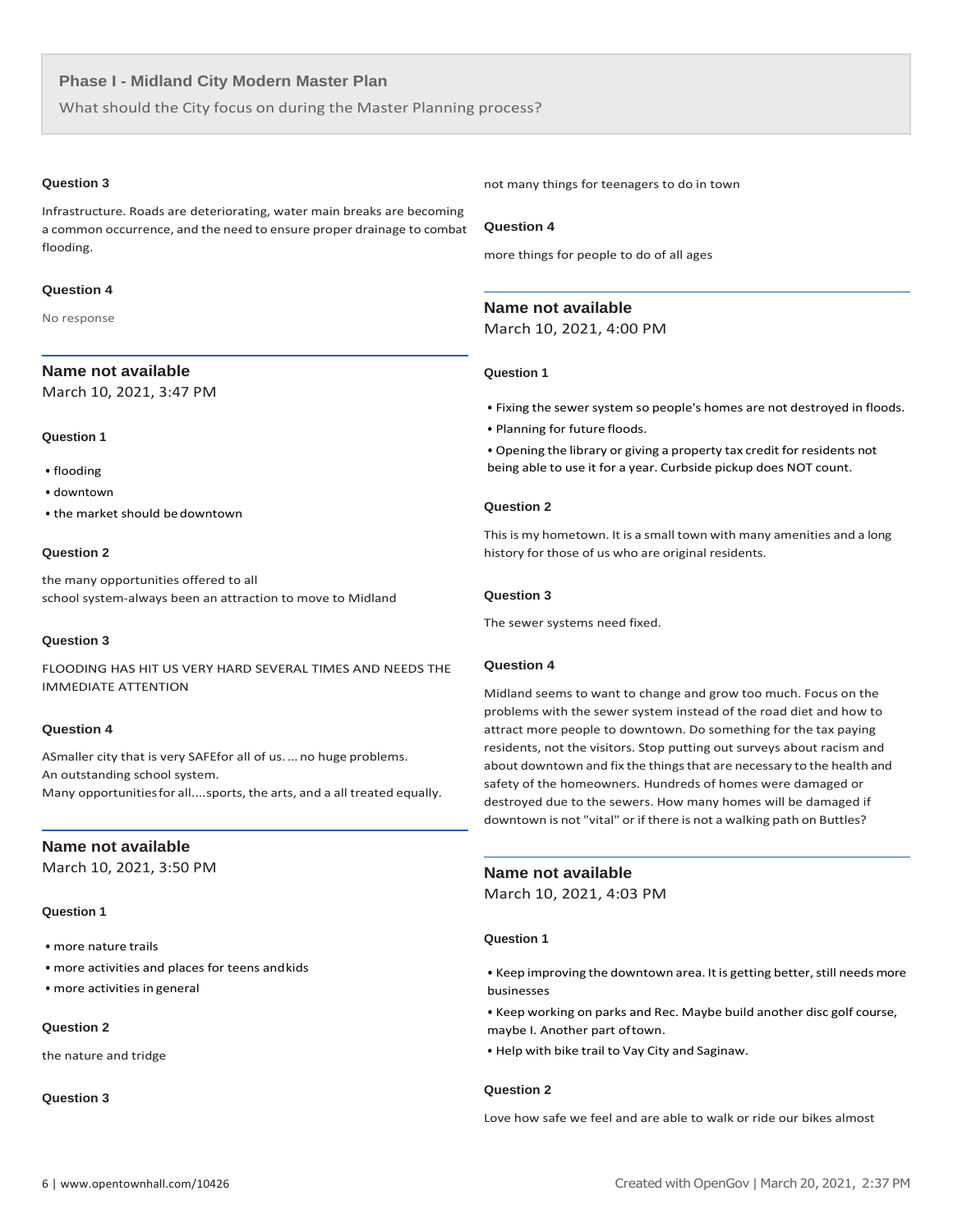What should the City focus on during the Master Planning process?

everywhere.

#### **Question 3**

Affordable housing

#### **Question 4**

Keep the many opportunities coming for all.

# **Name not shown**

inside City Boundary March 10, 2021, 4:14 PM

#### **Question 1**

• Go back to two-way traffic on Rodd St. & Ashman St.

• Fine people who throw trash on the outlawn before the time for their pick up. Fine people who don't mow their lawns AND those with junk in front and back yards.

• Put the River Days guy (Jeff) who brands the slab wood back onhis original site. Not everyone can walk the Tridge to the other side!

# **Question 2**

The Grace A. Dow Memorial Library.

# **Question 3**

Lower taxes and lower water /sewer bills.

#### **Question 4**

Pretty good the way it is. More side streets should be repaved. Not just streets on the route to Dow Chemical.

# **Name not available**

March 10, 2021, 4:24 PM

# **Question 1**

• Fix sewer pumps to eliminate pump shut-offs that cause sewer backups during heavy rains.

• Reduce or eliminate city taxes for households affected by sewer backups caused by pump shut-offs.

• Pay for home restoration due to sewer back-up caused by pump shutoffs.

# **Question 2**

There is a lot of g.een space and recreational opportunities,

# **Question 3**

There must be a solution for protecting homes from sewer back-up during heavy rains. Turning off pumps is not acceptable.

# **Question 4**

Maintain current green space and recreational opportunities. Create green space between and around future businesses.

# **Name not shown**

inside City Boundary March 10, 2021, 4:31 PM

#### **Question 1**

- Increase bike friendly streets
- Attract more businesses to the downtown and Saginaw Corridor
- Be sure zoning allows for the modern day mix of retail, restaurants, bars and residential

# **Question 2**

Small size, responsive city staff, walkability

# **Question 3**

Toxicity of social media haters clouding communications

# **Question 4**

A growing city welcoming to those of all interests and ages, a place that is vibrant from 6 am to 12 am.

# **Name not available**

March 10, 2021, 4:35 PM

# **Question 1**

• Reopening buttles

# **Question 2**

Free parking downtown

# **Question 3**

No response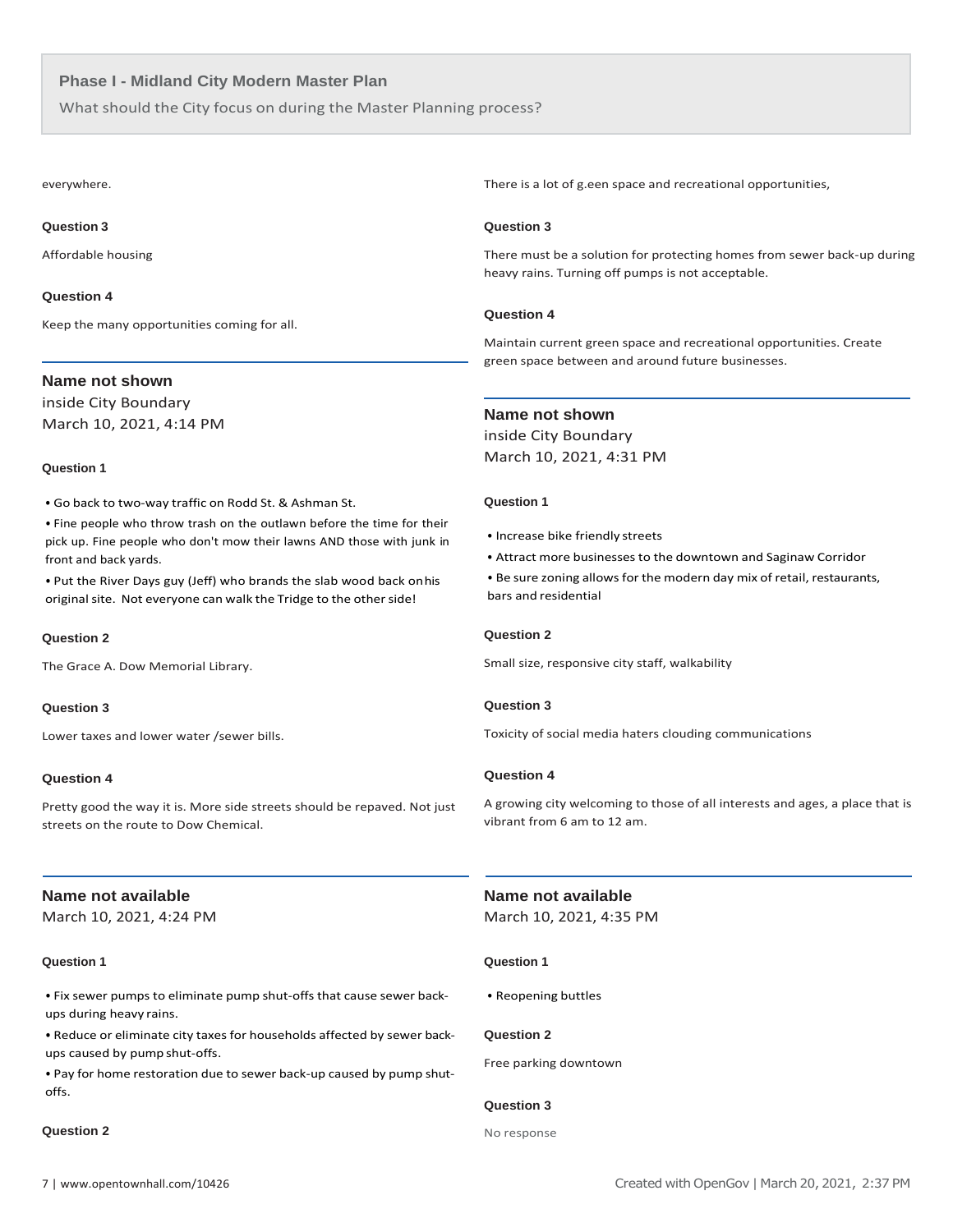What should the City focus on during the Master Planning process?

#### **Question 4**

No response

# **Name not shown**

inside City Boundary March 10, 2021, 4:40 PM

# **Question 1**

• Get the side streets fixed. They are neglected when compared to the main streets. Don't do the US 10 lane reduction

• Reduce the number of neighborhood small parks and focus on the larger parks such as Stratford. Clean the lake up. Add more pavillions and playground equip.

• Stop doing downtown and mall area. Focus on Bay City Road. Great place for new restaurants.

# **Question 2**

The schools

#### **Question 3**

Aging population and affordable housing. The aging population is increasing but will eventually go away but there will be no one left. Nothing to keep the younger people here. Housing istoo expensive for a normal family.

# **Question 4**

Midland needs to bring in more jobs that are not related to Dow/Dupont. Houses and condos that are affordable for normal families. More activities for 30-60 year olds. More activities for teens to do. Make Midland feel like a safe cityagain.

# **Name not available**

March 10, 2021, 4:41 PM

# **Question 1**

- Crime
- Roads infrastructure
- Parks

# **Question 2**

Safe downtown

# **Question 3**

Crime

#### **Question 4**

A city that's that works and improves

# **Name not available**

March 10, 2021, 4:53 PM

#### **Question 1**

- Sewers-update and mire than adequate new constructio
- City park update and newconstruction
- Stop Butles Street discussion

#### **Question 2**

Parks and recreation

#### **Question 3**

Sewer backup

# **Question 4**

Clean up low housing areas

#### **Name not available**

March 10, 2021, 5:08 PM

#### **Question 1**

• Improvement in sewer and storm water service for residential customers

• Continue to encourage new businesses and support existing businesses through programs, policies that encourage small and large business development

• Support maintenance of the programs, services we love - The Library, great garbage and heavy item service, great parks, trails, Dow Gardens, Whiting Forest,. .

#### **Question 2**

The Library

#### **Question 3**

Water / sewer problems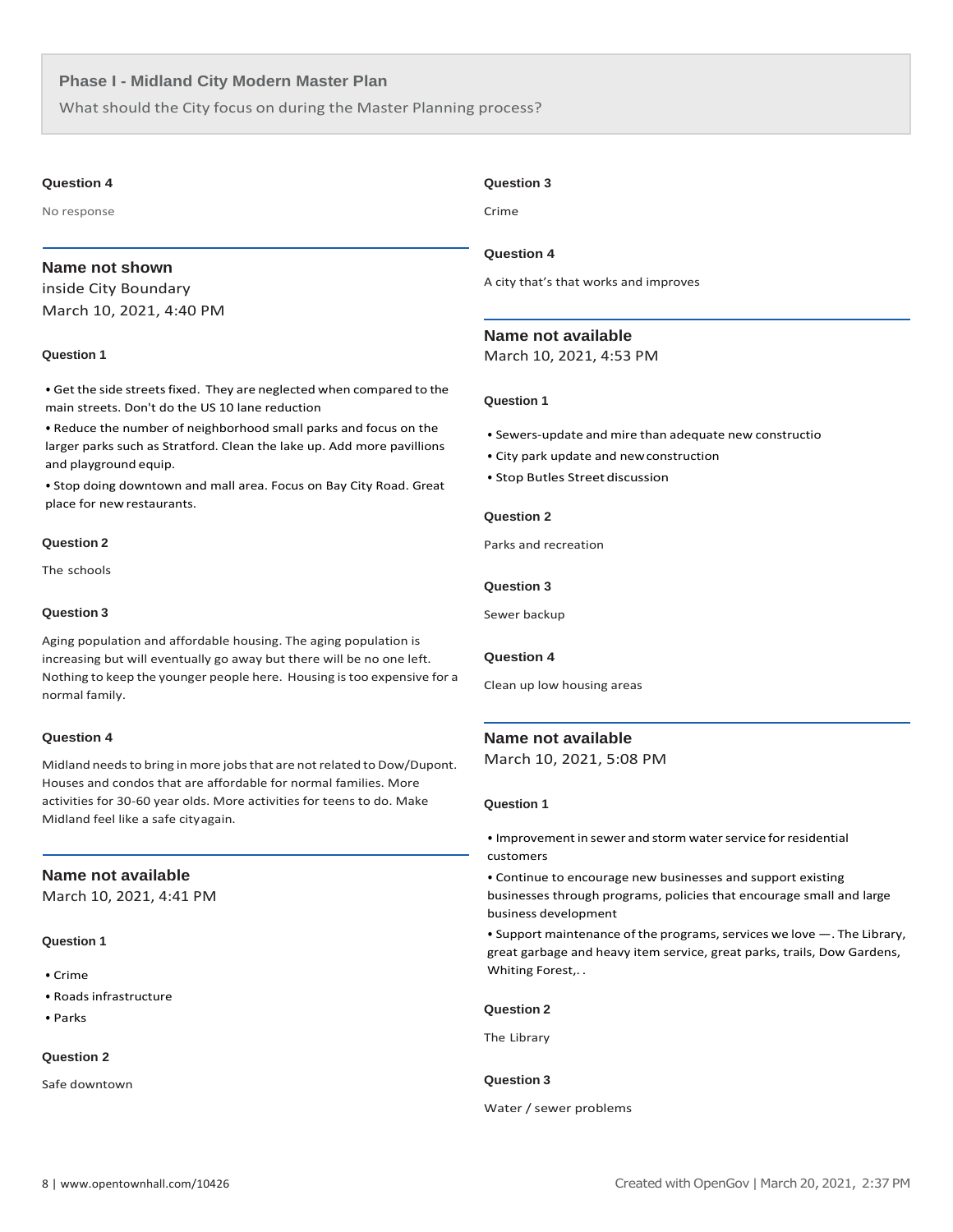What should the City focus on during the Master Planning process?

# **Question 4**

Continue with that 'small town ' feeling of 'neighborliness' and convenience while managing and supporting new development. Bring sewer system up to the good to excellent level of other city services.

# **Name not available**

March 10, 2021, 5:10 PM

# **Question 1**

- Housing needs
- Roads and transportation
- Community programs

#### **Question 2**

The parks and trail system

#### **Question 3**

Resistance to change. People are too set in their ways. Listen to everyone but then move forward. Stop spending so much time listening to people that do nothing but whine and complain.

# **Question 4**

Midland needs to be a city that everyone can afford to live in, and feel welcome in. It needs to consider everyone but act in the best interests of all, not just the loud voices. If we ignore our businesses and do not help them, the City will die. Everyone needs to work together and support, not complain about and tear down, decisions once they are made.

#### **Name not available**

March 10, 2021, 5:16 PM

# **Question 1**

• Improving city street condition including prioritizing which streets need repair/improvements. This should be based on current condition of the road.

• Keep politics out of running the day to day business of the city.

• Educate the snow removal crews on being courteous to home owners and their driveways.

# **Question 2**

The value of my home continues to increase every year. Also, an excellent and professional police force who work hard to control the little talked about drug problem in thiscity.

#### **Question 3**

The current direction our country is going toward, socialism, will devastate the economy of our great nation and ultimately destroy our local economy. What will happen to our schools, our roads, our opportunities and our way of life. What steps will Midland take to safeguard our future?

# **Question 4**

Diversify our economy. We can't continue to rely on Dow dollars as our main source of capital.

#### **Name not shown**

outside City Boundary March 10, 2021, 5:24 PM

#### **Question 1**

- Keeping residential residential don't let business invade these spaces.
- Make sure school buildings are kept up to date
- Keep downtown viable

## **Question 2**

Small so easy to get around to visit and do errands.

## **Question 3**

Sewer system.

# **Question 4**

Keep offering the wonderful city services and consider city wide internet.

#### **Name not shown**

inside City Boundary March 10, 2021, 5:25 PM

#### **Question 1**

- Complete, walkable neighborhoods
- Fostering local business and community capital
- Creating variable housing options

# **Question 2**

It's ability to bat above its class when it comes to cultural opportunities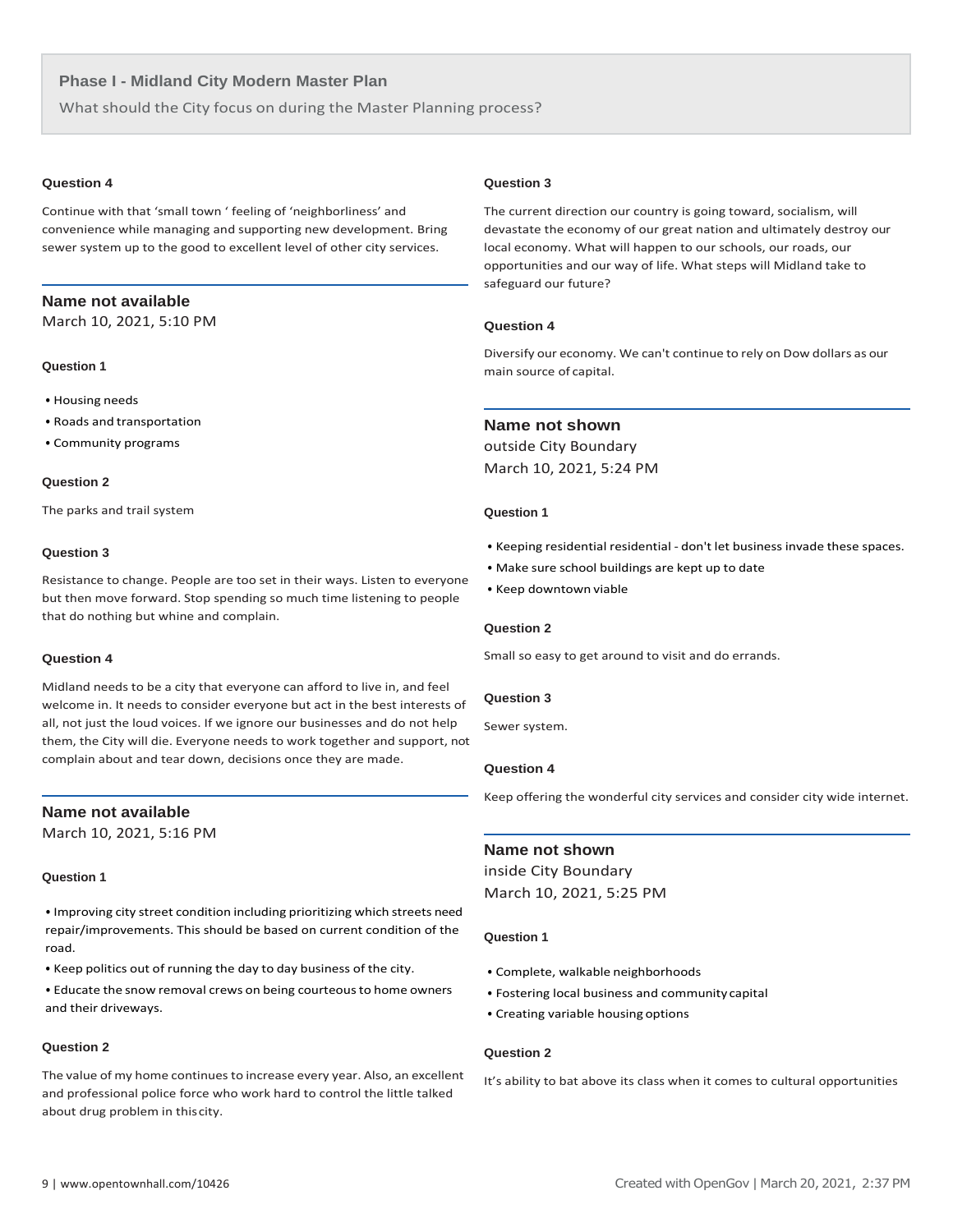What should the City focus on during the Master Planning process?

# **Question 3**

Its auto-centric development patterns everywhere. Cities are first and foremost for for people, not cars. People pay taxes.

# **Question 4**

Midland is a town with localized, complete neighborhoods which offer varied housing types and local businesses in each. All neighborhoods are connected via both auto and pedestrian methods. The community as a whole continues to be welcoming to families but also has more appeal for couples without kids or even singles. Cultural amenities continue to abound and see significant community support. The city's local businesses are fueled by local capital to create overall community wealth building opportunities.

# **Daryl Poprave**

inside City Boundary March 10, 2021, 5:58 PM

# **Question 1**

- Future Land Use
- Changing zoning characteristics overtimeover
- Meeting citizen needs

# **Question 2**

Safety

# **Question 3**

Hazard mitigation

# **Question 4**

Ensuring the long term economic vitality in a safe and clean community.

# **Name not available**

March 10, 2021, 6:08 PM

#### **Question 1**

- Spending control
- Beautification
- Drawing new business

# **Question 2**

Security

# **Question 3**

Controlled growth

#### **Question 4**

Keeping the small city feel while growing the city.

#### **Name not available**

March 10, 2021, 6:56 PM

# **Question 1**

- Pedestrian crossings, especially on Eastman and Saginaw
- Speed limits in business areas
- Flood control

#### **Question 2**

Friendly people

#### **Question 3**

Pollution of the environment

# **Question 4**

A pedestrian friendly city with lovely parks snd safe recreaction activities for all ages.

# **Name not available**

March 10, 2021, 7:15 PM

# **Question 1**

- Public transportation
- Sewer maintenance
- Road maintenance

#### **Question 2**

Family atmosphere, strong sense of community

# **Question 3**

Flooding restoration and roads

# **Question 4**

Balancing small town sense of community with opportunities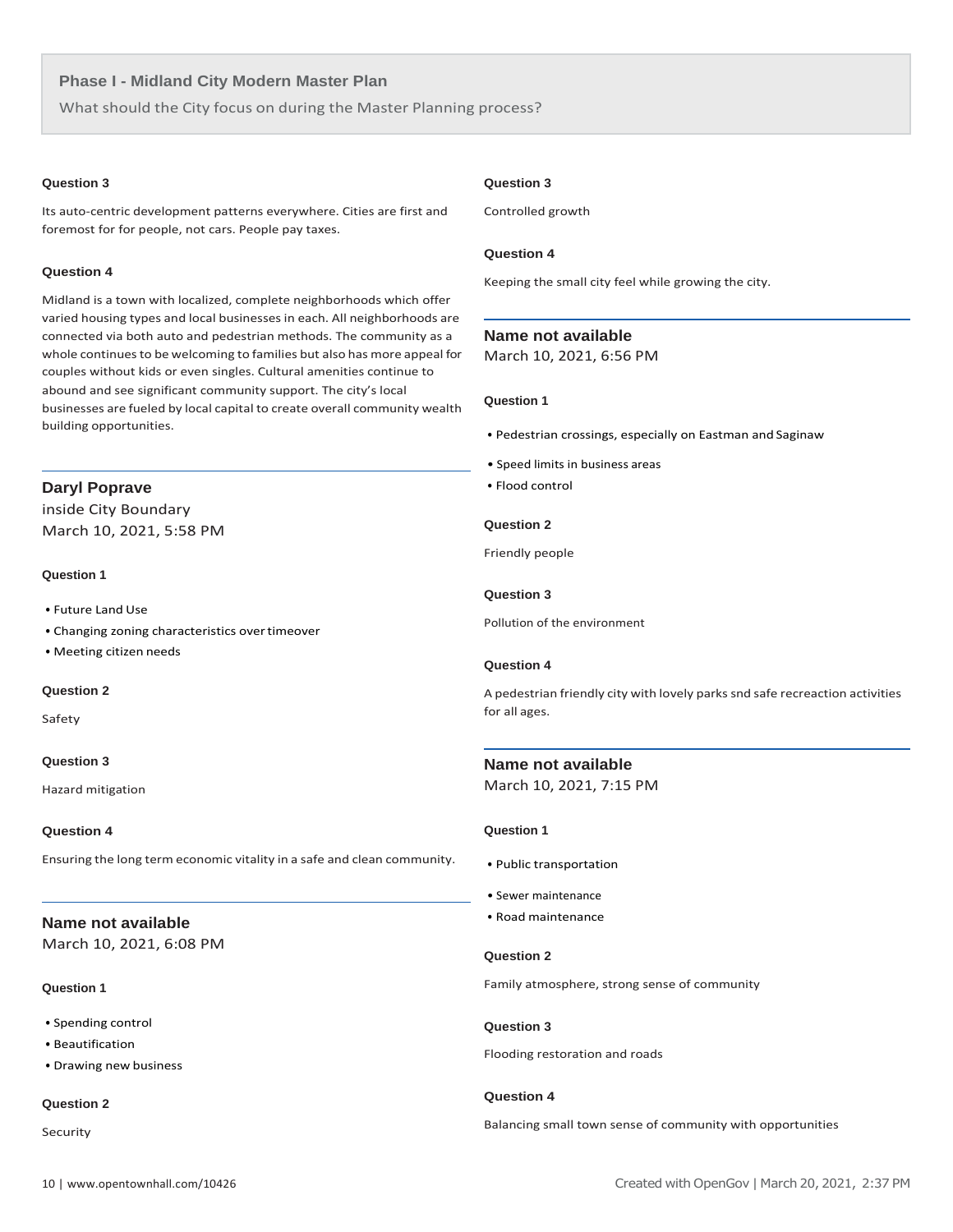What should the City focus on during the Master Planning process?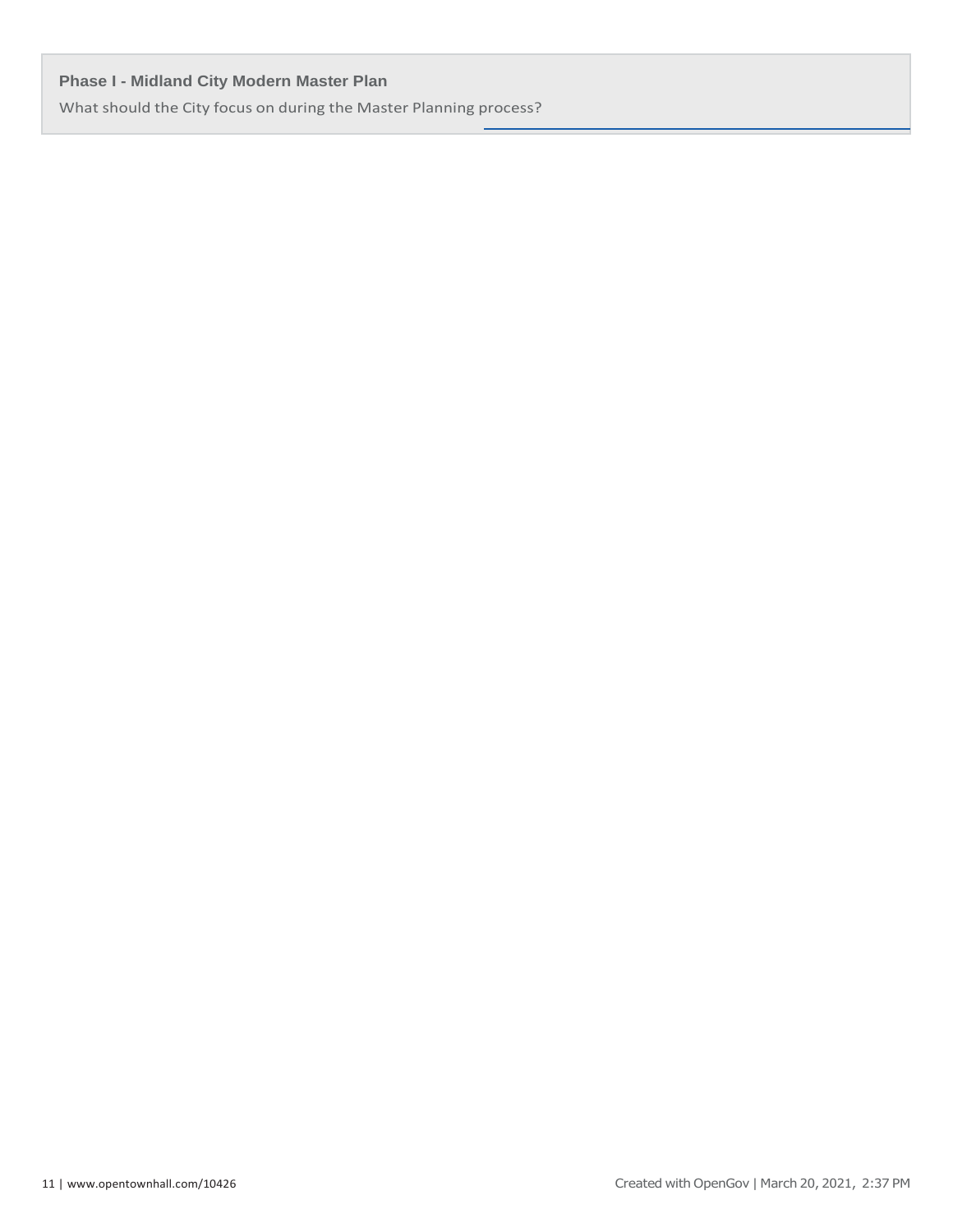What should the City focus on during the Master Planning process?

# **Name not shown**

inside City Boundary March 10, 2021, 7:29 PM

# **Question 1**

- Strategic Flood management
- Zoning and codes to encourageinvestment
- More flexibility to planners

# **Question 2**

The communities sense to care, and the social services we provide .

# **Question 3**

Lack of an aligned vision by city council,

# **Question 4**

A progressive community, open to change and new ideas to improve the quality of life for every one

Modern: relating to the present or recent times as opposed to the remote pas

Explorer: one who explores an unfamiliar area; an adventurer.

# **Name not available**

March 10, 2021, 7:36 PM

# **Question 1**

- Avoiding sprawl (don't let Costco zone get like Joe Mann)
- Revitalize/maximize using The Circle area
- Trees. Our city is beautiful w green space & trees

# **Question 2**

How clean the streets are. I love when the street sweepers make their rounds.

AND

The close nature opportunities

# **Question 3**

Being inclusive, celebrating our diversity, not being too conservative

# **Question 4**

More low income housing & more diversified political leanings.

# **David Maness**

inside City Boundary March 10, 2021, 7:37 PM

# **Question 1**

- Strong, diverse economy.
- Solid, functioning, reliable, efficientinfrastructure.

• Strong, identifiable neighborhoods with an attractive, exciting downtown core.

# **Question 2**

Midland is a well-run city with an engaged citizenry backed by a unique, enviable collection of foundations. Over time, this combination has created amenities that many larger cities can only dream of. We're a small city with big city treasures.

# **Question 3**

Trusting that our many leaders will listen and make decisions that will create a better, stronger, livable City. Some voices will say go east, some go west, some north and some south. Our leaders need to let us know they've heard all the suggestions and that to get to the destination, we need to go northeast. Not all will feel heard, but if they trust our leaders and understand the why, hopefully they'll be supportive of the path selected.

# **Question 4**

Midland is a safe, livable City with excellent schools, state-of-the-art health care, an exciting downtown, robust shopping options, reliable and efficient infrastructure, a plethora of recreational, art and music opportunities and a welcoming environment that recognizes and celebrates its multi-cultural residents.

# **Name not available**

March 10, 2021, 7:55 PM

# **Question 1**

- Pedestrian mall downtown
- Bike paths to connect areas oftown
- Outdoor activities for adults

# **Question 2**

No response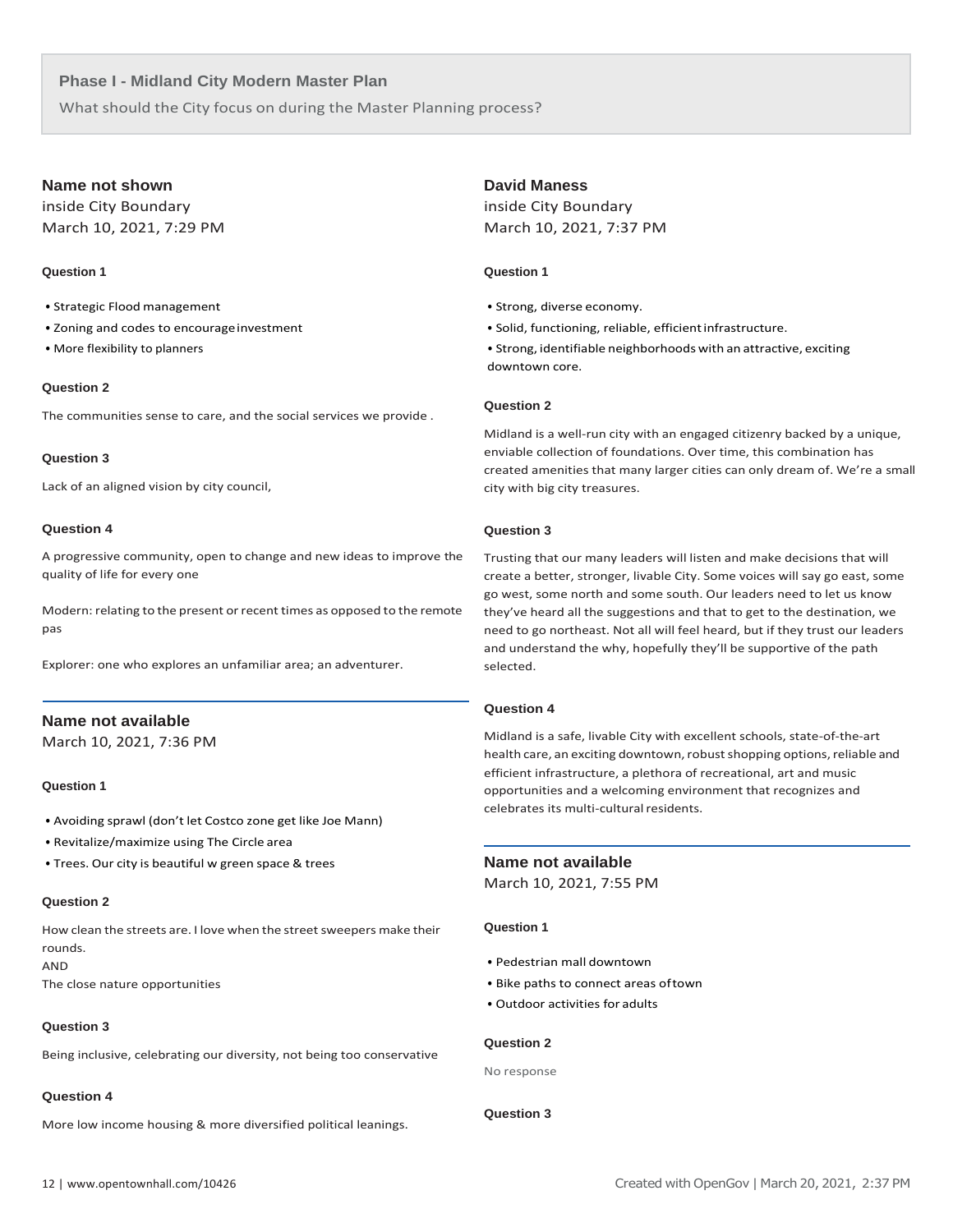What should the City focus on during the Master Planning process?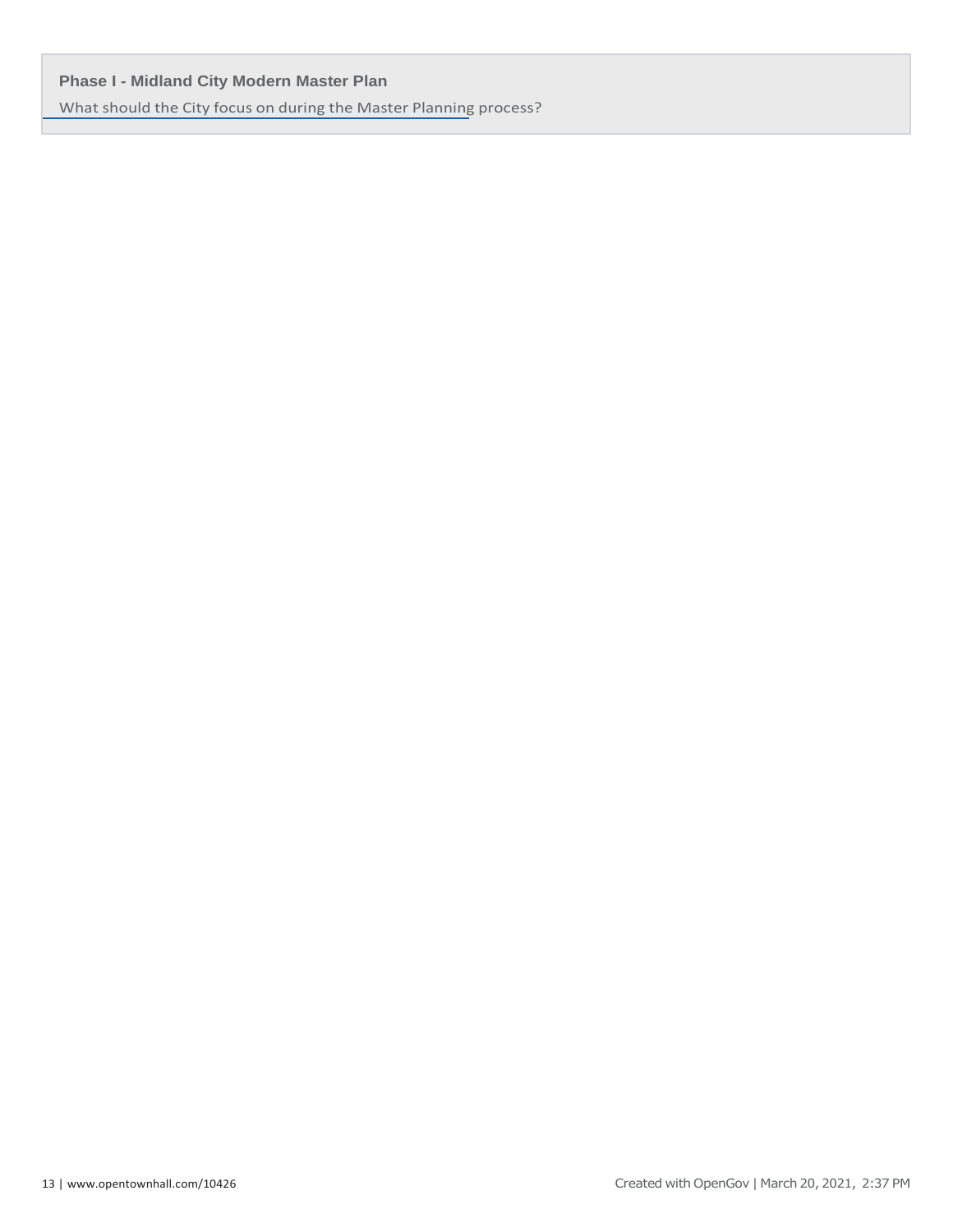What should the City focus on during the Master Planning process?

Lack of public transportation. Lack of paved paths to get around town on bikes or walking

#### **Question 4**

No response

# **paul ormiston**

inside City Boundary March 10, 2021, 8:07 PM

#### **Question 1**

• Traffic control through modern signalization and "traffic calming" engineering.

• Increased youth involvement in decision makingprocess. Developing our youth for future leadership roles, entrepreneurship or otherwise remaining in City.

• Educating ALL segments of community on their "responsibility" to work together on community issues.

#### **Question 2**

Excellent City services.

# **Question 3**

Other than what I have previously mentioned, it is difficult to name future issues. I credit the efforts of past and present community leaders, department heads and staff for effectively handling past issues. This belief gives me confidence that whatever issues we face in the future, they will be dealt witheffectively.

#### **Question 4**

Although I appreciate all that Dow Chemical has contributed to our community which, I am sure, has kept taxes down and services in abundance, I would hope our community could be less dependent. I would hope that we could work toward being a community where a 2nd income was an option rather than a necessity so that our children could be greeted by a parent when coming home from school. Also, remain a community that is welcoming to all peoples. A community that has jobs for our youth while maintaining higher wage jobs for our adults which don't require those adults to hold multiple jobs. A community that doesn't need a pandemic for realize the value of each resident regardless of their current station in life.

**Name not shown** inside City Boundary March 10, 2021, 8:09 PM

#### **Question 1**

- Keeping lifelong residence satisfied with living and retiring in Midland
- Give life long residence a little more respect
- Concrete more on the center of town and less in Main Street

#### **Question 2**

I was born and raised here. The last 5 years or more I've found Midland to be less and less attractive.

# **Question 3**

City leaders trying to turn Midland in to a city it isn't. I was looking forward to retiring in my home town, now not so much.

# **Question 4**

My vision is a nice small town like I grew up in. A downtown you can shop in, eat at. Instead it's becoming the HGTV vision leaders have now. I worked downtown on Main Street from 1977 to 1987. Downtown had a lot more to offer than what it is now. I was in Big E's Sports Bar a few years back. This topic came up and SelinaTisdale was over heard saying if people likeme don't like it we shouldmove. Well Itook her advice. Imoved OUT of town but still in Midland. I buy all my gas, groceries and other needs in Freeland, Hemlock, Mt Pleasant or Saginaw. I used to spend \$1200-\$1800 a month in Midland above and beyond mortgage and taxes. I'm not the only person that's done the same thing. You don't seem to care.

#### **Name not shown**

inside City Boundary March 10, 2021, 8:15 PM

# **Question 1**

• Use or elimination of empty commercial properties that are creating areas of economic depression

• Road repair

• Redevelopment of City Center area including razing and rebuilding areas on the circle

# **Question 2**

Midland is a relatively safe city in which to live.

#### **Question 3**

The core infrastructure is aging and areas like City Center are degrading in the quality and quantity of commercial activities.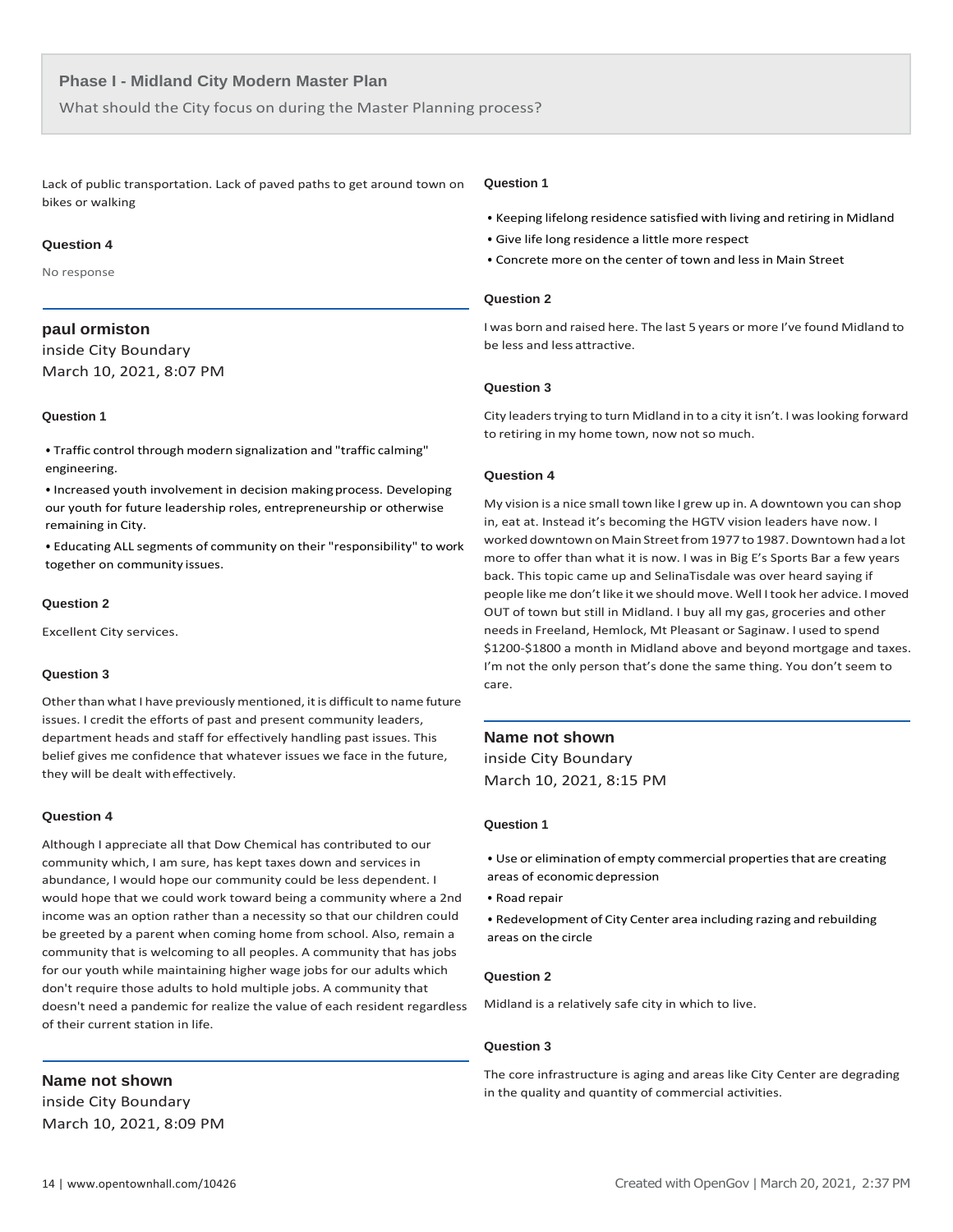What should the City focus on during the Master Planning process?

# **Question 4**

Focused redevelopment in areas that need it including the use of eminent domain where needed, to eliminate creeping commercial blight.

# **Name not available**

March 10, 2021, 8:51 PM

# **Question 1**

- Flood Control
- Street Maintenance
- Access to Services and Supplies for the Elderly

#### **Question 2**

Greenery and Civic Landscaping

#### **Question 3**

Equal Opportunity for All

# **Question 4**

No response

# **Name not available**

March 10, 2021, 9:33 PM

# **Question 1**

- Economic development
- Infrastructure
- Reducing taxes

# **Question 2**

Clean and safe with generous private benefactors that support a high quality of life.

# **Question 3**

Loss of tax base because of high taxes that drive away talent and investment.

# **Question 4**

A community of choice. We are true to our small City roots and not trying to be like other places. Those that work hard can achieve prosperity.

# **Name not shown**

inside City Boundary March 10, 2021, 9:45 PM

# **Question 1**

• Apply pressure to raze/replace/renovate eyesores like theMidland Resort (former Holiday Inn) on Wackerly in a timely fashion.

• Encourage or facilitate a plan for re-imagining the Midland Mall building and property. (e.g. more restaurants including a seafood fine dining restaurant)

• Add public parking downtown. Improve traffic flow further. Consider, adding right turn lanes on north and southbound Eastman Rd at Saginaw Rd intersection.

# **Question 2**

The Greater Midland Tennis Center

# **Question 3**

Flood prevention: remediation of deficient dams and sewers

# **Question 4**

A growing, diverse, supportive community that balances the needs of

families, young people, and the elderly with myriad opportunities for education, employment, and recreation.

# **Name not available**

March 10, 2021, 9:46 PM

# **Question 1**

• Sewer backup

• Building in flood-prone areas and possible removal of existing buildings in these areas

• Scools

# **Question 2**

The library

# **Question 3**

Flooding. It is a fairly flat area but with foresight changes could occur.

# **Question 4**

Continue to be a family-oriented town, embracing necessary changes but resisting undo commercialization.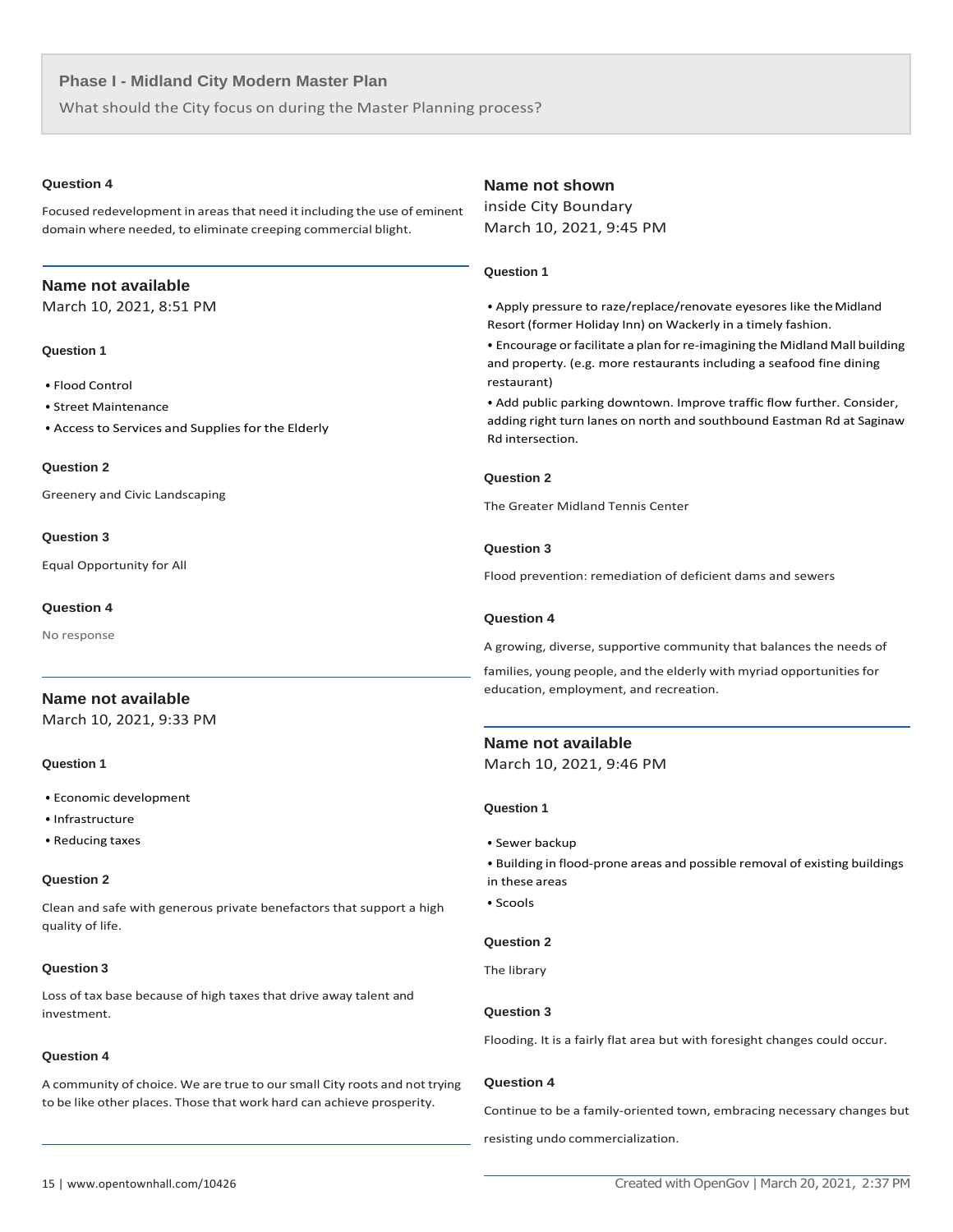What should the City focus on during the Master Planning process?

# **Kyle Elliott**

inside City Boundary March 10, 2021, 10:26 PM

# **Question 1**

- Maintaining Community Center at current level of activities or better.
- Flood control.
- Electric grid integrity/security

# **Question 2**

Community Center/Racket Ball Courts and bike trails.

# **Question 3**

I've only lived here 18 months so hard for me to say but infrastructure is usually a good place tofocus.

# **Question 4**

No response

# **Name not available**

March 10, 2021, 10:34 PM

# **Question 1**

- Improve Circle Center
- Encourage businesses

# **Question 2**

So many "city-like" opportunities with a small town.

# **Question 3**

Disparity between haves and have nots.

# **Question 4**

No response

# **Name not available**

March 11, 2021, 6:28 AM

# **Question 1**

• Maintaining recreational opportunities for youth

• increase traffic safety through engineering, equipment and enforcement

• making sure infrastructure is secure, in good serviceable condition

# **Question 2**

safety and security on the streets and in the home

**Question 3**

balancing the budget

# **Question 4**

maintaining same level of services

# **Scott LaFever**

inside City Boundary March 11, 2021, 7:32 AM

# **Question 1**

• Future flood control measures and adequate storm drainage holding capacity

• Providing regulations/policesthat promote growth of local restaurants with access to proper liquor licensees

• Improving the cities public transportation networksto allow individuals to visit downtown, dine, and drink with accessto safe transportation

# **Question 2**

Downtown area, rail trail, and overall safety/security of the community.

# **Question 3**

Flood control measures. As businesses and residents expand north of US-10 more storm water is being drained into the sturgeon creek watershed. This watershed has flooded significantly twice in the last 5 years.

# **Question 4**

A sprawling downtown with blocks of locally owned shops and restaurants that are a family friendly atmosphere. More urban development around Costco and the Bay City Rd. area. Increase in traffic reductionmeasures in the Eastman/Jefferson/Joe Mann Blvd. areas.

# **Anthony Acosta**

outside City Boundary March 11, 2021, 7:34 AM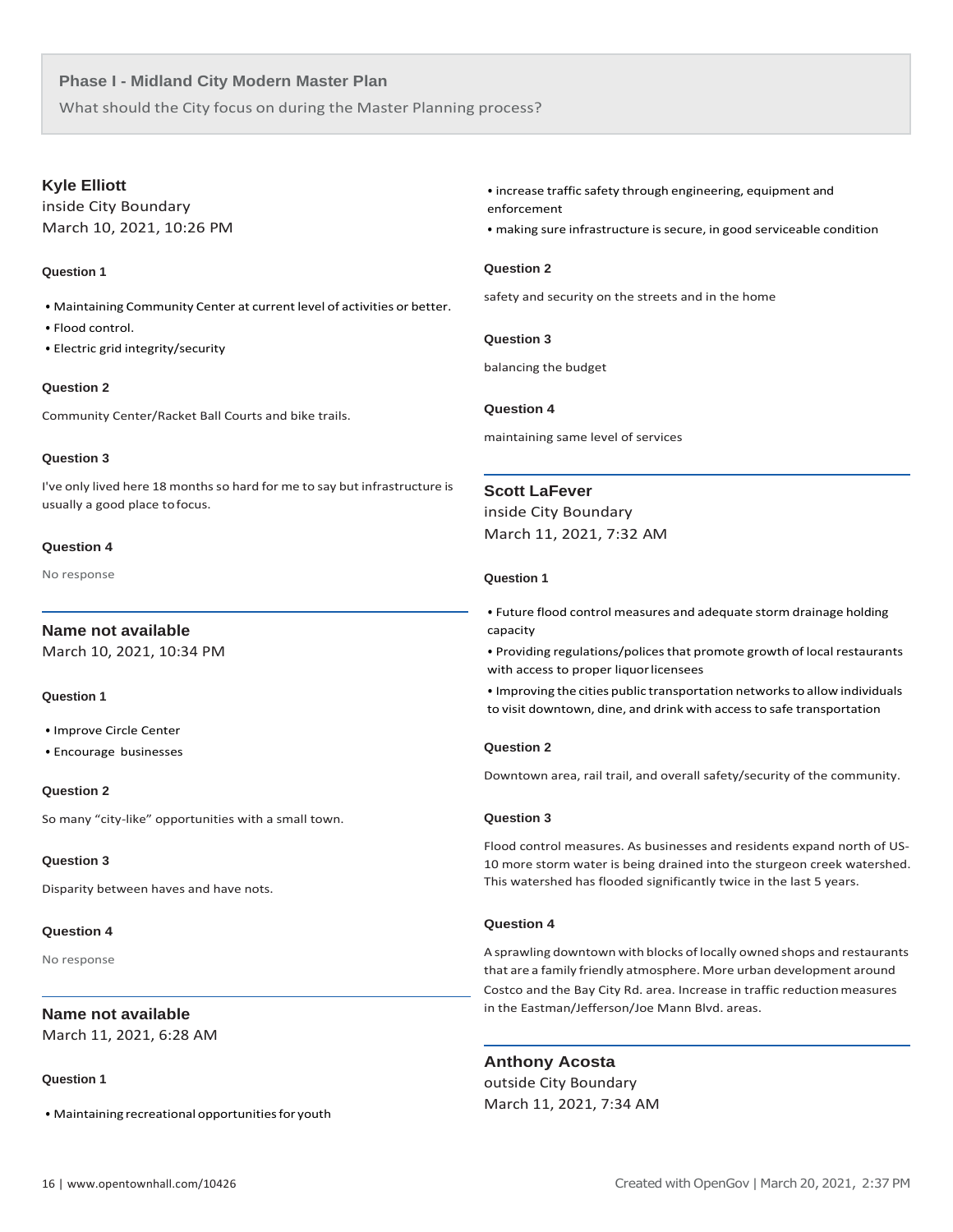What should the City focus on during the Master Planning process?

• Properzoning - multi family, adu, practical parking requirements for multi-unit dwellings

• Aesthetic requirements, proper urban design - massive parkinglots should not be a focal point on a site

• Crack down on commercial property owners that maintain vacant spaces. Incentivize then to lease or sell. Penalties/fees for extended vacancies

# **Question 2**

Good programming (arts, restaurants, parks, etc) for a small city.

# **Question 3**

Growth potential underutilized. The city/county offers little to no incentives for small business, redevelopment, tax deferral, etc. A city can't grow, or make a huge comeback/impact, without the city's buy-in.

#### **Question 4**

A growing city, filled with young professionals, both transplants and homegrown. Great business and restaurant community.

But none of this will not be possible unless the city steps up. I grew up in Miami Beach, where vacancy was rampant in the 80s and early 90s. Look at it now. Certain policies were implemented and it took off. I'm open to sharing all the info I know about the transition.

# **Name not shown**

inside City Boundary March 11, 2021, 7:49 AM

#### **Question 1**

• Funding for police officers, firefighters, first responders, to keep them safe and have the proper equipment to do their jobs.

• Utilizing the parks for older kids as much as little kids. Keeping the farmers market downtown, but utilize the space better.

• Public transportation stops put in around Midland.

# **Question 2**

It's a city, but feels like a town. People are usually friendly and helpful.

## **Question 3**

Sewer repairs. Especially in the of town that get flooded.

# **Question 4**

**Question 1 As it is now, but better.** 

# **Mike Jewell**

inside City Boundary March 11, 2021, 7:57 AM

#### **Question 1**

- Lifestyle
- Safety
- Prosperity

#### **Question 2**

Family atmosphere

# **Question 3**

Blending old and new, without changing the charm of city

# **Question 4**

Would like to see more suggestions taken from public, such as road diet. Most people did not want and it is still happening.

# **Name not shown**

inside City Boundary March 11, 2021, 7:59 AM

# **Question 1**

- Attracting more privately owned restaurants(non-chain) to Midland
- Add more pedestrian & bike friendly areas in Downtown
- Do something with the empty buildings on Main street that are not adding value

#### **Question 2**

Inclusivity, access to things like the Midland center for the arts & Dow gardens, the fact that Midland is a safe town (no concerns walking around at night)

#### **Question 3**

Attracting more diversity in businesses. The potential impact of Dow on the housing market and the town overall isterrifying, we need more large businesses to support the city.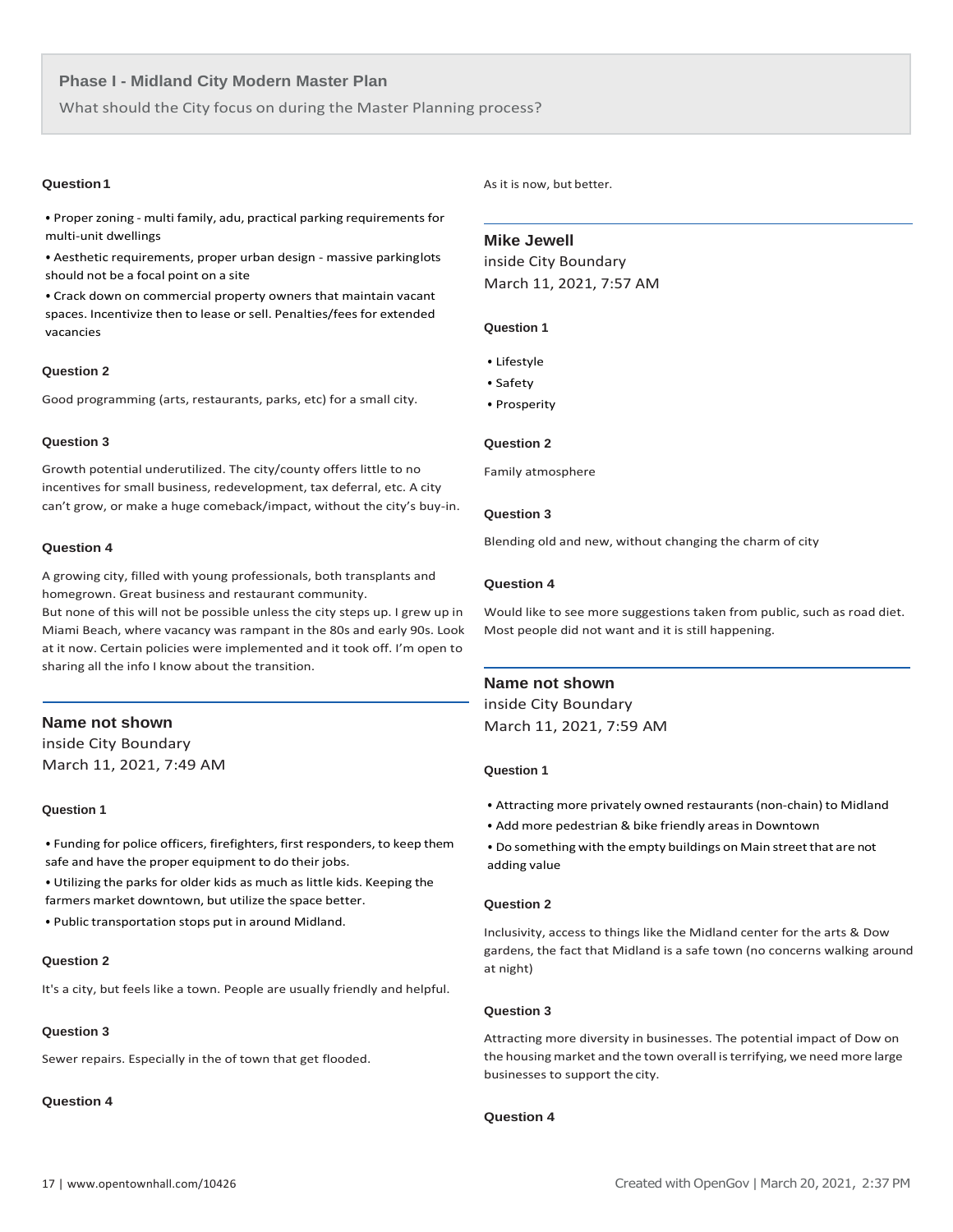What should the City focus on during the Master Planning process?

Urban, clean, bike-friendly, diverse activities and people, lots of outdoor activities year-round, promotes/supports small family run businesses as well as larger corporations

# **Name not available**

March 11, 2021, 8:07 AM

# **Name not shown**

outside City Boundary March 11, 2021, 8:04 AM

# **Question 1**

- Traffic & parking
- Conservation of green space and historicbuildings
- Shops& restaurants

# **Question 2**

Green spaces - trees , parks , Tridge area

# **Question 3**

Desire to grow balanced with managing growth , not encouraging sprawl or too much , mismanagedtraffic

#### **Question 4**

The same but better ... vibrant downtown that doesn't feel "busy"; peaceful surroundings with beautiful natural environment

# **Name not available**

March 11, 2021, 8:04 AM

#### **Question 1**

- Quit trying to shape midland into Ann Arbor
- Lower taxes
- Stop providing low income housing

# **Question 2**

Fireworks, tunes by the tridge, Plymouth pool

# **Question 3**

Stop giving away free tax money to builders of low income housing, battery plants, green Energy, and all of the useless crap

# **Question 4**

Jobs...

# **Question 3**

**Question 2**

 **Question 1**

• SEWERSYSTEM • SEWERSYSTEM • SEWERSYSTEM

SEWER SYSTEM

# **Question 4**

PRIORITY IS TO UPGARDE SEWER SYSTEM

GREAT HOSPITAL, CLOSE TO WATER, FISHING

SMALL TOWN WITH BIG TOWN FACILITIES; PROFESSIONAL BASEBALL,

# **Name not available**

March 11, 2021, 8:12 AM

# **Question 1**

- Activities for active seniors
- Eastman corridor traffic north of Saginawrd
- Downtown access by other than 30somethings!

# **Question 2**

Safety and health care qualitu

# **Question 3**

Northward growth and accompanying traffic.

#### **Question 4**

Continued high quality of health care.

**Name not available** March 11, 2021, 8:14 AM

# **Question 1**

• Roads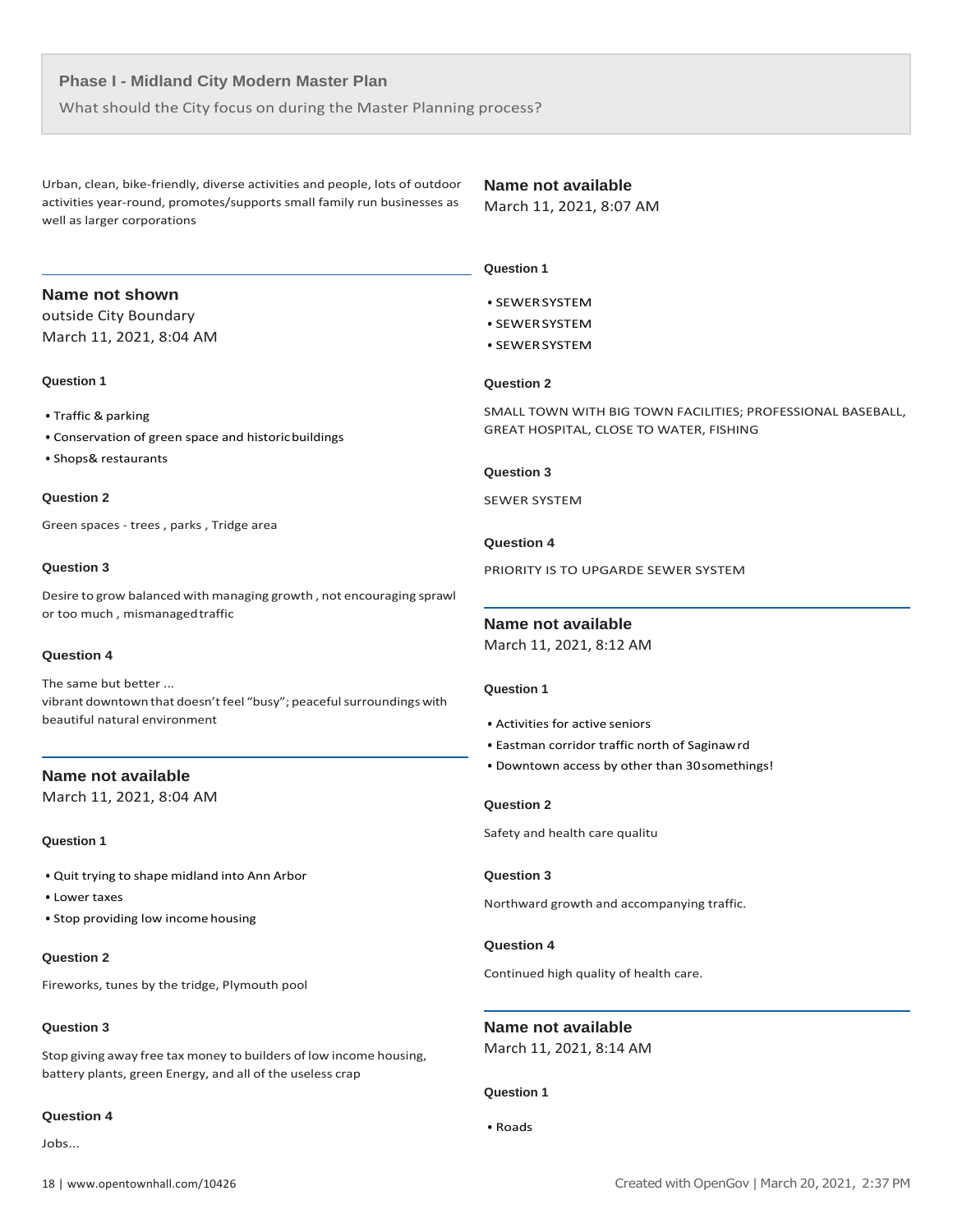What should the City focus on during the Master Planning process?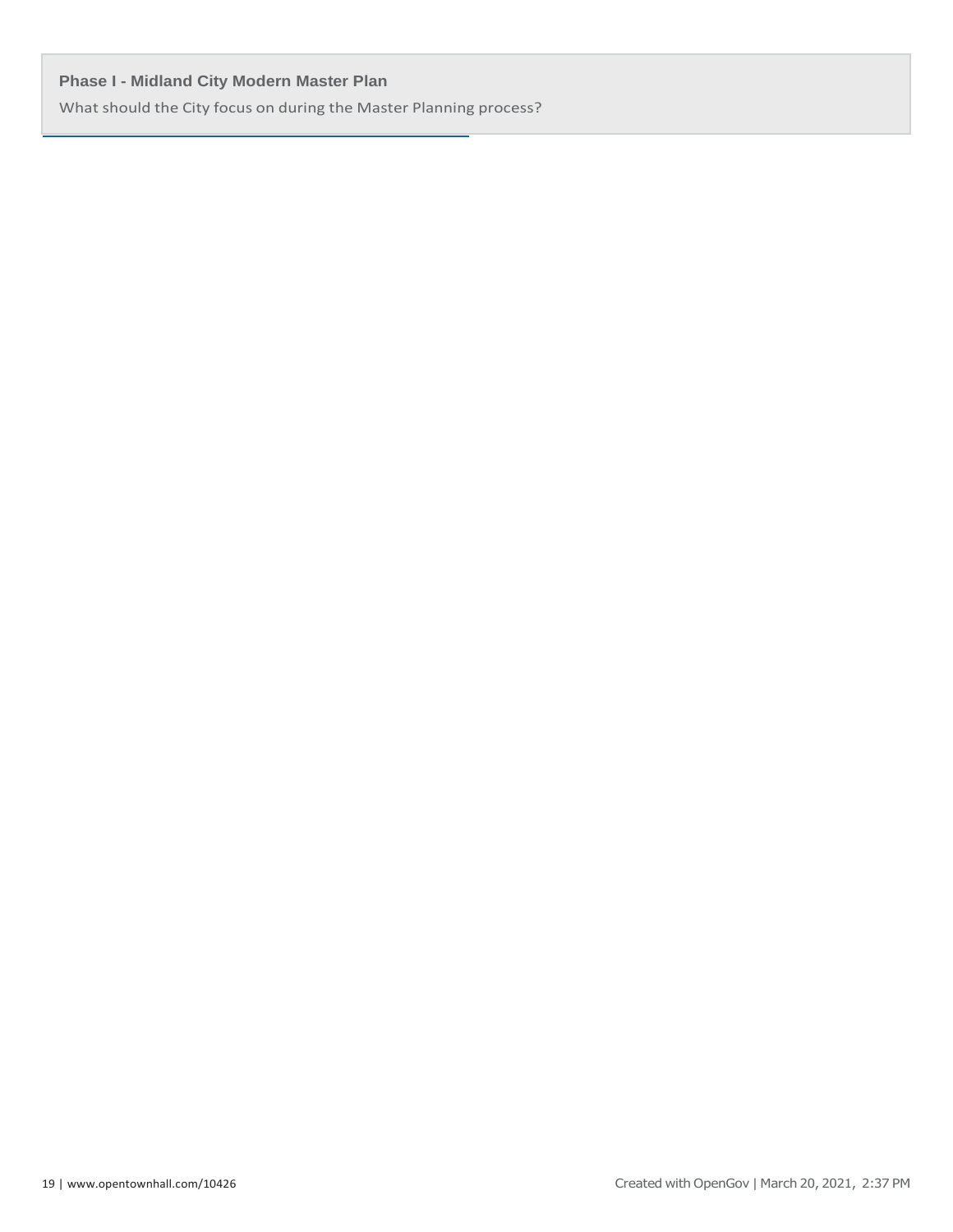What should the City focus on during the Master Planning process?

#### • Crime

• Drug Treatment Center

# **Question 2**

Not much right now. Nothing is open

# **Question 3**

Roads

# **Question 4**

More transpency to the public. Raise taxes on Big Business

# **Name not available**

March 11, 2021, 8:20 AM

# **Question 1**

- Reformed zoning code that promotes goodurbanism
- Housing

• Better utilization of economic development programs, state funding programs.

# **Question 2**

No response

# **Question 3**

Not well leveraging outside resources and relying on local foundation support for growth and localinitiatives.

# **Question 4**

No response

# **Name not available**

March 11, 2021, 8:25 AM

# **Question 1**

• Making as much of the city accessible through bike/walking trails as possible.

• Maintaining a strong environmental footprint through parks, forests, trails, and green space

• Creating space for small businesses to flourish and maintaining well-lit safe spaces for residence to enjoy both in day and night.

# **Question 2**

I enjoy the parks and nature available so close to home with well maintained hiking and biking trails.

# **Question 3**

Losing the small-town feel by having too many large streets, buildings and parking lots

# **Question 4**

A community with flourishing small businesses with plenty of green space

and places for families to have adventures together on small and large scales.

# **Name not shown**

inside City Boundary March 11, 2021, 8:28 AM

# **Question 1**

- Attracting new businesses
- Making downtown more vibrant
- Traffic

# **Question 2**

The beauty

# **Question 3**

Not enough adult activities to do

#### **Question 4**

Vibrant shopping and restaurants. A downtown non-residents travel to.

# **Name not available** March 11, 2021, 8:29 AM

- Flooding/sewer
- Financial stability
- Tourism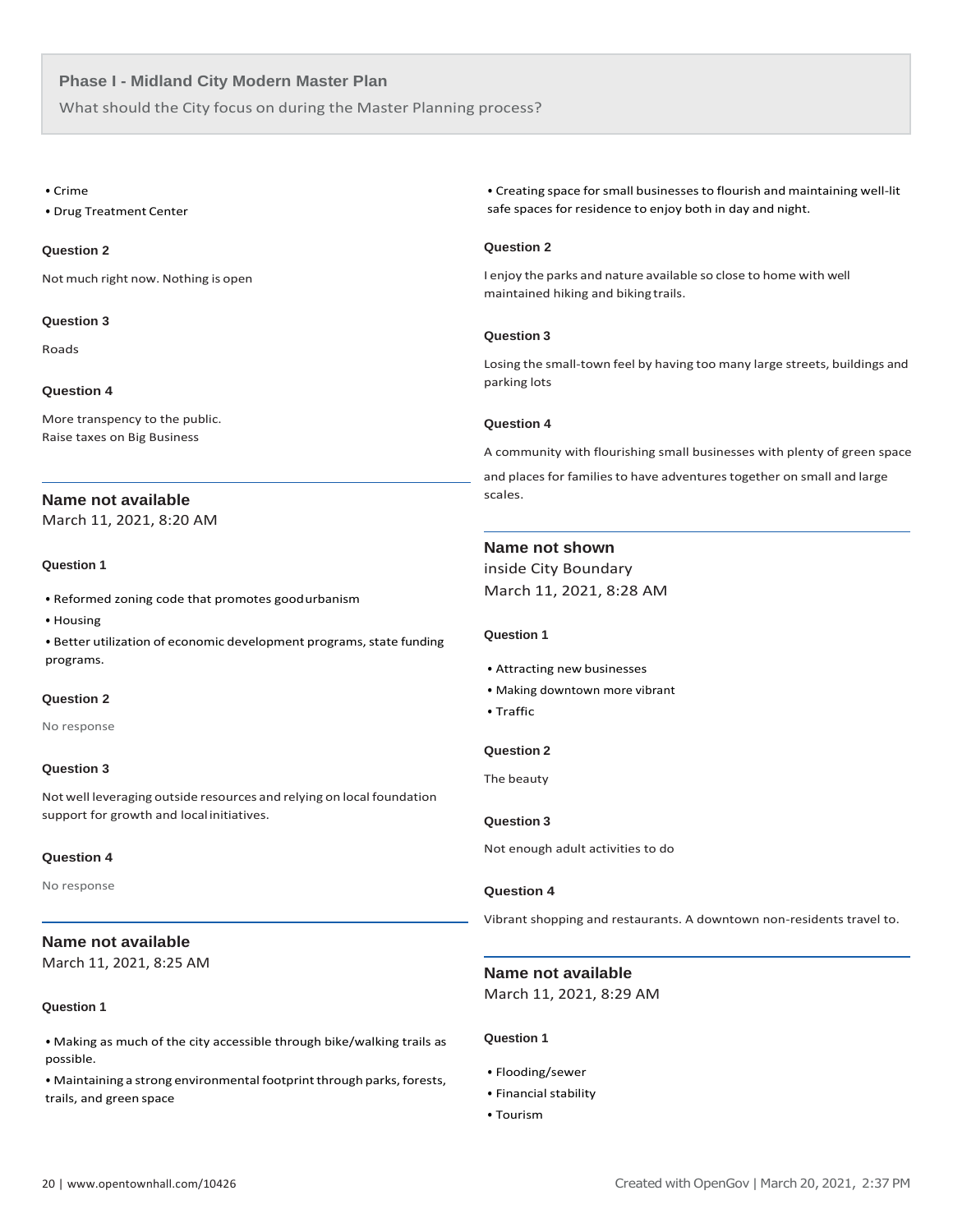What should the City focus on during the Master Planning process?

#### **Question 2**

Walkability/safety

#### **Question 3**

Flooding

# **Question 4**

We need to turn the softball fields at Emerson to a mid michigan pickleball competition center!

# **Name not shown**

inside City Boundary March 11, 2021, 8:46 AM

# **Question 1**

• Drainage issues, residents cannot become more active in their community if they are worried about their housing. This has gone on long enough.

• Library and the Arts--Better access to all. Need a "branch" to our library and Art Cntr, so if the main bldgs has issues, we can still visit another branch.

• To benchmark, but then strive to be BETTER than competition. We have things we cannot control, so let's be BETTER in the things we can control.

#### **Question 2**

Community Volunteerism--When I moved here 7 years ago I was so impressed with the level of volunteerism in this community. It is still there, but sadly is not being embraced as much by younger residents as in the past. Many of our long term programs/institutions will wither if the younger community members don't step up to save them. With that, I mean several long standing progams in our elementary schools age residents cannot get enough volunteers. Same could be said for Middle School programs.

#### **Question 3**

Perceptions by younger families that this area does not have good opportunities for them. As I stated above, our residents cannot move forward and thrive if they are worried about their home every time it rains. Our library has been shut down two times in the past 4 years. I was very sad that one new resident moved away after just 2 years here (moved here in 2017 and moved away in 2019). They had preschool and elementary aged children and much of their time here the library was closed and Center of the Arts was scaled back, and other long term programs at our elementary schools did not have enough volunteers available to run them. So this new family was not impressed with

opportunities here for their family, so they left their job at Dow Chemical and moved back to where they had come from in Louisiana where they saw more opportunities for their children. The perception of new people to this area is changing, in a not so good way.

# **Question 4**

We cannot change the amount of winter here or the isolation that Michigan sometimes has. But we can provide a lot of good activities and opportunities here for families to thrive and grow. We cannot change the possible flooding risk. But we can mitigate these risks. We need to benchmark with other Michigan communities and then strive to be BETTER, not just "match" the level of services that other Michigan communities provide!

# **Name not available**

March 11, 2021, 8:47 AM

#### **Question 1**

- Flooding
- Roads

• Use of land (would like to see more areas that benefit wildlife/pollinators)

#### **Question 2**

Safety

# **Question 3**

Flooding

# **Question 4**

Would like to feel more confident that my house won't flood again (flooded in 2017). Also would love to see the downtown landscaping include more native plants.

#### **Name not available**

March 11, 2021, 8:59 AM

## **Question 1**

- Parking
- Farmers Market extended
- More pet friendly downtown pet fountains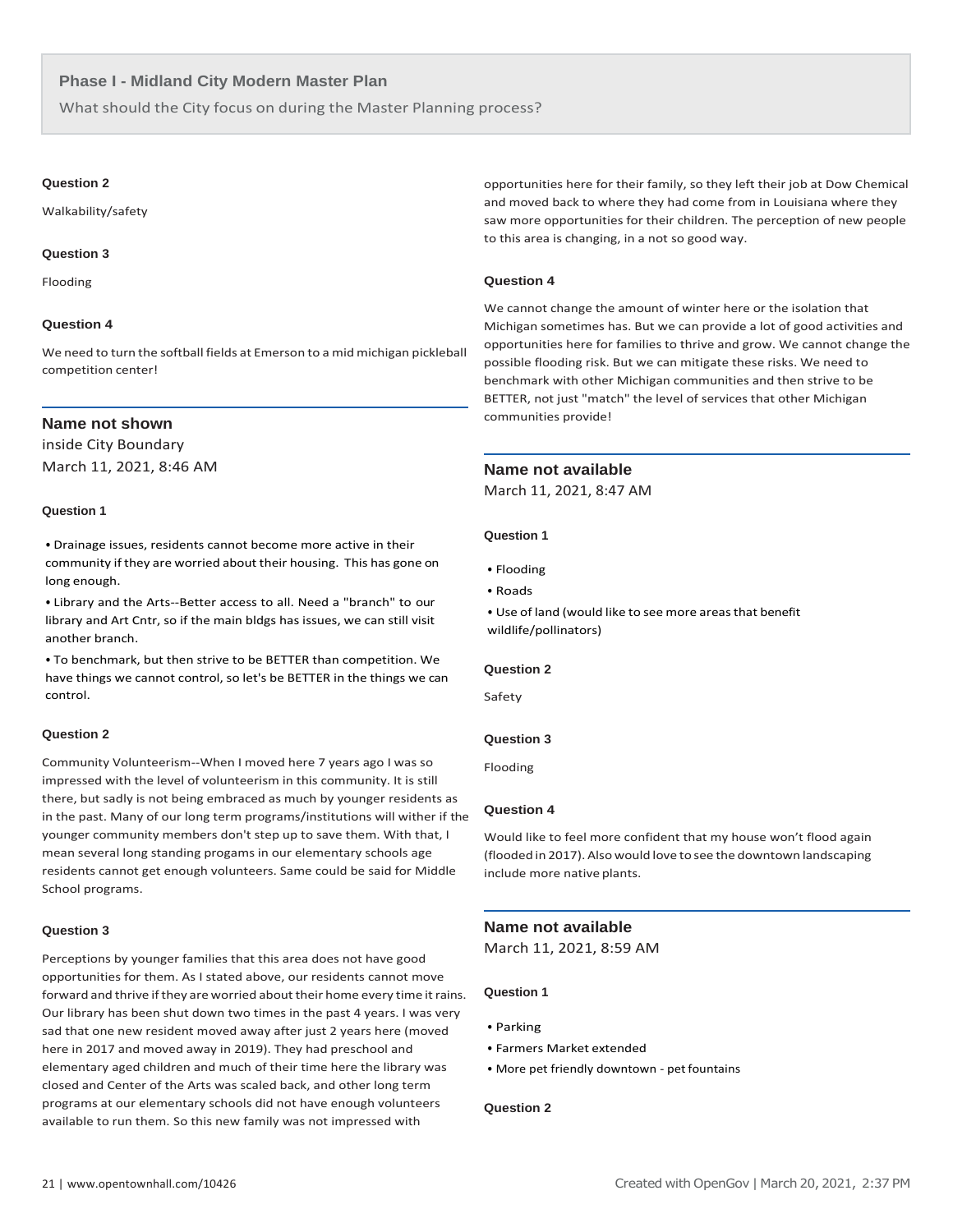What should the City focus on during the Master Planning process?

#### The flowers

# **Question 3**

Farmers Market

#### **Question 4**

More parking, pet and walker friendly, extend downtown more beyond main.

# **Name not available**

March 11, 2021, 9:01 AM

# **Question 1**

• More retail-shopping experiencesthroughout the city. Tax Incentives for small businesses and big box alike to come to Midland

• Incentives for more restaurants, dining, bars to be a place that people want to visit. Tax incentives shouldn't just be for the big corporations

• Promote our beautiful parks with easier ability to do large events to draw people to them.

#### **Question 2**

Ease of getting around and safety

#### **Question 3**

Boredom due to lack of shopping and dining. It was on the upswing until the mall was sold and Covid hit. Get the mall out of the current ownership or fight to,have him do do something to draw business back. It's a shame.

#### **Question 4**

A vibrant downtown, mid town, center city and mall area. The old Holiday Inn is torn down and replaced ... maybe even used as the farmers market.

It has good accessibility and parking. The parks remain as beautiful as ever. Young professionals want to come work and play here. Seniors and retirees have many activities to socialize and stay young at heart. Community spirit is alive and well with thriving schools.

# **Greg Hoffman**

inside City Boundary March 11, 2021, 9:04 AM

# **Question 1**

• Sewer remediation

# • Flood control

# **Question 2**

No response

# **Question 3**

No response

#### **Question 4**

No response

# **Name not shown**

inside City Boundary March 11, 2021, 9:08 AM

# **Question 1**

- Eastman corridor traffic at themall
- Buttles and Indian calming
- sewer system back up

#### **Question 2**

Parks and recreation options, downtown.

#### **Question 3**

Infrastructure: roads and sewers

# **Question 4**

Increasingly up to date vibe and experience that respects and honors its history

#### **Name not shown**

inside City Boundary March 11, 2021, 9:18 AM

# **Question 1**

- More "mom 'n pop" businesses andrestaurants
- Year round farmer'smarket
- Improving the mall area, it'sdepressing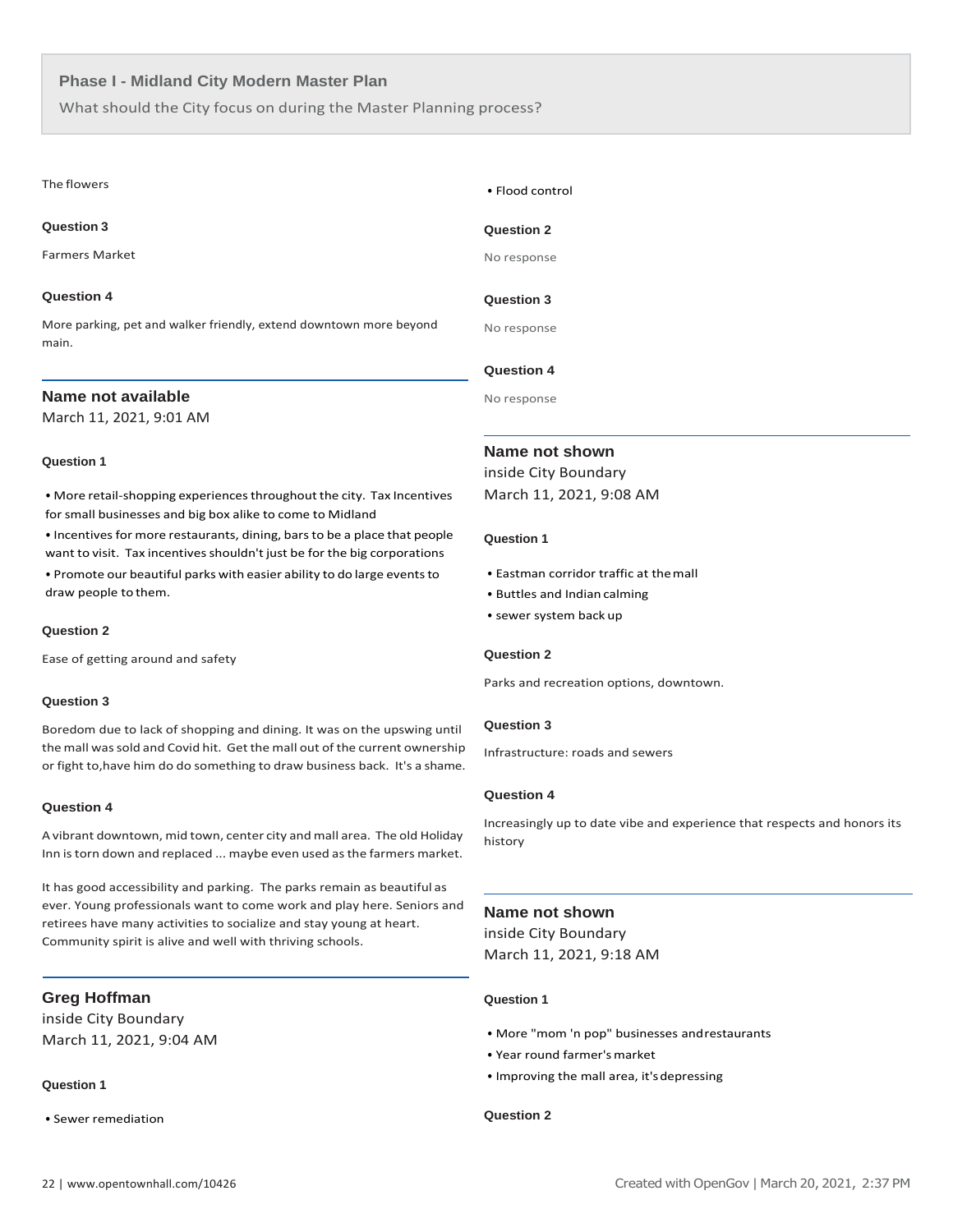What should the City focus on during the Master Planning process?

#### I feel safe in this community

# **Question 3**

Making it a place young people want to raise families in and making it "small business friendly" as this is something younger generations find important

# **Question 4**

It continues to be a safe community with increased access for walking/biking paths. The mall and mall area is busy again, it's currently so depressing to walk through and see all the empty stores and to drive near with the massive empty parking lots. The previous Holiday Inn hotel on Wackerlt is salvaged and turned into an indoor park for the community, perhaps part of the community center and there is a year round farmers market (the previous Holiday Inn structure?)

# **Name not shown**

inside City Boundary March 11, 2021, 9:19 AM

# **Question 1**

• So glad to hear that the city is improving the sewer system. Arethere other underground areas that need review ie water ??

• Revitalizing Saginaw Road. There are so many empty lots ie where Ford was or where Bamboo Gardens was or Kmart plaza.

• Maintaining and upgrading cityparks

# **Question 2**

This may seem trivial but I love all the trees, sidewalks, parks and areas to enjoy the outside but the trees are my favorite. Also I love the safety I feel living in this city. We are a peaceful, caring, faith filledplace

#### **Question 3**

In these time of upheaval in our country and world, watching out for our neighbors and keeping our Midwesternvalues

# **Question 4**

Much of the same but better. Keeping the small town or village feel asthe city grows. Remembering the history ofMidland.

# **Name not available**

March 11, 2021, 9:23 AM

# **Question 1**

• Affordable housing for LOW INCOME people, like those coming through Open Door, underemployed, mental health fixed income. Very few real options in city limits.

• Address the constant flooding issues of the Tittabawassee River. Just accepting downtown and areas along the river are going to flood every year is unacceptable

• Pedestrian bridges over the two one ways to access downtown to preserve traffic flow between 10 via bus. 10 and route 20/Isabella Rd.

#### **Question 2**

Parks and recreation opportunities, non-profit organizations and their volunteers who love and care for the people of Midland and the town itself.

#### **Question 3**

Affordable LOW INCOME, underemployed housing, under \$650/month IN MIDLAND CITY LIMITS for at least a two bedroom unit.

# **Question 4**

A community where traditional values are upheld, families are encouraged and supported and opportunities abound for all people.

# **Name not shown**

inside City Boundary March 11, 2021, 9:30 AM

#### **Question 1**

- Affordable housing
- Food security
- Making infrastructure safe

#### **Question 2**

Services for children and youth

# **Question 3**

Ensuring inclusive decision-making

#### **Question 4**

Small town charm with big cultural opportunities

# **Kathleen Bader**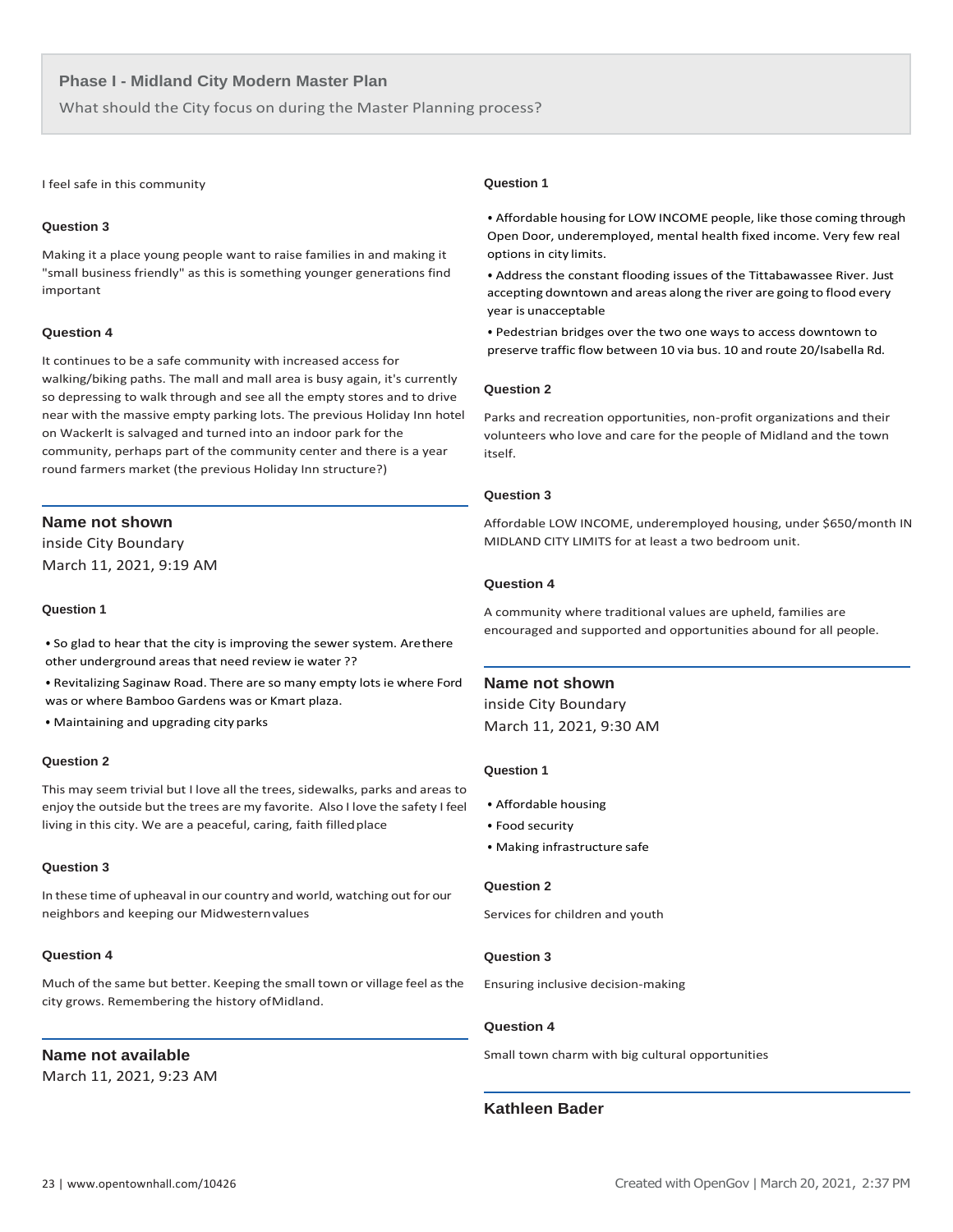What should the City focus on during the Master Planning process?

# inside City Boundary

March 11, 2021, 9:35 AM

# **Question 1**

• Solve the persistent flooding issue. The city could and & should have done more before, during & after the dam failures and has to fix the sewage backup problem

• Build on the momentum of the Loons & Costco additions & make Midland a magnet for retail, sports & retirees. create a self-sufficient living oasis @ mall area

• In the short term, help our small businessesthat have been so hard hit by the pandemic

#### **Question 2**

Small town atmosphere with a growing list of amenities.

#### **Question 3**

Growth - we need it but need to control it. Can't depend on industry. Need to be the "Sun City" of mid michigan where retirees can have self sufficient community with no need for a car.. There are few such offerings in the US so there is a strategic void we could fill.

#### **Question 4**

No response

# **Name not available**

March 11, 2021, 9:37 AM

#### **Question 1**

- Establish a permanent farmer's market site with adequate parking.
- Promote our many attractive features including businesses with emphasis on diversity.don not
- Do not forget lower income people/families—-sometimes it appears that midland is a bitalletist!

#### **Question 2**

Many services including summer flowers along Eastman ave.

# **Question 3**

The flooding ! Also, assuring racial equity/acceptance.

# **Question 4**

A city/community which appeals to a broad range of people with an

added emphasis on young adults.

# **Name not shown**

inside City Boundary March 11, 2021, 9:38 AM

#### **Question 1**

- Infrastructure
- Library
- Parks

# **Question 2**

The services! The library and parks are excellent here. In addition, the snowplows. We don't think much about them until Dec-January but if you compare Midland to other cities, you begin to really appreciate how much the city plows.

#### **Question 3**

Infrastructure. Water main breaks, flooding, sewer issues and roads are all contributing to problems the city is facing.

#### **Question 4**

I liked the mission statement of making Midland a great place to live, work, and play. This is how I want Midland to be!

# **Ann Beck**

inside City Boundary March 11, 2021, 9:46 AM

#### **Question 1**

- Downtown and Midtown areas and keeping them vibrant.
- Center City and keeping that areavibrant.
- The Mall area and keeping itaccessible.

# **Question 2**

Recreation opportunities, especially for families with children.

#### **Question 3**

Keeping our young adults living here and attracting the younger adult to live here.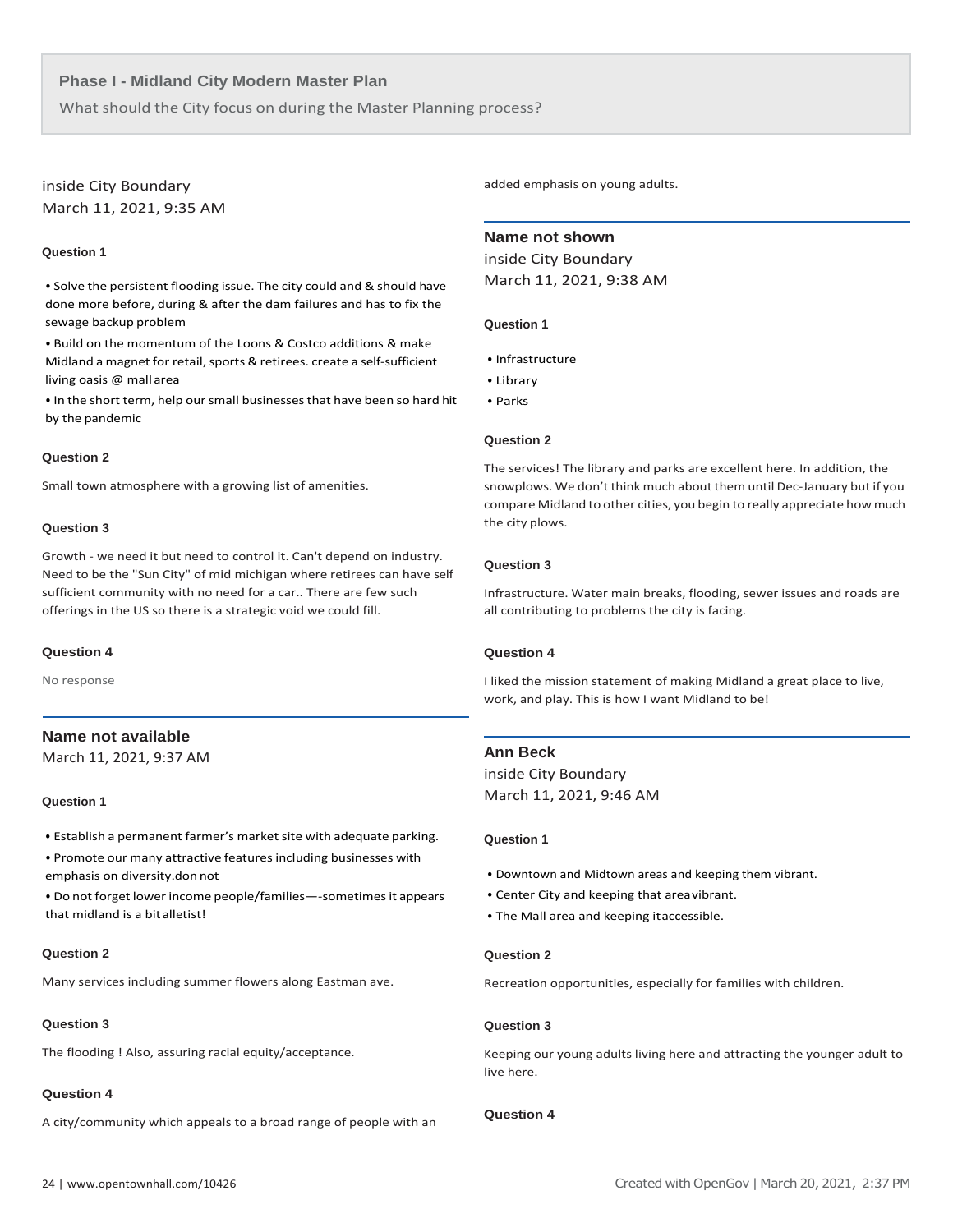What should the City focus on during the Master Planning process?

I would love to see the emphasis on parks and recreation continue. I would love to continue to see Downtown flourish and hope that we could bring some of that vibrancy to the Center City area. I am hopeful that the Midland Mall will have arenaissance.

# **Edwin Foote**

inside City Boundary March 11, 2021, 9:53 AM

# **Question 1**

• Midland - Continue to focus on beautification - like our downtown and flowers in summer like on Eastman road and the circle, a pleasure when we have guests

• Midland- We need better traffic management and we need to get trucks out of downtown, there needs to be a truck bypass - not thru our city center.

• Midland - We need to accent on separation of storm water and sewage and improve our storm sewer system. - Our back yard floods because the storm is plugged

#### **Question 2**

We have a very nice city with a great focus on business, education, parks and activities.

# **Question 3**

We need to be very wary of what faces us from the west, we need to help mitigate anything that might cause another disastrous event of May 2020

#### **Question 4**

I would hope that we continue to be a place where more and more people of all ethnic groups wish to come and live here and we make our educational and our environment one that will not only bring success for our businesses and the public. We have lived here more than 50 years, much has progressed, we would hope our leaders continue to make Midland a continued city ofprogress.

# **Name not available**

March 11, 2021, 9:54 AM

# **Question 1**

- safety
- Provide family friendly venues
- provide open spaces and parks

#### **Question 2**

The people are interconnected and care about each other

# **Question 3**

Economic opportunities with a healthy environment

# **Question 4**

Midland will maintain its community spirit and foster diversity. Midlanders will prioritize a healthy environment. Public safety and strong public schools will be a priority. Taxpayers will support and want to keep our town appealing.

#### **Name not available**

March 11, 2021, 10:02 AM

#### **Question 1**

• Creating a more bike friendly community. Designated bike lanes on streets, specifically Ashman, Rodd and Saginaw.

• Naturalized spaces. Preserve and invest in City Forest/parks/outdoor spaces. Creative thinking and investment in neighborhood parks.

• Fix sewer/drainage issues. Houses routinely experience basement flooding in high rains, yet we are not in a flood plain.

# **Question 2**

Parks, outdoor spaces, walkability and bike ability. Midlands charm is that it's a "small town" vibe with higher end amenities (like the canopy walk, Dow Diamond, the Miracle Field coming soon, etc.). The small town charm comes from a vibrant accessible downtown (can we bike there from our neighborhoods?), beautiful parks and outdoor spaces and places (like the Plymouth Pool) that connect us as a community.

# **Question 3**

As we grow, and we are growing, there needs to be a more concentrated effort on keeping that small town charm. How are parks being incorporated in new neighborhoods? The mall/Meijer area is in need of sidewalks, people from the Village Run apartments often walk there and intersections are not pedestrian friendly and sidewalks are lacking. More designated bike lanes would be helpful in these areas along with on Ashman/Rodd and Saginaw Rd. Continue focusing on areas of the City that would welcome revitalization such as Center City,

# **Question 4**

People can elect to work where they desire in the future. Working from home is the new norm. Therefore people want to live and work in a beautiful place. Beauty comes from the outdoor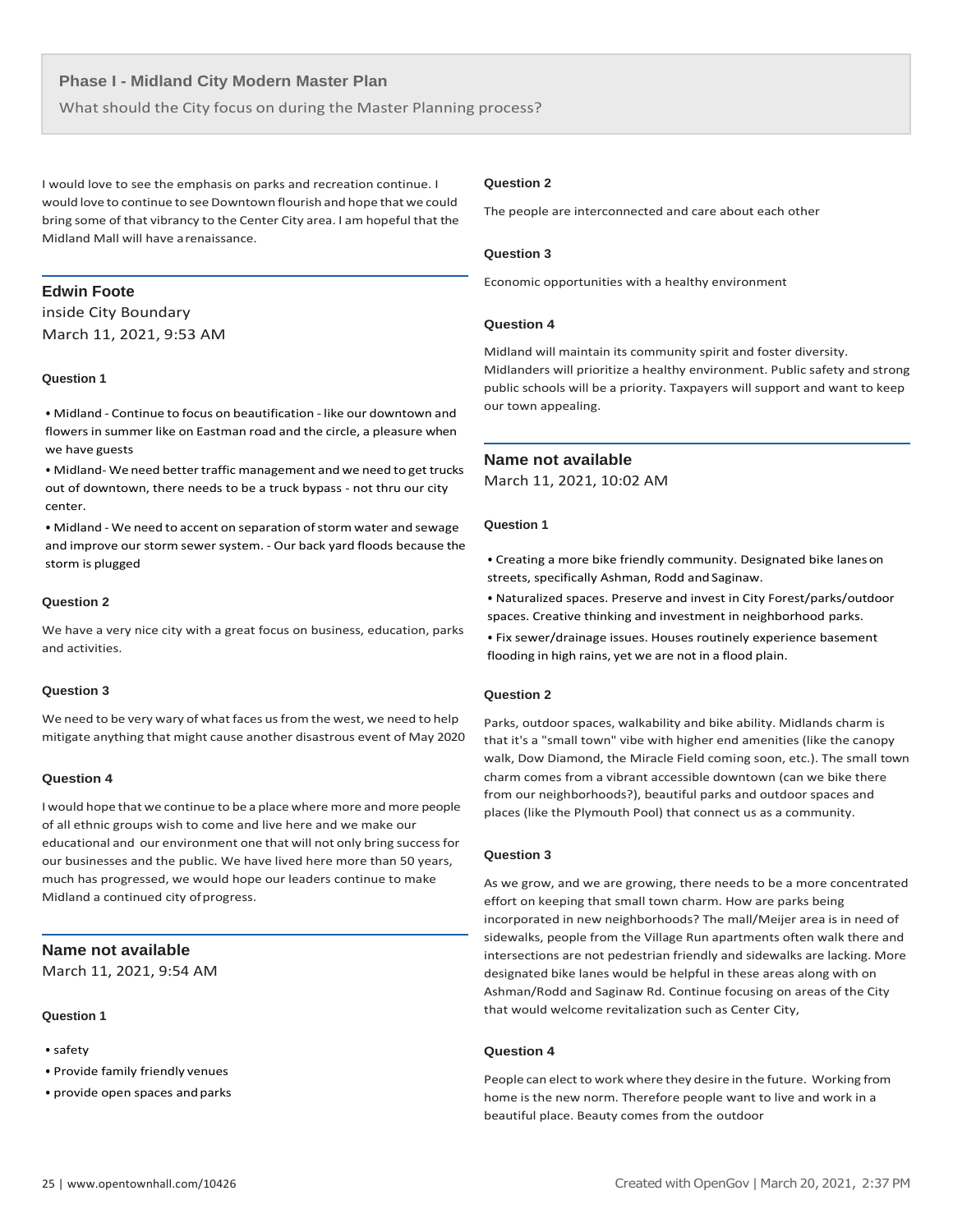What should the City focus on during the Master Planning process?

spaces/parks/horticulture/one of a kind amenities. Beauty is being able to connect around your community and find what you need by walking/biking where you want to go. Beauty is having healthy neighborhoods (where sewers work properly), where children can play.

# **Name not shown**

inside City Boundary March11,2021,10:07AM

# **Question 1**

• Develop a strategy to attract more businesses. We need more employment to attract more families to move here.

• Expand the multi use trail system. It would be nice to be able to get around the city more by bike. Extend the rail trail to Dow Gardens, Loons Stadium, MCC

• Figure out a way to reduce traffic congestion around the Mall area

#### **Question 2**

The rail trail and attractions and restaurants you can get to on the trail.

#### **Question 3**

The population is aging but there has been a decline in young families. The city has been relying on Dow to bring people in and that hasn't been happening for years now. This has impacted our schools and recreation centers already.

# **Question 4**

A vibrant downtown. A city with many indoor and outdoor activities. A place that attracts events and businesses.

# **Mary Morrissey**

inside City Boundary March 11, 2021, 10:22 AM

# **Question 1**

• issues regarding flooding in the community spaces and affectinghome sites.

• the changes that need to be made to correct problems with backup from drains

• making sure that the right amount of support is provided for businesses to stay in thecity

#### **Question 2**

I like the parks and open areas. I also love the library and the Center for the Arts. They provide such good resources for a city of this size.

#### **Question 3**

 City sewer/drain system repairs or improvements and flooding. The flooding has been affecting more parts of town than it has in the past and this could affect the property values in some of the higher valued neighborhoods. Even without considering the property values, I think people could be less likely to live in Midland if these issues aren't addressed.

# **Question 4**

I would like to see the city remain as open and friendly as it is, with the amenities that make it such a great place to live and to visit. I know many of these amenities are highly supported by the foundations and the people of Midland. Without the multi-generational commitment that Dow generated in this community, this could become a problem.

# **Name not shown**

inside City Boundary March11,2021,10:26AM

# **Question 1**

- Attraction of business to Center City and Downtown.
- Blight Ordinance
- Mixed used so we can combine residential, retail, restaurants etc.

# **Question 2**

Beautiful streetscapes, Size of the Community, Parks, CaringCommunity.

# **Question 3**

Infrastructure, Development of Saginaw Road, Attraction of Businesses

# **Question 4**

Vibrant place, welcoming to everyone from morning to night

# **Name not available**

March 11, 2021, 10:27 AM

- Adding community gardening space
- Increasing maintained walking paths in parks/ natureareas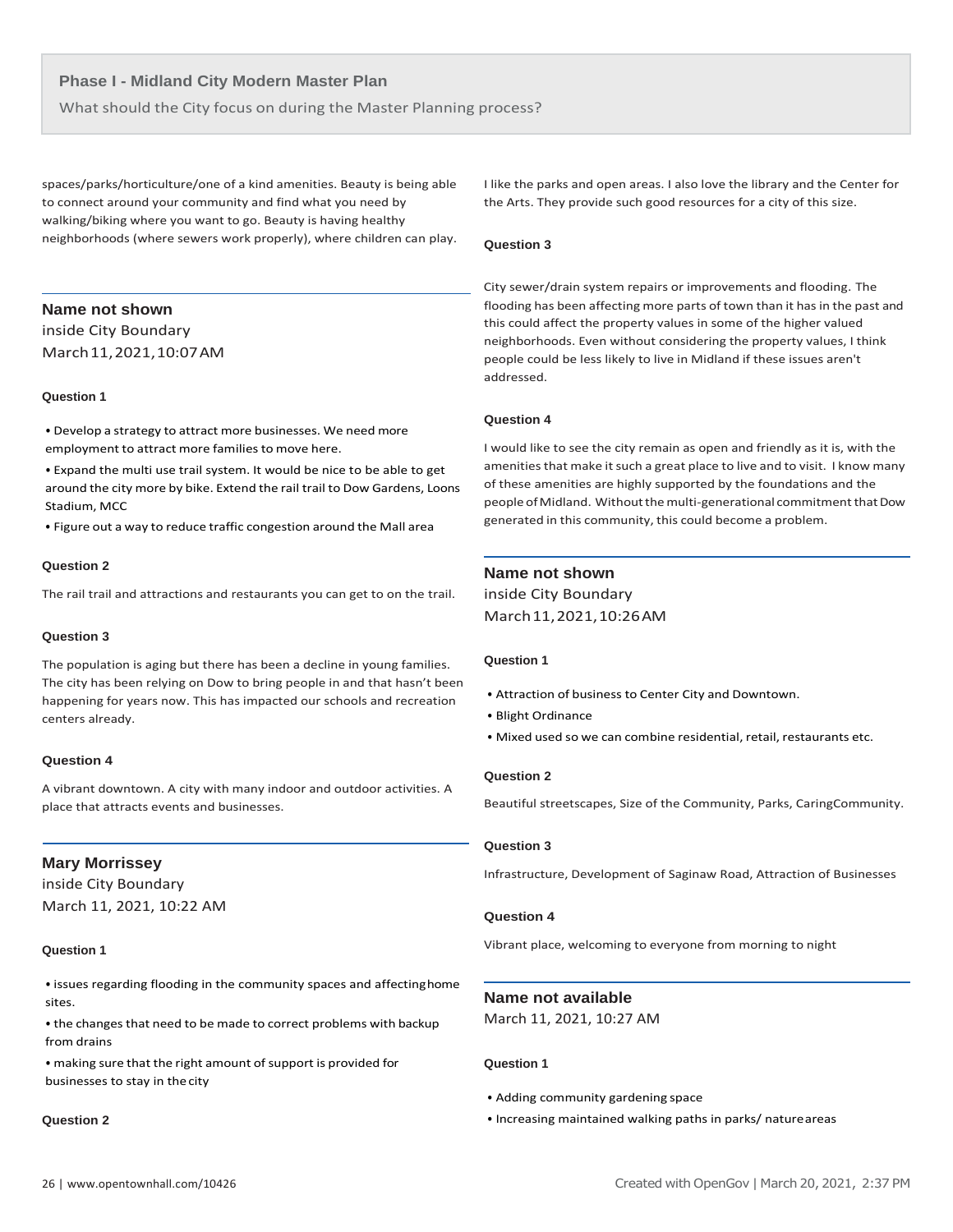What should the City focus on during the Master Planning process?

• Encouraging businessesto come to Midland through incentive programs

# **Question 2**

I love the Tridge and rail trail! I use it regularly for exercise. I also love the sidewalks and accessibility to about everything by walking (although the sidewalks do hold a lot of water in places and make it difficult to use especially in the spring).

#### **Question 3**

I feel like people perceive Midland's future to be too closely tied to Dow and its success. If we could establish thriving businesses of varying sizes through incentive programs we could help citizens feel more confident that the City will remain strong and growing regardless of Dow.

#### **Question 4**

Isee Midland continuing to be a city full of nature and outdoor activities. I like a balance of small business (I love them Downtown!) and big stores for convenience (mall area). I feel that Center City needs a huge face lift as it looks worn out and it does discourage people from frequenting the stores.

# **Name not shown**

inside City Boundary March11,2021,10:30AM

#### **Question 1**

- Revitalizing Center City/remove blight as possible
- Work with airport to see if flights to other cities are economically viable
- Repave streets that need it and add sidewalks wherever possible

# **Question 2**

There are a lot of fun things to do despite the size of the town. Rail trail is phenomenal, lots of outdoor opportunities as well as an excellent arts scene

#### **Question 3**

Population is aging and the possibility that Dow could relocate eventually since people might not want to move here.

# **Question 4**

Adding things that attract and retain young professionals. Making this a great place to be young and single while also being a great family town.

# **Patrick McElgunn**

inside City Boundary March11,2021,10:39AM

# **Question 1**

- Interconnectivity of various areas of Midland (I.e. downtown to Midtown to primary landmarks around town...Northwood, high schools, mall, major employers)
- Creating a pedestrian-focused community. Put pedestrians & nonmotorized transport 1st, flexible/easily accessible public transport2nd, & personal vehicles 3rd
- Make zoning/codes more streamlined to be easier for local/small businessesto get creative in serving the community while navigating the new evolving landscape

#### **Question 2**

How amazingly friendly and welcoming our community is. How much everyone wants to encourage, lift up, and support each other as well as fellow small businesses. I continue to see this theme echoed from all areas of Midland - from the individual and family to local businesses supporting each other, as well as individuals and departments at the citylevel

# **Question 3**

A city that can be traversed from end to end easily, inexpensively, and conveniently regardless of age, transportation of choice, or financial situation. A city that requires a person to "age-in" (like 16 years old when they can finally drive) or forces a person to "age-out" (too old to drive) of freely moving about the city on their terms is not an inclusive city. Or those with disabilities? Or those who cannot afford their own reliable transportation? What about a family that wants to go to the farmers market, restaurant, or local corner store but is forced to pile everyone into a vehicle when it could be more beneficial/fun/etc to ride their bikes, or rent scooters, or simply walk there instead but are inhibited due to heavily traffic roadways which they don't feel comfortable crossing. In short, reducing barriers to traversing our city on a person/family's own terms seems to be the top issue. The positive ripple effects of the benefits that would stem from improving this issue would be significant

# **Question 4**

A city that still favors local neighborhood parks instead of large amusement attractions, that opts for large front yards and smaller backyards so neighbors have plenty of spontaneous interactions with each other. A city that has prioritized non-motorized transportation and adjusted zoning/code laws to help encourage more small/local businesses to open up closer to - and within - neighborhoods to better serve their customers and be closer to them. A city that actively seeks positive change, is willing to embrace the future, and participate in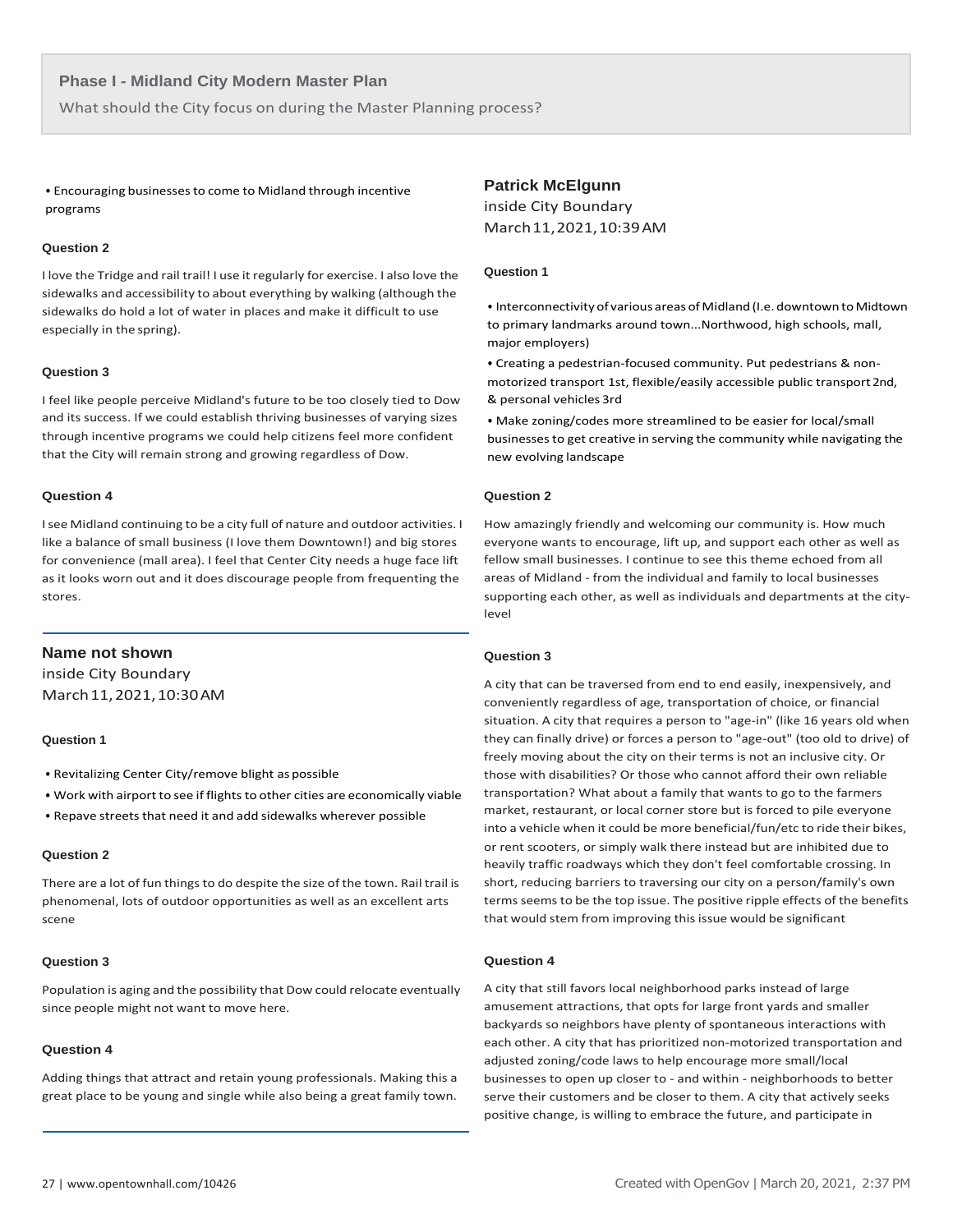What should the City focus on during the Master Planning process?

shaping it rather than allowing it to happen to them. A city that is on fire for God and seeks to meet the needs of "the least of these". A city that seeks to grow through quality, not quantity of things - focusing on growth with the goal of increased quality of life...not to just bring in or keep the most number of people possible (I.e. growth for growth's sake). A city that challenges that current norms of how a "city should be/act/look life/offer" and ask ourselves if those still hold true or if there are different/better/more creative ways going forward that could better serve our community and set ourselves up to move into the future well as technology, social interaction, and business continues to evolve

# **Name not available**

March 11, 2021, 10:50 AM

#### **Question 1**

- Finance
- Leaving the Business US-10 Corridoralone!
- na

#### **Question 2**

Funding for the pension for the City of Midland should be the #1 goal. Better yet, get rid of the pensions all together, like most if not all corporations; and fund a 401K at 2-3% matching. This makes the employees more accountable to their future revenue stream. It is my understanding the City of Midland Pensions are underfunded.

#### **Question 3**

Flooding is the #1 issue facing Midland in the Sturgeon Creek area, now and in the future.

# **Question 4**

na

# **Name not shown**

outside City Boundary March 11, 2021, 10:52 AM

# **Question 1**

• Sustainablility, energy conservation, moving towards use of native plants, native grassland where the city now mows large swaths of grass. Greening City Center

• Encouraging businesses that will bring some nightlife to young adults and singles. Midland is well know as a boring place to live if you're not raising a family

# • Encourage population diversification. We need more cultural variety.

# **Question 2**

Low crime, safety, good place to raise kids.

# **Question 3**

Infrastructure

# **Question 4**

Keeping our good features while improving our environment and cultural diversity.

# **Name not available**

March 11, 2021, 10:59 AM

# **Question 1**

- Rerouting Business US10
- More bicycle lanes
- Improve sewer and drains

#### **Question 2**

It is part of the Great Lakes Bay region. Almost everything can be found in the former Tri-Cities and environs and you don't need to deal with big city traffic and congestion.

#### **Question 3**

Now, it appears the road diet is taking up a lot of interest. In the future, dealing with flood waters and improving the condition of the roads is a big need.

There seems to be a big emphasis on "Downtown" at this time but the Midland mall area is ripe for development also.

# **Question 4**

More retail stores are needed both downtown and at mall area. Costco has been a boost, for sure, to this area.

Better and more bicycle lanes would encourage using bikes for more than just recreation. . think commuting when weather allows.

I'd like to see a more mobile population able to get to Midland attractions and shopping and dining via other means than a car..... some form of public transportation other than dial-a ride or other on-demand choices.

**Tom Palmer** inside City Boundary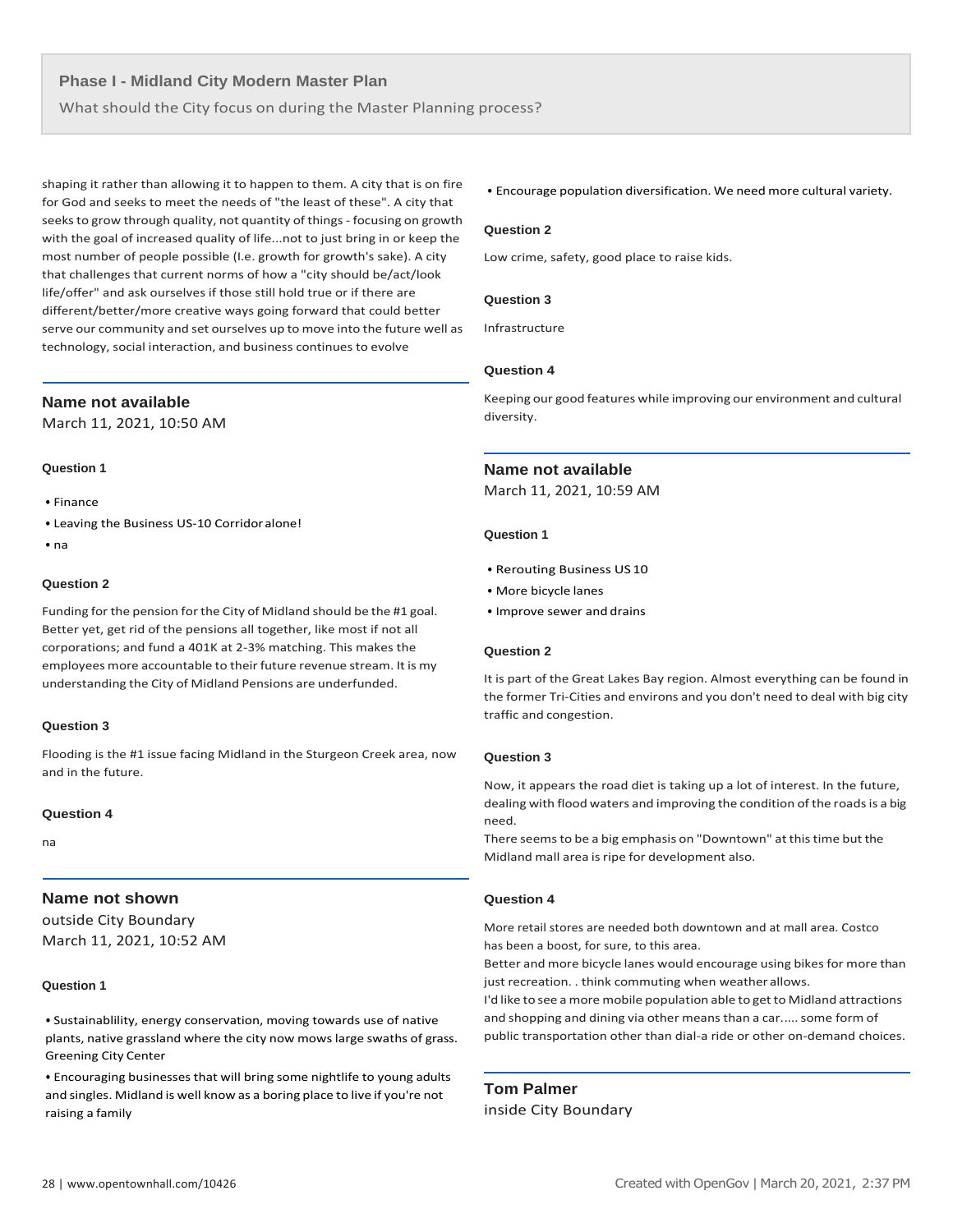What should the City focus on during the Master Planning process?

# March 11, 2021, 11:25 AM

# **Question 1**

• Pedestrian and bicycle crossing of Indian and Buttles st.

• Recylcing

**Question 2**

low traffic, easy of getting around

# **Question 3**

Coordinating Business interest with citizens interests

# **Question 4**

People working together

# **Name not available**

March 11, 2021, 11:28 AM

# **Question 1**

- Open spaces and activities for all ages and interests
- Safe streets and sidewalks for driving, walking, biking, etc.
- Continuing to look at quality of life issues such as housing, access to WiFI. Etc

# **Question 2**

The lovely town with so many parks and the safety of using them

# **Question 3**

Continuing to pay for all the services we expect.

# **Question 4**

The continuation of a wonderful place for all to live and thrive

# **John Elsen**

inside City Boundary March 11, 2021, 11:50 AM

# **Question 1**

• Control of waterin ourstreams. Retention parksto help allow waterto be retained on surface and a park when the area is dry. **Name not shown**

• Fix our antiquated sewer and watersystem with real long term solutions.

• Fix the roads and not build new ones until the existing roads are in good condition.

# **Question 2**

I like the green areas, parks, gardens, and the nature center.

# **Question 3**

The number one issue for Midland is the control water in our creeks and streams. We have developed many areas without proper consideration of the long term consequences. Our infrastructure is in decline and yet we waste so much money on unneeded and many cases unwanted projects.

# **Question 4**

To keep Midland a safe, healthy and secure. Stop projects like the road diet and circle redevelopment.

# **Name not available**

March 11, 2021, 11:54 AM

# **Question 1**

• Less attention on downtown Midland and more given to the rest of the city. The downtown area will never attract people with less parking and constant upheaval.

• Business gravitated to Saginaw and Eastman Ave. Both require more attention to traffic flow and ease of entry and exit.

• Stop jamming Buttles down our throats. Their is no logical reason for lane reductions.

# **Question 2**

The friendliness of people.

# **Question 3**

Developing a new economic industrial base.

# **Question 4**

Economic areas in the city should be brought together under impartial, coherent strategic and tactical planning. Reliance on one central business location will subside and attention will be directed towards a city that functions on all levels.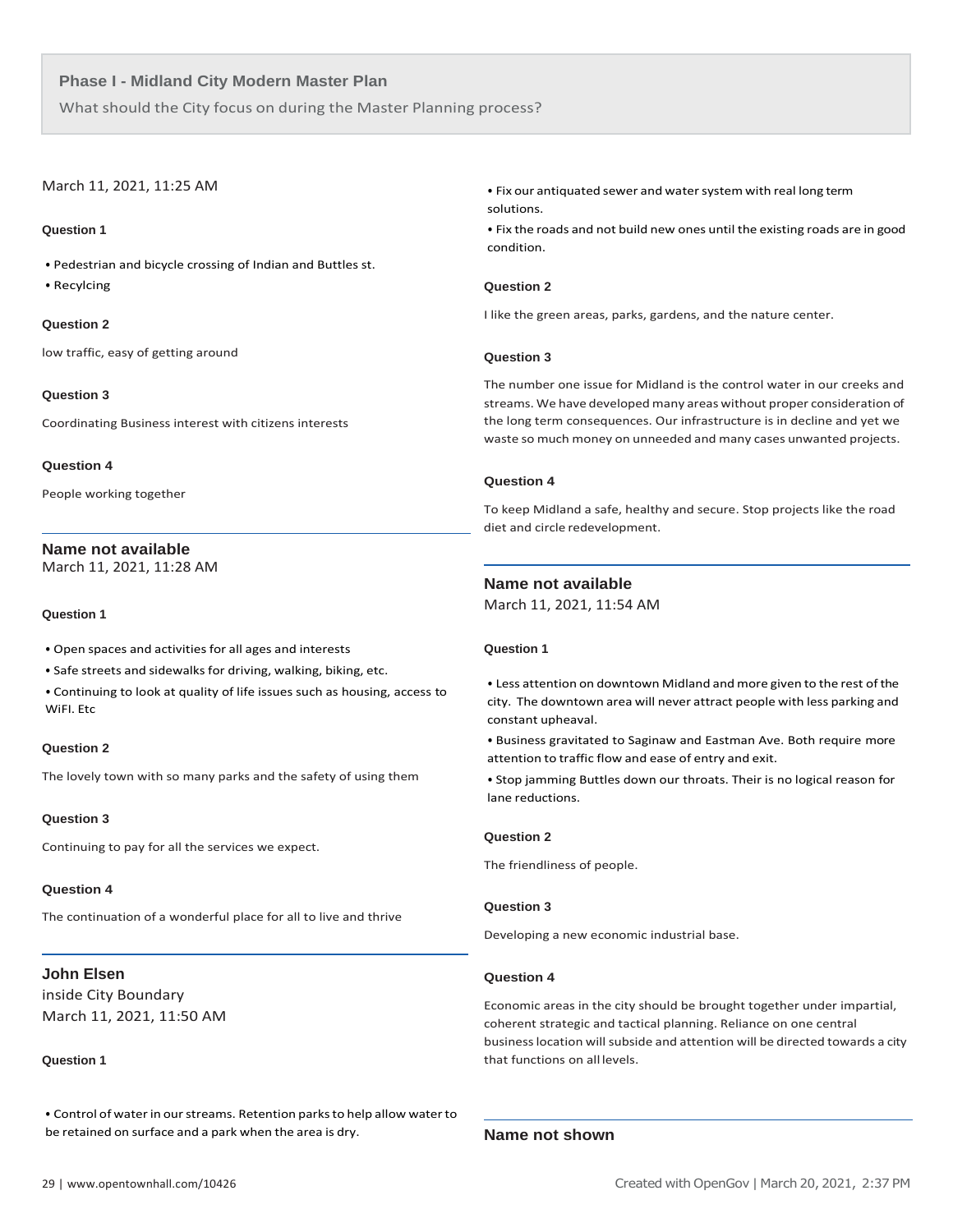What should the City focus on during the Master Planning process?

# inside City Boundary March 11, 2021, 11:58 AM

# **Question 1**

• Energy availability will become more and more of a problemin the future. Plan for energyneutrality.

• Reserve multiple zoned areas around city for local small neighborhood shops within walking distance.

• Include provisions for walking and biking in all future plans.

# **Question 2**

Parks and recreational facilities.

# **Question 3**

The city has developed in a way that requires an automobile to exist.

# **Question 4**

Rather than having three major business areas, i.e. the mall, downtown and center city, I would like to see small business pockets all around the city within walking distance of most neighborhoods.

# **Name not available**

March 11, 2021, 12:16 PM

#### **Question 1**

• Creating a workable and obtainable solution to Midland's flooding issue. We have sent enough money on downtown, now its time to think about the whole city

• Infrastructure for the whole city is important. Roads and sewersshould be a top priority.

• Economic development of the whole city instead of a singular focus of downtown.

#### **Question 2**

Midland has a high quality education system and values education. When we educate and listen to our citizens, we make the right choices. But when we let only a few people make choices for our city, we have trouble. Examples would be; wanting to move the Farmer's Market and the Road Diet. Both bad plans for Midland that have and will yield discontent with our citizens and for our current elected officials.

# **Question 3**

Development of industry. We have been stagnate for decades with Dow and Dow related businesses. We need to diversity our industry which

would in-turn diversity our population.

#### **Question 4**

Midland as a multiculturally diverse community that values and celebrates the diversity of its citizens.

# **Name not available**

March 11, 2021, 12:48 PM

#### **Question 1**

• Attracting new businesses via the creation and implementation of a municipally-backed last-mile fiber-optic ISP

• Attracting remote workers from all industries via the creation and implementation of a municipally-backed last-mile fiber-opticISP

• Expanding the tax base via the creation and implementation of a municipally-backed last-mile fiber-optic ISP

# **Question 2**

The openness with which the city solicits ideas from the local population.

# **Question 3**

Attracting workers. The city and its major businesses continually talk in the media about the difficulty in attracting and retaining talent in the area. Whatever charms the city may possess, it lacks in a significant draw for young, especially single, people who have not lived in a locality with a real winter. By creating a fiber-optic last-mile ISP, the city can position itself as a destination for remote workers from all industries world-wide. The Internet is more and more the predominate communication avenue for people, with each other, with their government and with the businesses they patronize. The County of Midland is looking for solutions to providing more options for people to get broadband access to the Internet affordably and the City should take the issue seriously as well.

# **Question 4**

Midland should be truly the "City of Modern Explorers". This can be accomplished by building a municipally-backed last-mile fiber-optic ISP. Multiple cities across the United States have taken this necessary step to ensure their populations have access to the internet resources vital to modern life. More and more, our connection to our local government, neighbors and offices is done via the Internet. Yet the private ISPs who are entrenched in the area are not keeping up with the infrastructure improvements and maintenance necessary for the city to thrive. Copper wires are 1990s technology and the insistence of our incumbent ISPs on this antiquated technology is a major impediment to the city growing. By delivering gigabit speeds to homes and businesses and hundreds of megabit WiFi blankets over events and communal areas, Midland can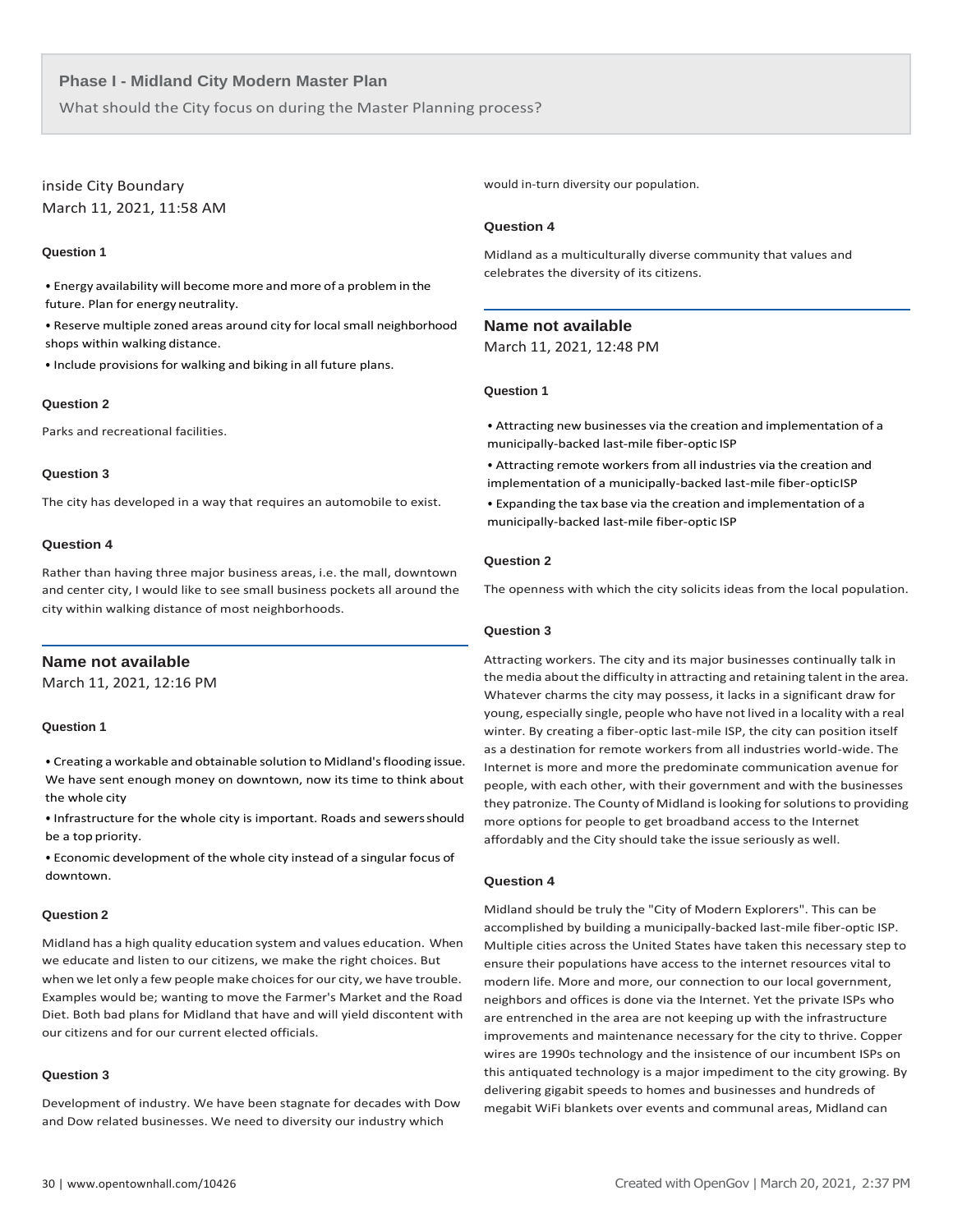What should the City focus on during the Master Planning process?

become a beacon of prosperity and forward-thinking. Other cities which have taken this step have seen tremendous growth in their tax base as well as the general happiness of their populations. As the city recovers from the pandemic, it should look toward taking advantage of the remote work opportunities lingering as the response to the pandemic has reshaped how work gets done. Midland can position itself as a destination for remote workers by investing in infrastructure not facades.

# **Name not shown**

inside City Boundary March11,2021,12:56PM

# **Question 1**

- Have more restaurants such as chipotle, Ihop
- Have a bestbuy.
- Widen the road on Eastman to west wackerly to eliminate congestion

#### **Question 2**

No response

# **Question 3**

Does not offer a lot in the way for people in the way for people in there twenties thru forties. Not too much to do. Catering to Dow. Too many high cost rentals. Pushes middle income family's out. Or people making 40 to 50,000 out. Property taxes extremely high for what you get

# **Question 4**

Possibly more people moving out where there is more opportunity

# **Name not shown**

inside City Boundary March 11, 2021, 1:05 PM

# **Question 1**

- Making Midland more pedestrian friendly
- Encouraging more business in thecity
- Encouraging more entertainment in thecity

# **Question 2**

The people are so friendly and caring.

# **Question 3**

Longevity of the community.

# **Question 4**

I would love to see Midland more pedestrian and bike friendly with more connection between businesses. I would like to see more interconnectivity between different parts of town. More entertainment options would be great as well.

# **Name not available**

March 11, 2021, 1:10 PM

# **Question 1**

- Limiting taxes
- Improve drainage/sewer backup issues
- Improve traffic flow around Eastman

# **Question 2**

Ease of getting around town.

# **Question 3**

Wasting precious resources on things that don't matter, like downtown parking, while important things like drainage are neglected.

# **Question 4**

A small town feel with many different options for housing and shopping.

# **Name not available**

March 11, 2021, 1:15 PM

# **Question 1**

- Downtown Development
- Center City Development
- Consolidation of Parks (quality overquantity)

# **Question 2**

Downtown. My hope is that we don't put in another theater in the old United Way building, this would be repetitive of the City for The Arts right down the road. Instead consider something that is active and engaging - Punch Bowl Social type set up with bowling, games, etc.

# **Question 3**

Modernizing the City and adding accommodations that will attract and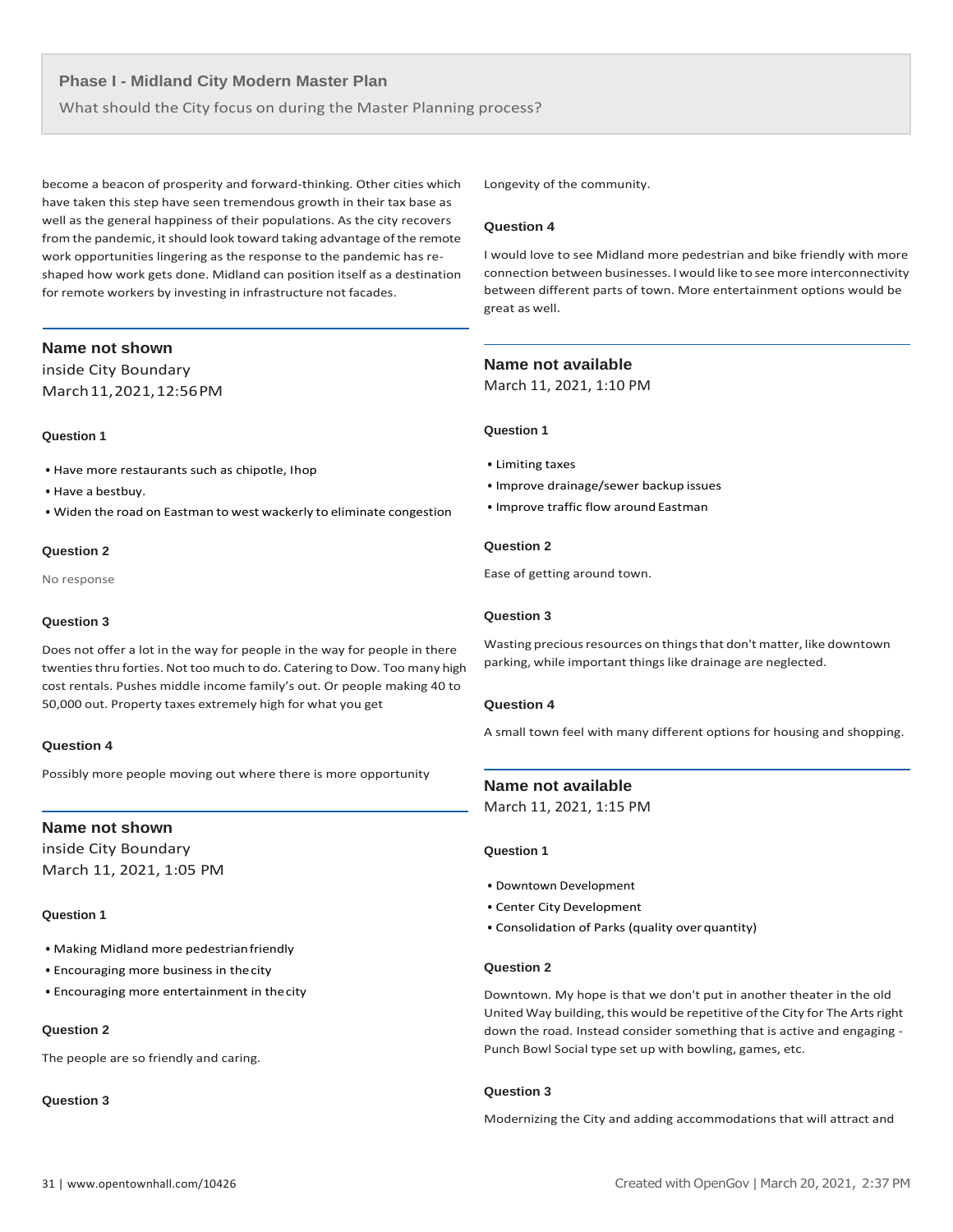What should the City focus on during the Master Planning process?

#### retain residents.

#### **Question 4**

Small modern city, safe, great place to raise a family, amenities that are unmatched in other like-size towns.

# **Name not shown**

outside City Boundary March 11, 2021, 1:32 PM

#### **Question 1**

- Business development
- Liveability
- Parks and recreation

# **Question 2**

Safety and family friendliness

#### **Question 3**

Flood management

# **Question 4**

A clean and friendly city. Place for familiesto recreate and go to activities and concerts. Arts development. Easy access to restaurants and arts programs in all seasons.

# **Name not shown**

inside City Boundary March 11, 2021, 2:17 PM

#### **Question 1**

• Improving citizen trust in Midland elected and employed leadership as many believe leadership doesn't listen to its citizens (I.e. road diet).

• Don't use the process to convince citizens on existing plansand agendas that have already been defined (i.e. city Streetscape).

• The creation of a Midland citizen inclusive relationship that promotes citizen input AND most importantly listens to that input, & actively utilizes that info.

# **Question 2**

The citizens that live here!

#### **Question 3**

Continued river and city flooding and associated property damage and loss.

# **Question 4**

Midland that is a safe secure place to place to live, work and play, and has addressed all challenges proactively, notreactively.

# **Name not available**

March 11, 2021, 2:44 PM

# **Question 1**

• Remove sanitary sewer connections at homes from the storm sewer system. Homeowners responsible for cost to do so

# **Question 2**

Collaborative spirit in addressing issues/problems

#### **Question 3**

No response

# **Question 4**

No response

# **Name not shown**

inside City Boundary March 11, 2021, 2:59 PM

#### **Question 1**

- Sewer system failures
- Flood water management
- Infrastructure such asroads

# **Question 2**

Used to love our house and property - but two sewer backups and the flood later, we're consideringleaving.

# **Question 3**

Aging infrastructure that has not kept up with growth.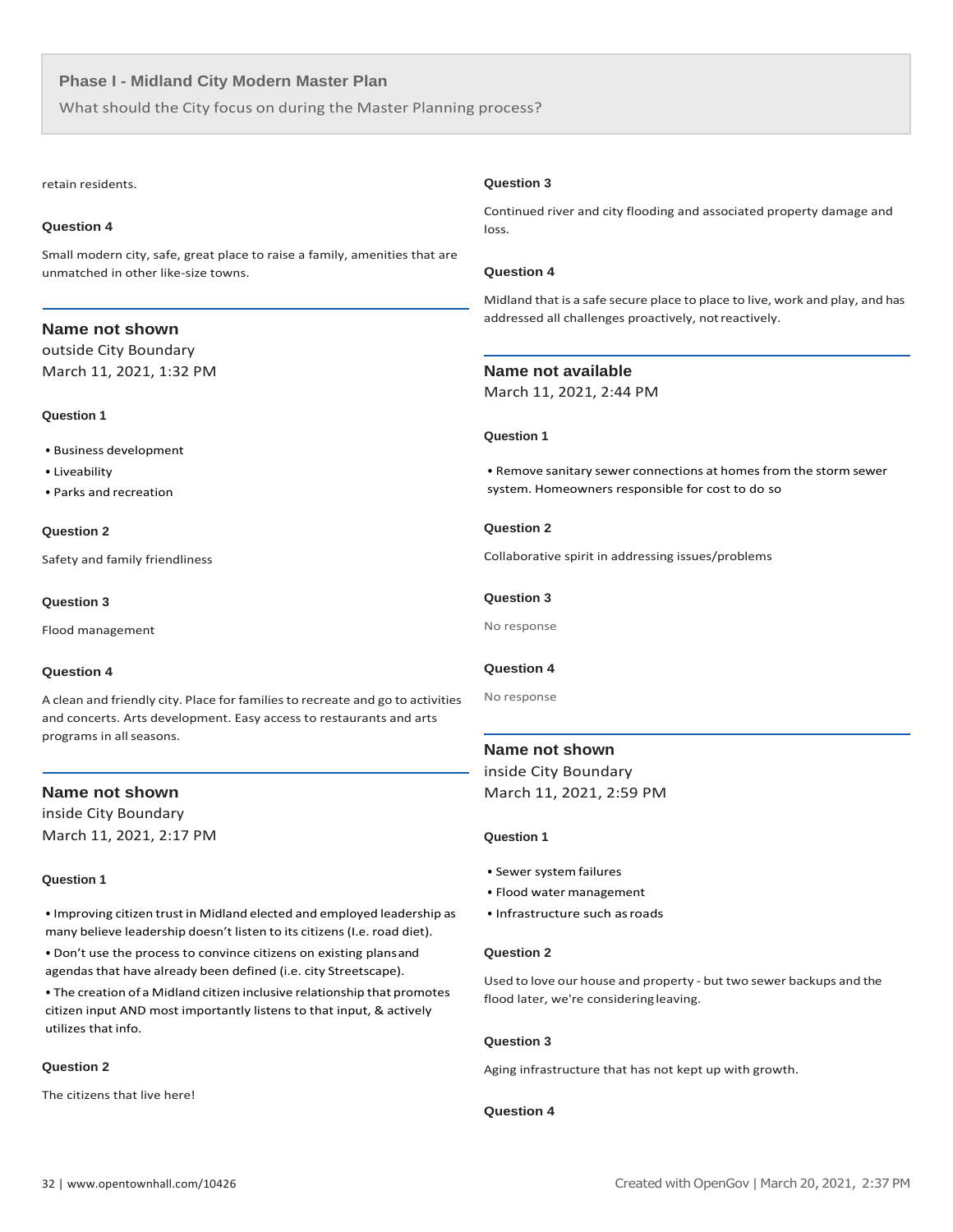What should the City focus on during the Master Planning process?

Unless Dow & DuPont start bring in more hires, Midland will simply be a pleasant community moldering in mid-Michigan. The MCFTA and Loons organizations are trying to appeal to a regional audience, but they're about it as serious attractions.

# **Name not shown**

inside City Boundary March11,2021, 3:19PM

#### **Question 1**

• The Circle area is a hot mess

• I'd like to see the trail area expanded to northern area of the city so kids can ride off of surfacestreets

• Expanding on the success of updating Main Street to other downtown streets.

#### **Question 2**

The openness of Main Street. The new changes are so nice. Expended outdoor dining would have been much harder forthe restaurants down there before the new design was implemented with wider sidewalks and parallel parking.

#### **Question 3**

Making other areas of the city as nice as downtown. Keeping housing affordable and attractive for low income people.

# **Question 4**

It would be nice if the circle are could have a different traffic flow that would allow for more walking and biking, and maybe some outdoor pavilion for events in the warmer months. Or a three season pavilion that would extend events into fall andspring.

# **Name not available**

March 11, 2021, 3:36 PM

# **Question 1**

- Pedestrian and Bike access
- "Post Dow" planning
- Maintaining a good balance between low taxes and great city services.

#### **Question 2**

The people.

# **Question 3**

Longevity of the community if Dow etc leave.

# **Question 4**

More pedestrian and Bike friendly.

# **Mark Campbell**

outside City Boundary March 11, 2021, 3:01 PM

#### **Question 1**

• Maximizing the central gathering and play area of the tridge, river, St. Charles parks and downtown

• Leaving 3 lanes open on buisness10

#### **Question 2**

No response

#### **Question 3**

No response

#### **Question 4**

No response

# **Name not available**

March 11, 2021, 3:13 PM

# **Question 1**

- Affordable Housing
- Another entry/exit near Eastman US-10
- Ways to support Electronic Vehicles (public charging stations)!

# **Question 2**

Access to Arts and Events Small town with some big services Downtown/Dow Diamond

# **Question 3**

Employment opportunities other than Dow

# **Question 4**

Managed growth, continued service levels under same or lower budgets and taxes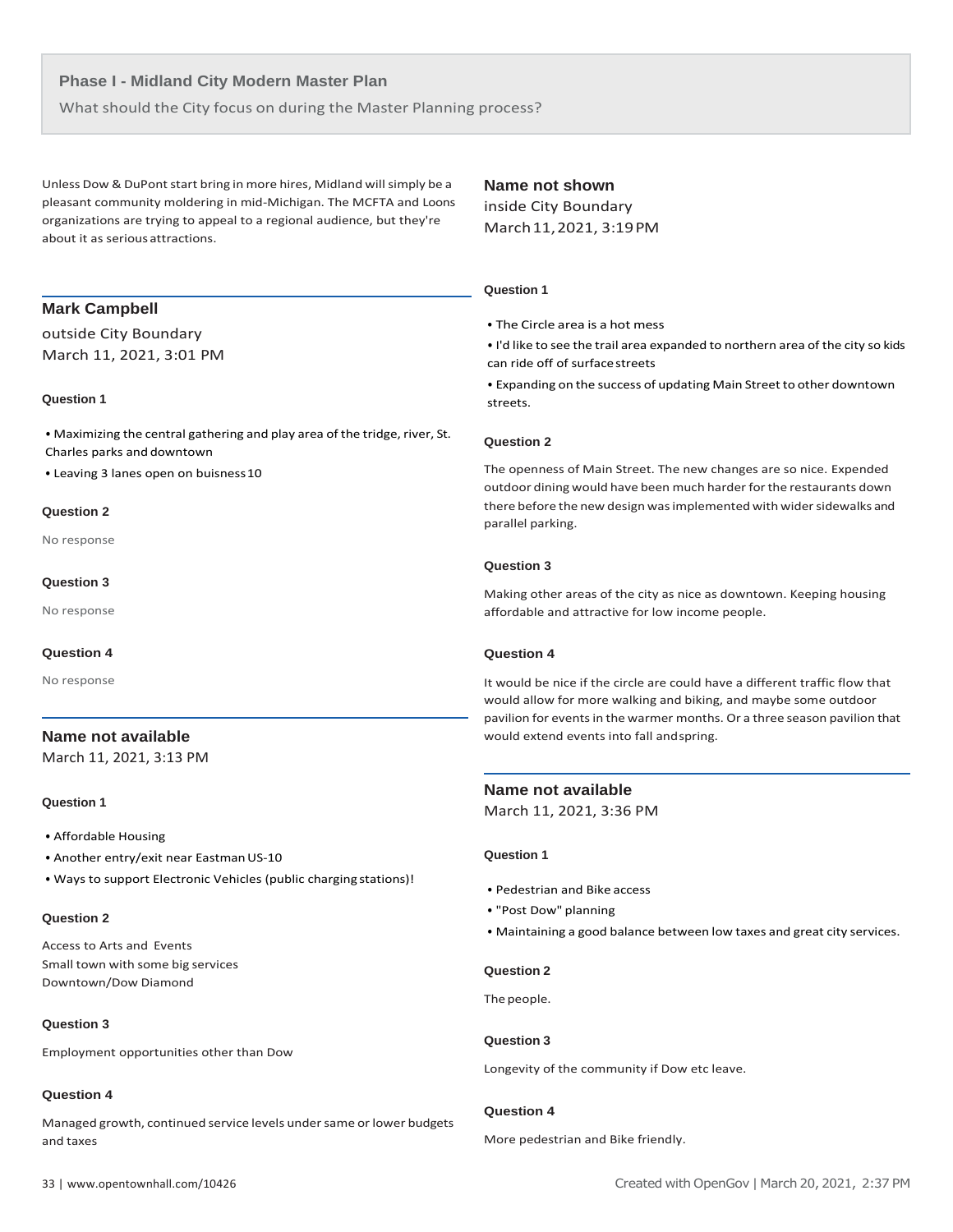What should the City focus on during the Master Planning process?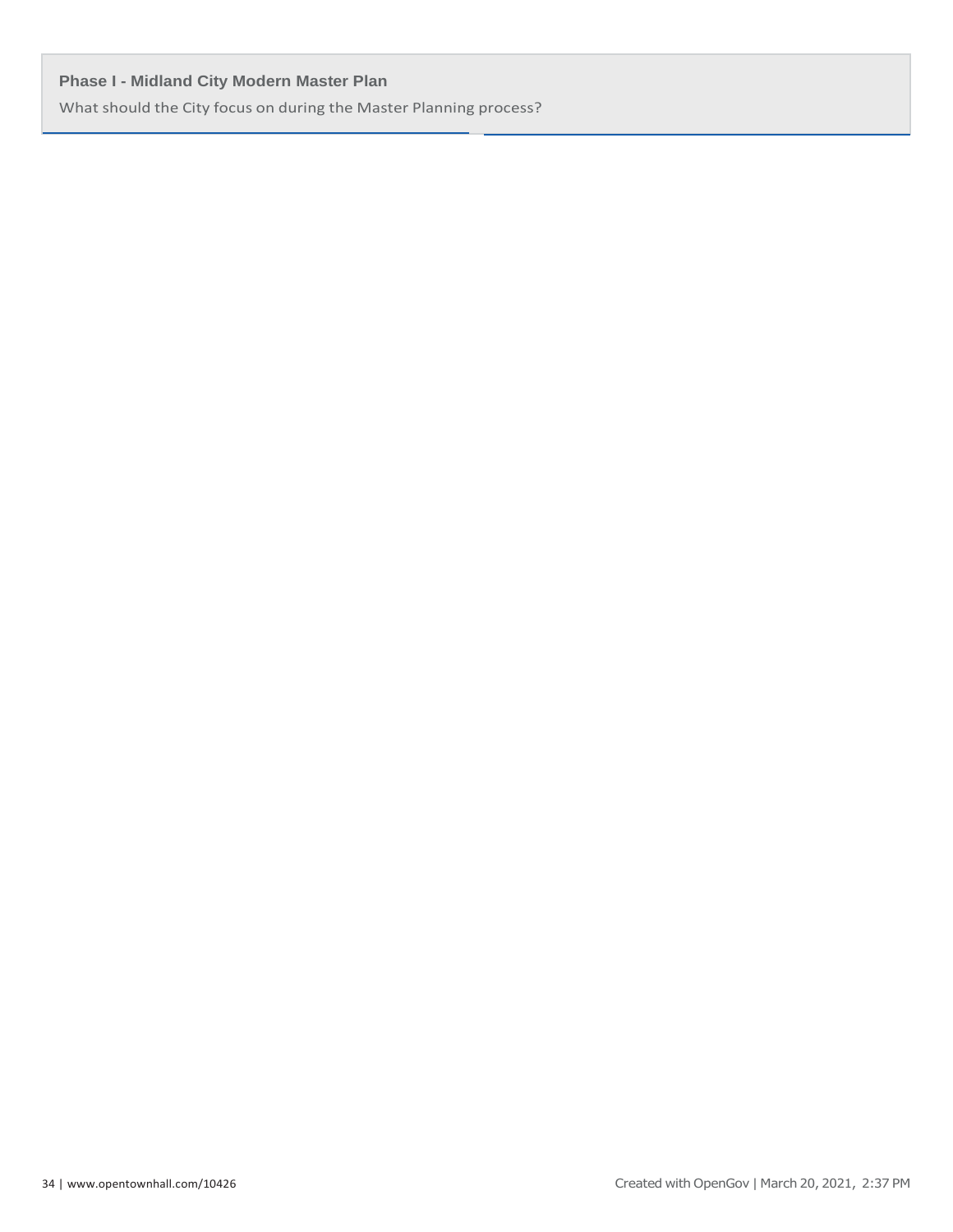What should the City focus on during the Master Planning process?

# **Name not available**

March 11, 2021, 3:48 PM

# **Question 1**

• Create a boardwalk along the river from Emerson Park to Dow Diamond

• Modernize Emerson Park and demolish thestadium

# **Question 2**

Midland's plentiful parks

# **Question 3**

Attracting and retaining families in an atmosphere where they can enjoy spending time outdoors together for hours

# **Question 4**

Enhance the downtown, main street experience with an expanded of boardwalk

# **James Pollack**

inside City Boundary March11,2021, 3:51PM

# **Question 1**

• Road and sewer maintence

- Maintaining large and small parks
- Maintaining horticultural plantings at city entrances, main streets and downtown

# **Question 2**

Ease and compactness of getting around

# **Question 3**

Replacing old water and sewer lines, rebuilding bumpy streets

# **Question 4**

Keeping city like it is with upgrading old infrastructure

# **Dave Pasek**

inside City Boundary March 11, 2021, 4:50 PM

# **Question 1**

• Flood & Sewer upgrades to eliminate sewer system design shortfalls & flood mgmt without dams for next 4-6 yrs & with the future dams.

• Top Quality Park & Recreation Space. And More park space in newly developed areas.

• Zoning improvements in 100 yr flood zone and nearby areas. We should not be building in/near 100 yr flood zone areas with all this uncertainty.

# **Question 2**

The bike-ability options here, especially the Rail Trail/Tridge area, and to Nature Center. Great green space and space to exercise and enjoy the outdoors, and see other people.

# **Question 3**

Sewer system backups and shortfalls, and potential to backup with future rains/floods.

Overland Flood risk with no dams.

# **Question 4**

My vision isto have Midland be a place with a thriving downtown bustling with people enjoying the parkland, open space, and business area, that is walkable, bikable, and enjoyable. Midland has an infrastructure for growth, both business and support systems (sewer, water, streets), and amenities that it is the place to be and to live.

# **Name not shown**

inside City Boundary March 11, 2021, 5:02 PM

# **Question 1**

• The number one issue in this town is the flooding and sewer backup issue. Nothing else matters if this continues to happen.

# **Question 2**

I love the small town atmosphere with large town entertainment options.

# **Question 3**

The flooding/sewer problem isthe top issue now and will continue to be in the future. How many times can the library and other major buildings in thistown continue to flood and need extensive repair before some major action is taken, not to mention people's homes.

# **Question 4**

I see a family oriented community with less emphasis on alcohol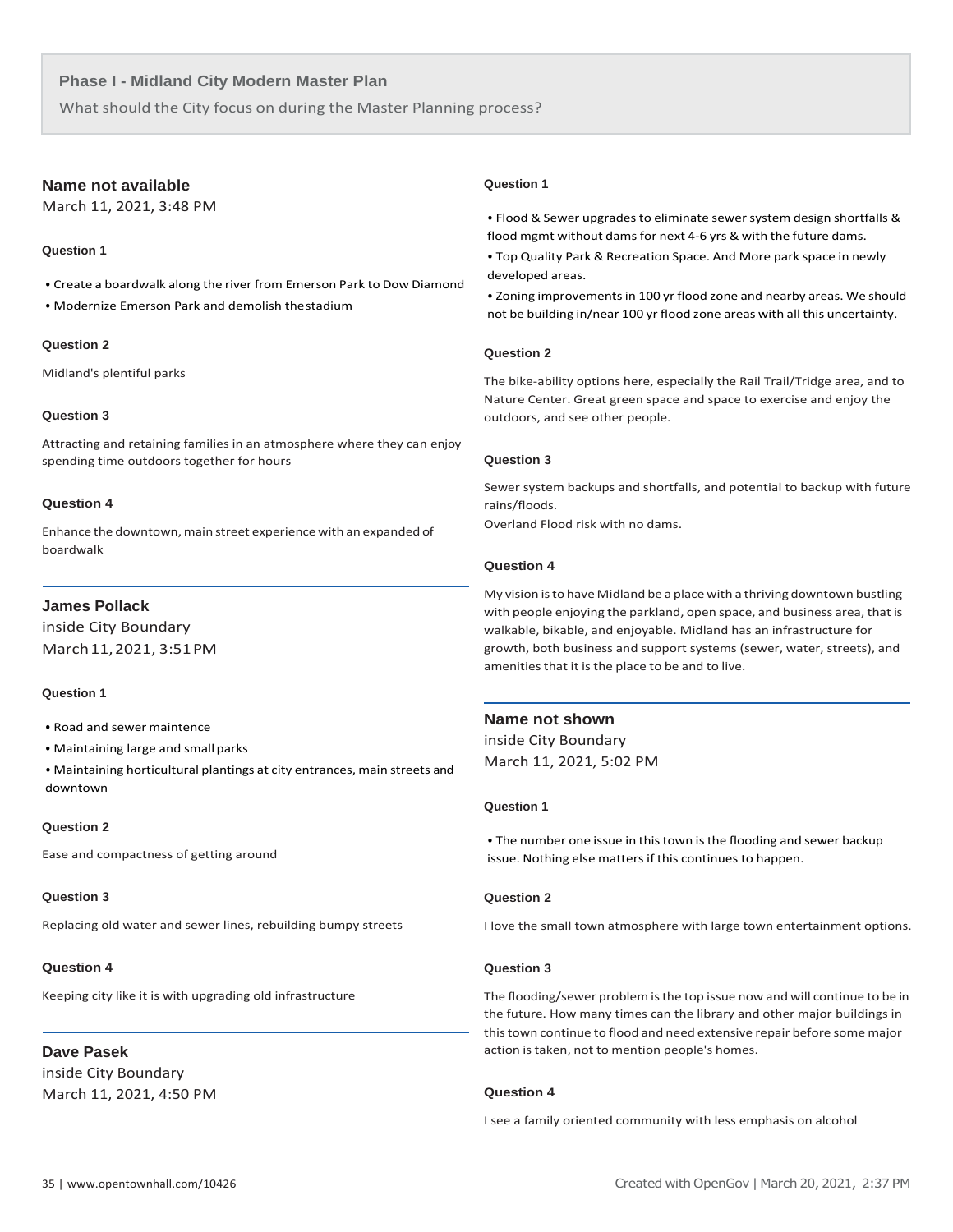What should the City focus on during the Master Planning process?

consumption and more on healthy active pursuits. We could use an outdoor miniature golf area among other things and fewer breweries and wineries. Less emphasis on the downtown area and more on other areas of town. The parking downtown is limited and always will be. More activities in some of the other parks would be nice.

# **Name not shown**

inside City Boundary March 11, 2021, 5:29 PM

#### **Question 1**

• 1)Making sure transportation needs are met (Eastman Ave Congestion) Not too heavy an emphasis on nonmotorized trans.-many still use cars and will continue to

• 2) Incorporatemore variety in developments around town instead of having big chunks where most everything is the same (more neighborhood commercial for example)

• 3) Encourage redevelopment of older areas of town, not just new development.

#### **Question 2**

The downtown is great. I love the bars and restaurants, the street seating, the live music, the festivals. It is a great family oriented community with lots of parks.

# **Question 3**

The top issue is attracting new people to come live here and invest in our community to grow the tax base etc. to meet the financial obligations the city has. Also it is time to move on with this COVID stuff. A very large percentage of the area has already been vaccinated or had the virus. Lets get back to normal.

#### **Question 4**

I see Midland continuing to grow (not geographically so much) and be a great place to work/live/raise a family. Midland needs to continue to have lots options for outdoor activities, dining, festivals and parades, and social activities like tunes by the tridge etc. More of that is good!

# **Name not shown**

inside City Boundary March 11, 2021, 5:48 PM

# **Question 1**

• safety meaning personal safety and roadsafety

- environmentally friendly spaces
- community spirit

# **Question 2**

The community spirit is strong. People look after each other and care about their schools and parks and city.

#### **Question 3**

Economic growth is needed, but that must be environmentally healthy

# **Question 4**

The Midland of the future will foster families from diverse backgrounds and economic means. The citizen will care about our city and support the taxes needed.

# **Name not shown**

inside City Boundary March11,2021, 6:13PM

# **Question 1**

• I like the objective of the road diet but need to addressthe safety concerns of large trucks traveling thru thecity

- Create a very business friendly environment throughout Midland...businesses create jobs!
- Connect M-20 to US-10 by connecting Sandow Road to Stark Road which has many benefits including addressing the road diet concerns.

#### **Question 2**

I like all the amenities of Midland (Center for the Arts, Rail Trail, Canopy Walk, Downtown, Mall Area). I also like that Midland is a very safe community with minimal crime, particularly violent crime. I also value the good school system inMidland.

#### **Question 3**

Midland needs to work with Dow to address the flooding issue...we can't continue to have flood issues. Dow should be able to help with this concern. Make the city as friendly as possible for new businesses and also continue to grow the outdoor activities which people really value. I also believe connecting M-20 to US-10 by connecting Sandow Road to Stark Road would help alleviate the road diet concerns while also opening up the westside of the city for commercial and residential growth. It would also provide a safer and quicker route to Dow High and the mall area. This is part of the master plan and should be prioritized.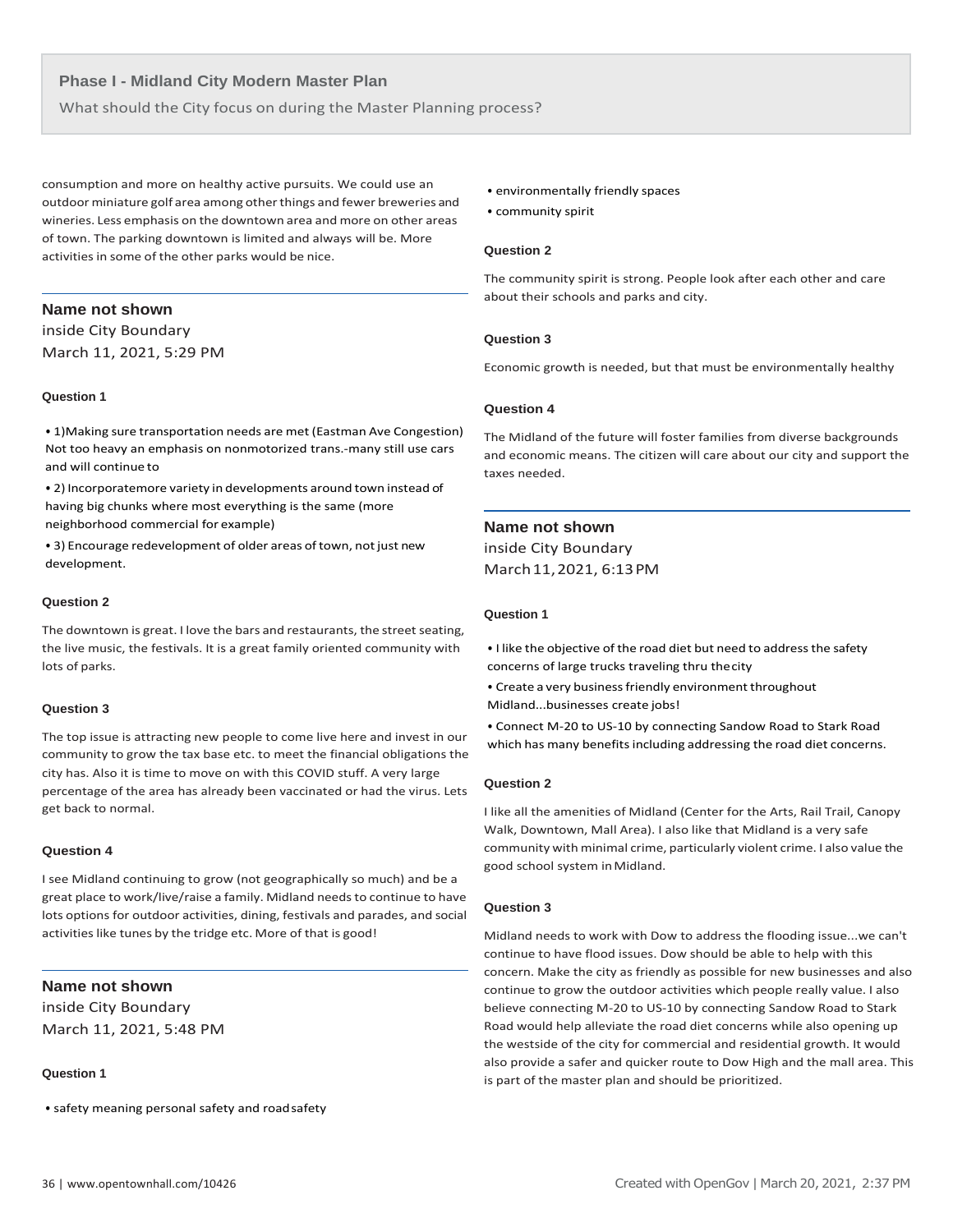What should the City focus on during the Master Planning process?

# **Question 4**

Business friendly community which is also environmentally conscience and making an enjoyable experience for the residents of the city.

# **Name not available**

March 11, 2021, 6:57 PM

# **Question 1**

- Flooding of all types & alllevels
- Updating sewers & culverts
- Traffic mess on Eastman by themall

# **Question 2**

The public & neighborhood park system. It's a safe community. School system. Social/ cultural events sponsored by the city

# **Question 3**

Flooding & damage control.

#### **Question 4**

A community that focuses on making a safe physical environment for its citizens by making tough decisions. Decisions that may not be popular with the majority not affected by catastrophic loss but nevertheless needed. The dam breaking & resulting devastating flood could have been completely avoided.

# **Name not available**

March 11, 2021, 7:07 PM

# **Question 1**

- City flooding
- Adjusting the value of housing of those affected by the flood
- Make modificationsto pump stations; that they continue to operate during a flood

# **Question 2**

The old/ small town feeling.

# **Question 3**

Sewer backups.

# **Question 4**

Stop trying to make the Downtown area a booze lovers paradise.

# **Name not available**

March 11, 2021, 7:36 PM

#### **Question 1**

- Development of downtown regarding ALL agegroups
- Highlight nature fitness activities
- Ensure city does more to avoidflooding

# **Question 2**

Smaller town feel Access to nature Great school system with conservative views

#### **Question 3**

Reputation for flooding

# **Question 4**

Would like to see outdoor fitness stations Excercise tai chi in nature.putt putt golf etc Make parking downtown senior friendly.Paralell parking is horrible for seniors with mobility(e.g neck) problems

# **Name not shown**

 outside City Boundary March 11, 2021, 7:47 PM

# **Question 1**

- Sewer upgrade
- Roads
- Managing drug addiction incommunity

# **Question 2**

Large city with small town feel.

# **Question 3**

Sewage system is in need of major upgrade to alleviate flooding and sewer backups in homes.

#### **Question 4**

No response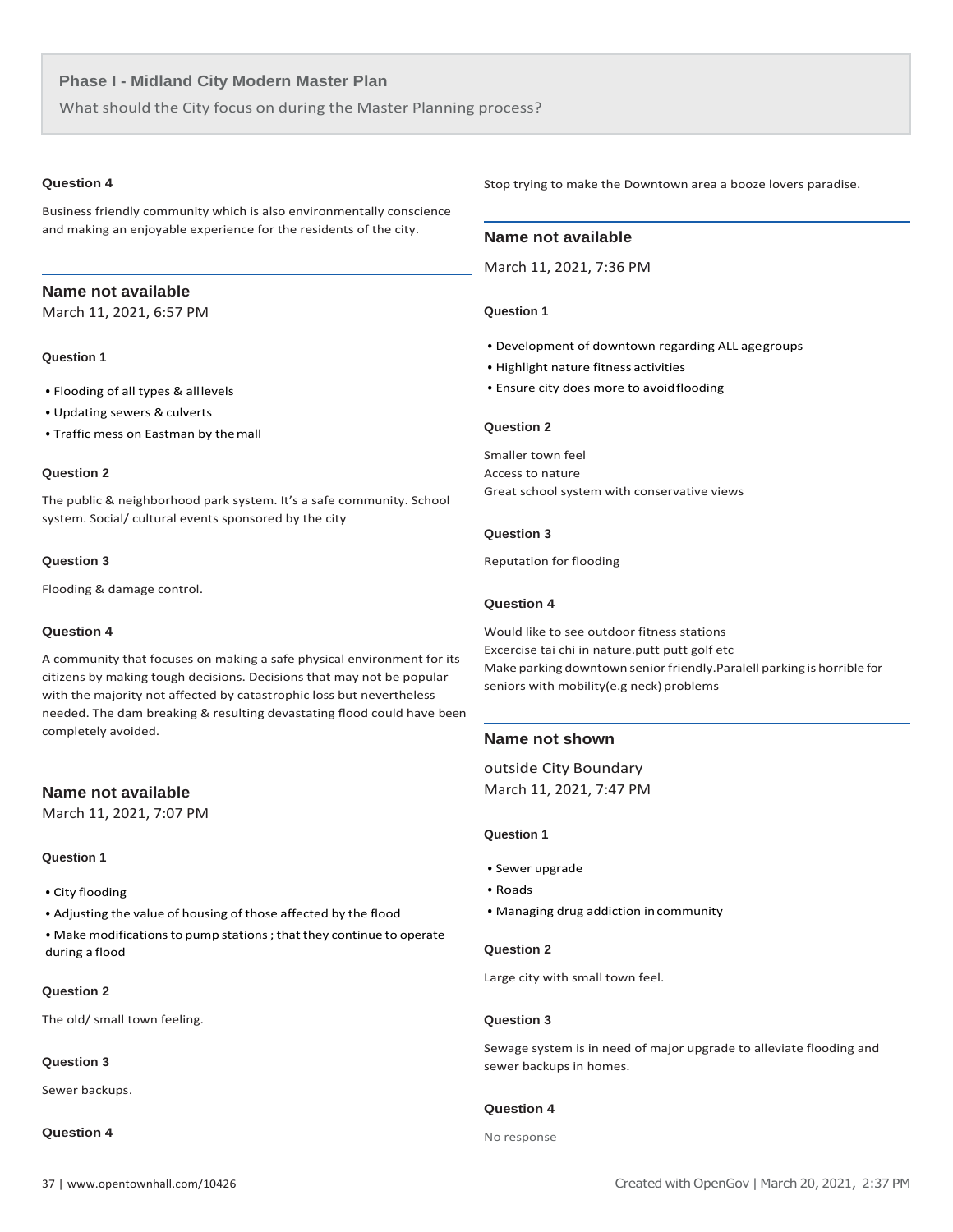What should the City focus on during the Master Planning process?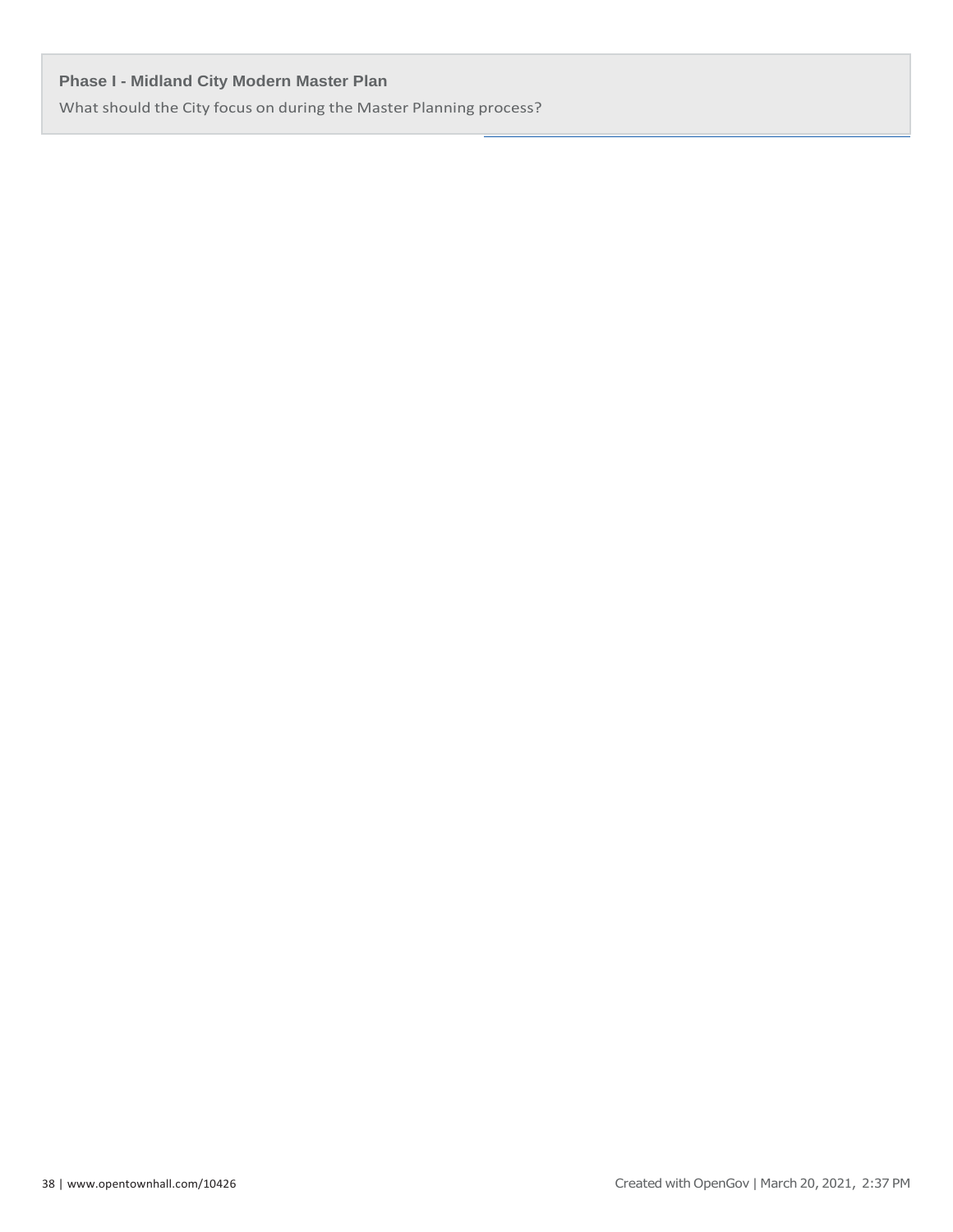What should the City focus on during the Master Planning process?

# **Name not shown**

inside City Boundary March11,2021, 9:12PM

# **Question 1**

- Affordable Quality Rentals
- Creating more businesses along the rail trail. It would be nice to walk along to various shops, restaurant/bars, and businesses.
- Funding better animal control services or humane society

#### **Question 2**

I appreciate the increase in events such as the downtown being closed during summer. The beer garden is also a great place that attracts millennials like myself. I'd love to see more.

#### **Question 3**

Improving diversity throughout midland and implementing diversity and inclusion in MPS. Side note: against the road diet.

# **Question 4**

That midland is a city that welcomes and values a diverse population. Creating more places for individuals to gather and enjoy the company of our community members. The farmers market is amazing and I've loved how much it's grown. I think the space it used to take place at should be repurposed as it's grown to large to function well there.

# **Name not available**

March 11, 2021, 9:45 PM

# **Question 1**

• Continue the lane reductions around downtown. It's obnoxiousthat three high speed lanes bisect downtown from the rest of the city.

• Convert Ashman and Rodd to two way streets and stop giving out tickets to people who park on the street overnight.

• Continue Midland being a low-crime city and work to combat the minor crime like the garage/car break-ins.

# **Question 2**

I love that Midland is so green and there is great outdoor space everywhere - pocket parks, the tridge, the rail trail, Chippewa Nature Center, etc...

# **Question 3**

Improvement of the Center City side of town and help diversify the business community.

# **Question 4**

My vision of Midland is to keep it similar to it is now, prosperous, reliably steady economy, clean, and with a low crime rate. I wish there weremore affordable housing options and am continually disappointed when a new article comes out saying a new 'affordable housing subdivision' is going in for young professionals starting in the \$280,000's. That's laughable for it being affordable for non-Dow youngprofessionals.

# **Name not available**

March 11, 2021, 10:03 PM

#### **Question 1**

- Sustainability
- Health
- Aesthetics

# **Question 2**

Its peacefulness

#### **Question 3**

All the big stores are closing

#### **Question 4**

No response

# **Name not shown**

inside City Boundary March 11, 2021, 10:19 PM

#### **Question 1**

- Attracting diverse businesses to thecity
- Infrastructure maintenance and replacement
- Green spaces

# **Question 2**

Safety

# **Question 3**

Dependence upon corporate Dow/Dupont/chemical industries for jobs.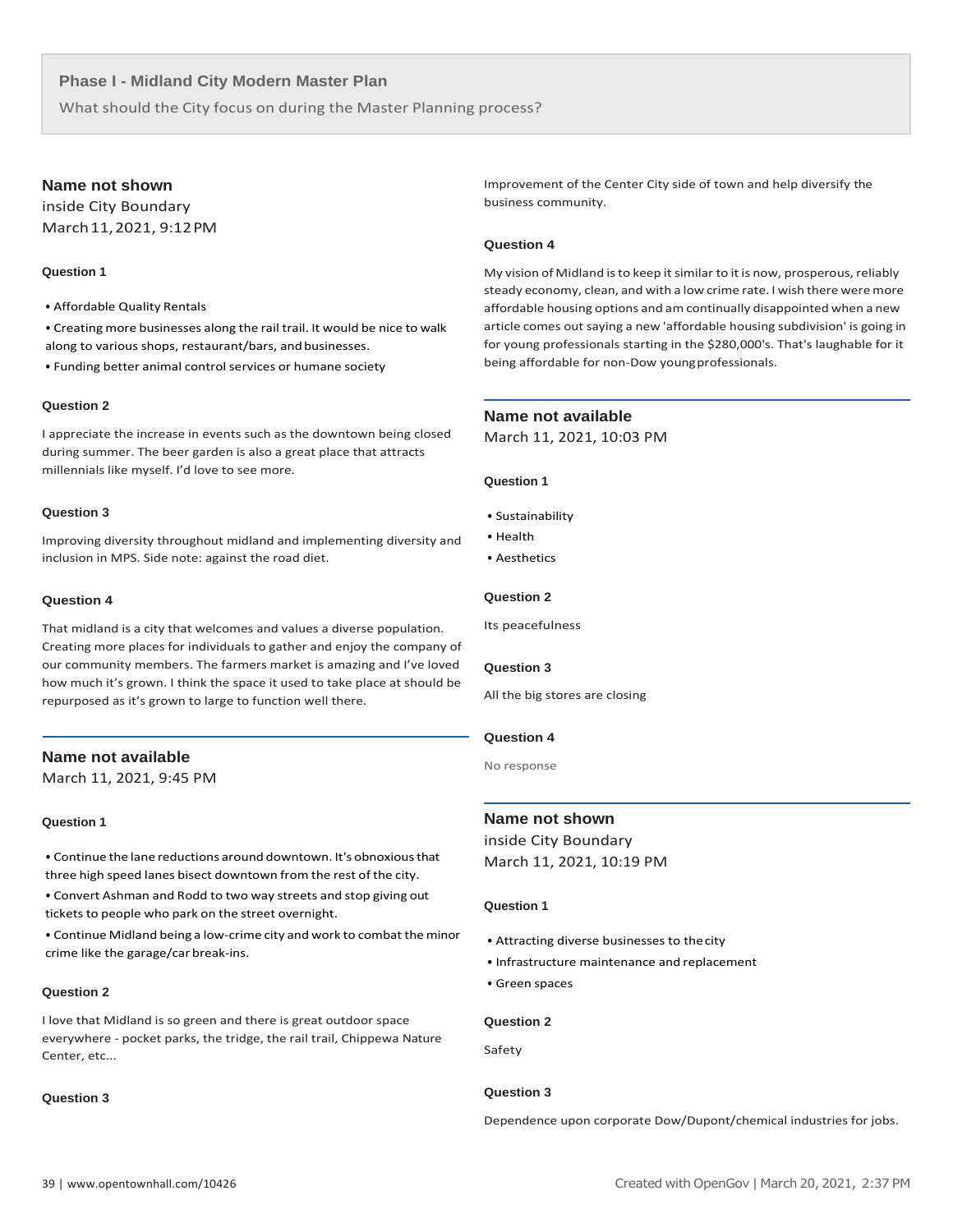What should the City focus on during the Master Planning process?

Need diversity of employers.

#### **Question 4**

A community that attracts young talent and then offers a quality of life that continues to sustain their interest in staying here.

# **Randall Hayes**

inside City Boundary March 11, 2021, 11:59 PM

# **Question 1**

• A livable environment (e.g., street cleaning, garbage pickup, noise abatement, parks)

• Recreation and city amenities

• Accessibility for the physically challenged, diversity, and tolerance for cultural differences

#### **Question 2**

The town provides a clean and safe save place to raise kids and offers a wide set of athletic and intellectual opportunities for both adults and children.

# **Question 3**

Maintaining civic pride (e.g., willingness to support environmental and cultural initiatives, supporting excellent schools, supporting beautification efforts)

# **Question 4**

A city with a healthy environment for raising kids and facilitating intellectual and physical development.

# **Name not available**

March 12, 2021, 8:13 AM

# **Question 1**

• Flood management: whether that is through creating intentional draining basins, wetlands, etc to mange large rain events

• Preserving and building natural areas and trails(downtown area, rail trail)

• Farmers Market - current venue istoo small. The old 4D area would be awesome with a dedicated walking bridge from east end

#### **Question 2**

The downtown area, rail trail, Dow Gardens, Library, MCFA

#### **Question 3**

No response

# **Question 4**

No response

# **Name not shown**

inside City Boundary March 12, 2021, 9:24 AM

# **Question 1**

• Improve / maintain critical infrastructure: sewers, water mains, roads, flood control

• Continue to improve the livability of Midland, especially towards energy efficiency (biking and walking, EV charging stations, electric Dial-a-Ride buses)

• Recruitment of new businesses that align with future trends(e.g. information technology, research and development)

# **Question 2**

The balance between big city amenities and small city feel.

#### **Question 3**

The need for a plan for a sustainable future that recognizes the pending economic, environmental and demographic changes that Michigan and the nation faces.

# **Question 4**

 Midland is a nationally recognized place to live (and to move to) because of well-paying jobs, great schools, wonderful amenities and most of all, a strong community.

# **Name not shown**

inside City Boundary March 12, 2021, 9:32 AM

- more zoning for multifamily housing (e.g. apartments and townhouses)
- more multi-use/mixed zoning (i.e light commercial and residential in shared spaces)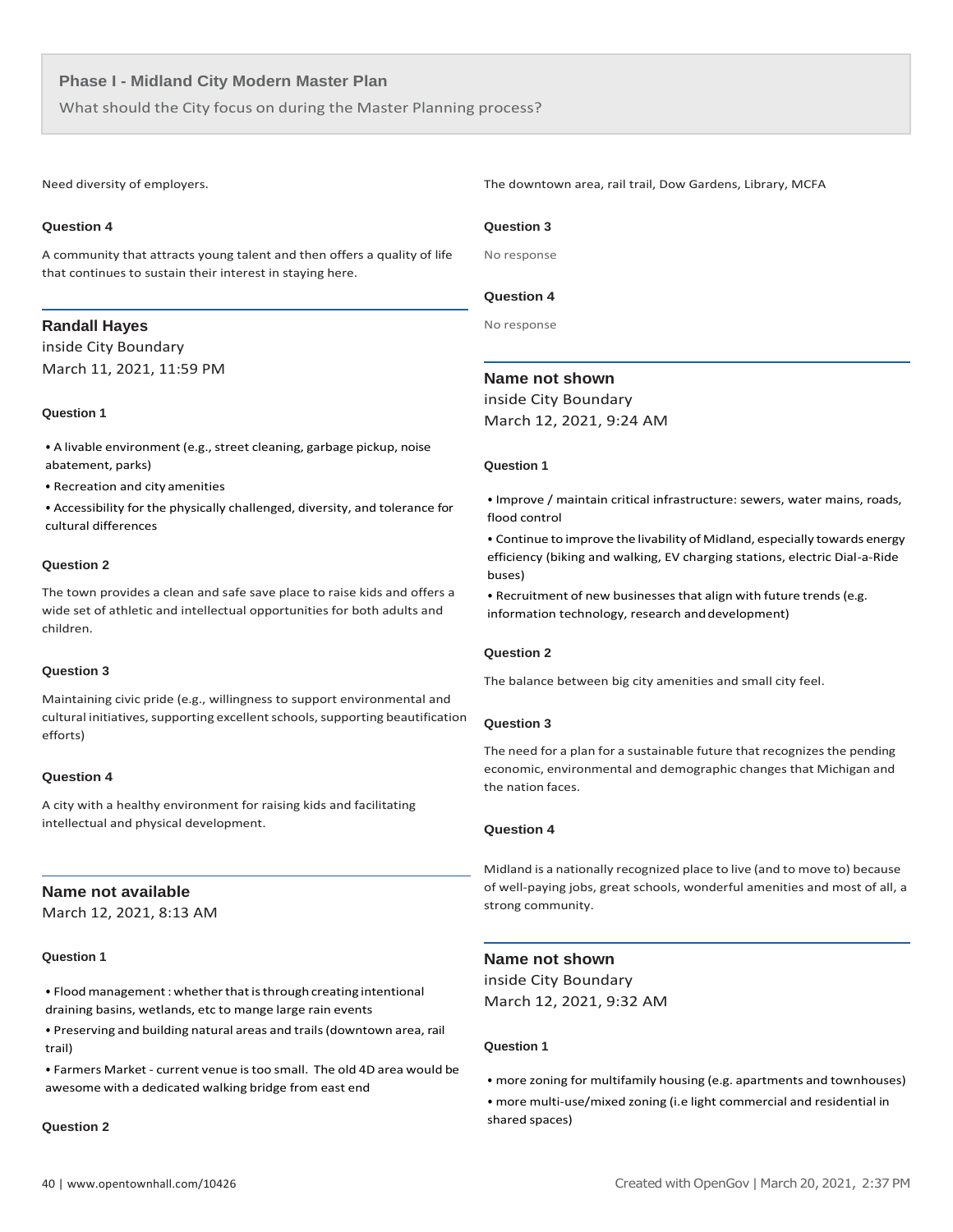What should the City focus on during the Master Planning process?

#### • fix the sewer system

# **Question 2**

It's a safe, clean, mostly friendly place to raise a family with amenities of a town 2-3 times it's size.

# **Question 3**

Commercial districts are too consolidated. Not everything needs to be built by the mall. Incentivize backfilling existing commercial areas that are underutilized.

#### **Question 4**

I wish the neighborhoods were not all just 100% residential. It would be great if there were more little pockets of stores/restaurants scattered throughout the town.

# **Name not available**

March 12, 2021, 10:05 AM

#### **Question 1**

- Future Land Use
- Development opportunities for theCity
- Connectivity via non vehiculartransportation

#### **Question 2**

The small town feel with the larger scale opportunities

# **Question 3**

Loss of population, shifts out of Michigan

# **Question 4**

No response

# **Name not available**

March 12, 2021, 2:50 PM

# **Question 1**

- City Sewer System adequacy and upgrades
- City Water System adequacy and upgrades
- City solid waste disposal and management

#### **Question 2**

Quality of life is good. Traffic is light compared to lots of other medium sized cities and we seem to have quality people.

# **Question 3**

Keeping the City as a pleasant place to live with high-quality city services provided at reasonable cost.

#### **Question 4**

Maintain and enhance the City of Midland as a high-quality community of friendly, well-behaved people who receive superior municipal services at reasonable cost, providing good value and quality of life for its citizens.

# **Name not available**

March 12, 2021, 5:12 PM

#### **Question 1**

• parking and walking accommodations for the disabled and/or elderly so they can participate fully in activities downtown

- transparency
- education opportunities/volunteer opportunities

# **Question 2**

parks, streetscape, non-chain restaurants, good education, library

#### **Question 3**

flood control and sewage backup issues

#### **Question 4**

friendly for all ages

# **Name not available**

March 12, 2021, 5:17 PM

#### **Question 1**

- Livability/ quality of life
- Entertainment
- Housinh

# **Question 2**

It's a pretty town, small enough that I can go anywhere without my vehicle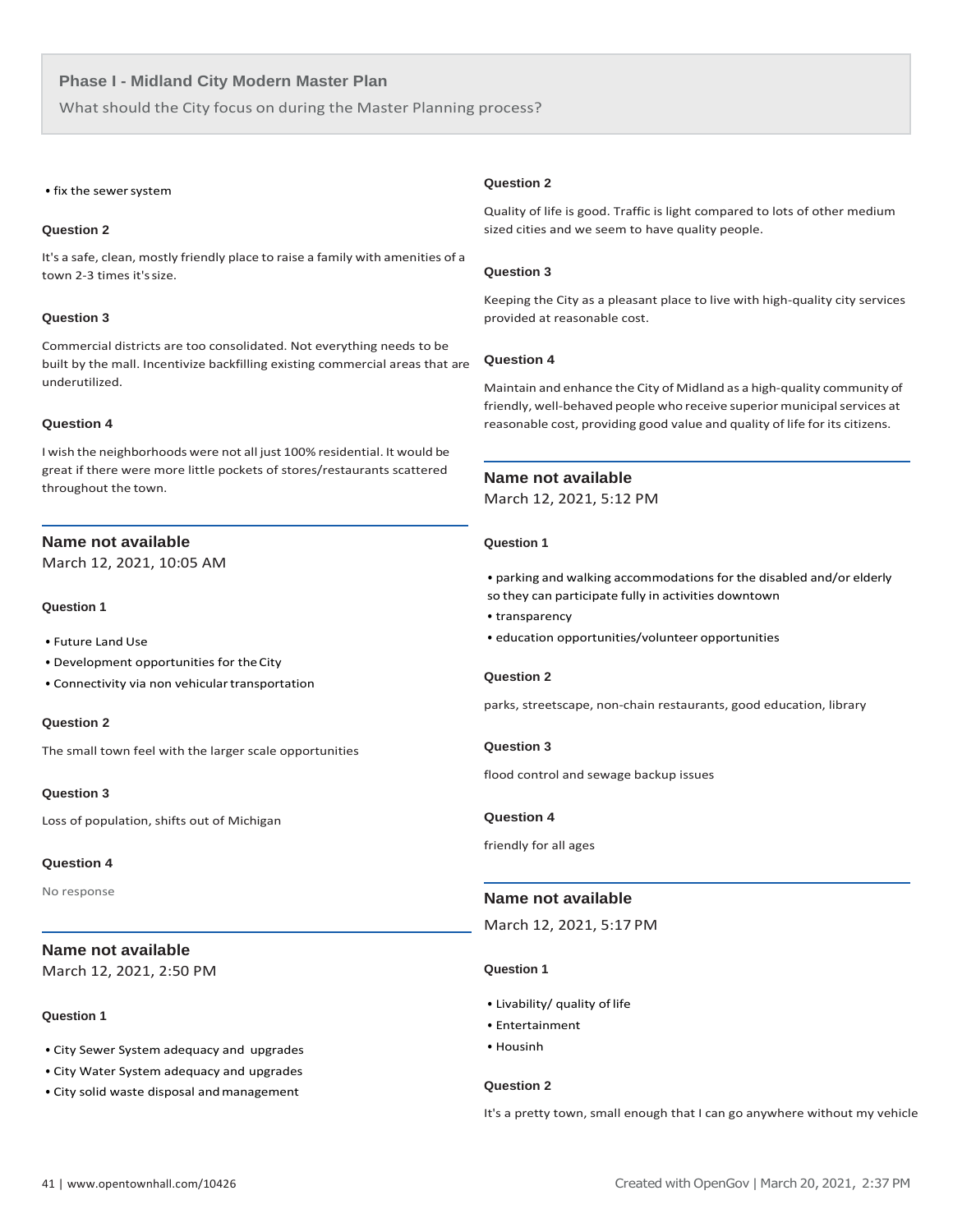What should the City focus on during the Master Planning process?

if I want to. Very safe community

# **Question 3**

Lack of financial diversity. We make it difficult to be low income here.

#### **Question 4**

Inclusive, with bold and exciting events and community entertainment.

# **Name not available**

March 12, 2021, 5:31 PM

# **Question 1**

• Making the city more accessible to non-car traffic. Including walking, running, bicycles and motorcycles.

- Improving parks in the denser populated portions of the city
- Encouraging non-chain businesses to move to the city and stay

# **Question 2**

The large amount of outdoor attractions for a city of this size

# **Question 3**

Finding ways to improve what we have and not being bogged down by unproductive criticism. Examples include a better option for the farmers market and restructuring roads (butles going to two lanes vs three)

# **Question 4**

A prosperous city for residents of all income levels, that is a pioneer in taking care of it's infrastructure, public spaces, environment and citizens health.

# **Name not available**

March 13, 2021, 9:52 AM

#### **Question 1**

- Emergency preparation
- Educational needs of ourchildren
- Job diversity

# **Question 2**

Safety in living here

#### **Question 3**

Employment opportunities need to be more diversified. We are too dependent on Dow Chemical and while they are very good to our community, some diversity would help during their business cycle.

# **Question 4**

I would like for the community to continue supporting each other. Hope that expansion of activities that draw all residents together will continue. Would also hope that more areas for environmental support would grow. While recycling is great, areas for charging electric cars need to be put in and other possibilities researched and implemented.

# **Name not available**

March 13, 2021, 9:58 AM

#### **Question 1**

- Convenient Parking for Seniors in Downtown Midland. Current parking situation keeps Seniors from DowntownArea.
- Keeping and Building Small Businesses Operating in theArea.
- Traffic and ACCIDENTS on Eastman between Saginaw and Slyvan

# **Question 2**

Family oriented community.

#### **Question 3**

Not enough diversity between social classes, ages and race on Councils and Boards making decisions affecting all members of the community.

#### **Question 4**

Focus on building small businesses in the area while fostering major

 leading businesses. The business direction must integrate the people in the community's diversity.

# **Name not available**

March 13, 2021, 11:48 AM

# **Question 1**

- Dispensary
- Less churches
- More companies besides dow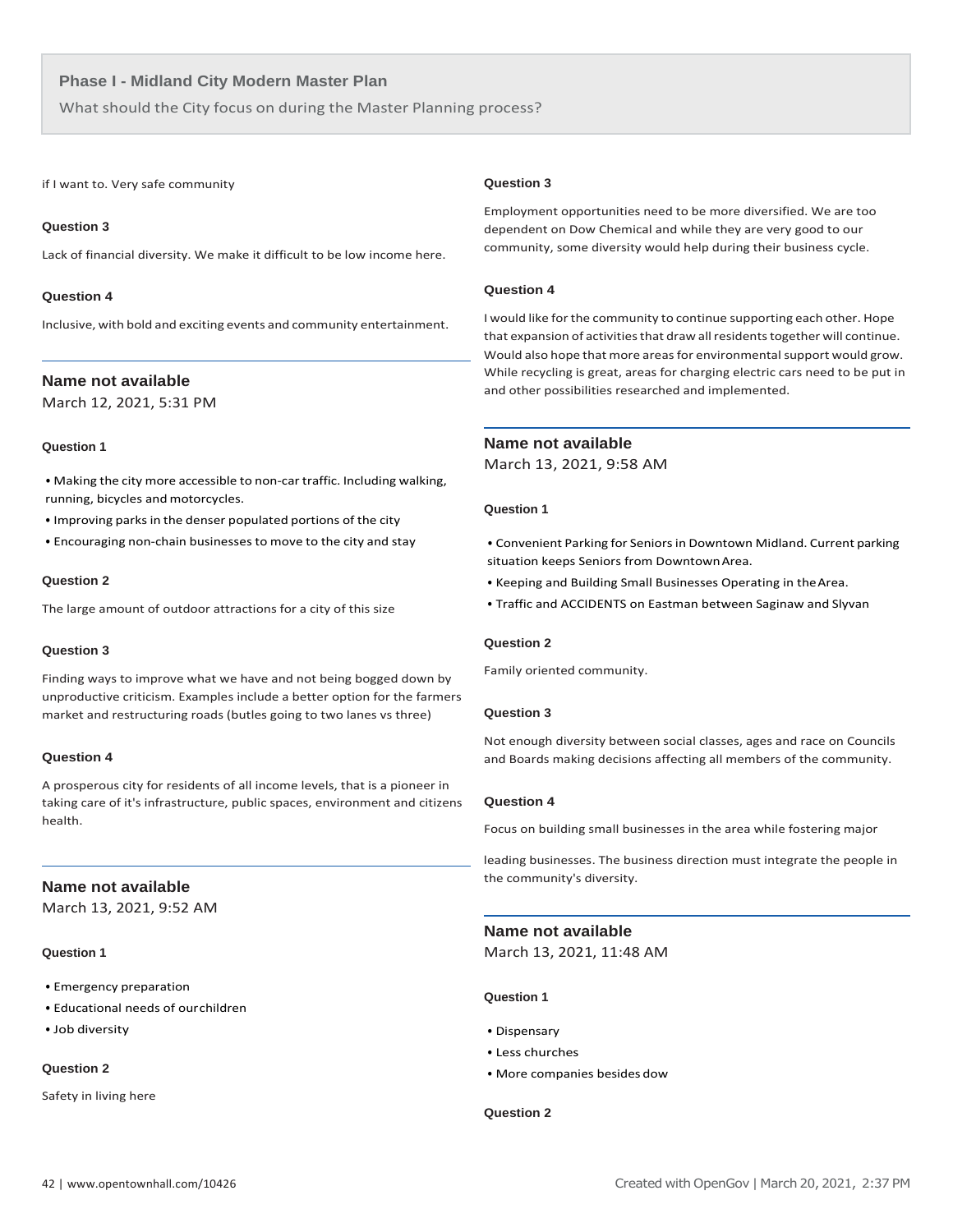What should the City focus on during the Master Planning process?

How we ignore the meth problem

# **Question 3**

Conservative political views

# **Question 4**

Marijuana growing, no dow chemical and not a church to be seen.

# **Name not shown**

inside City Boundary March13,2021,12:14PM

# **Question 1**

• feeling safety and a sense of security and well being

• Clean / maintained parks and outdoor areas, removal of blight and cleaning up of litter

• Stop issuing building permits north and encourage rehabbing the s. saginaw rd section of the city. we don't need more dollar generals. we need original shops.

# **Question 2**

It has been a decent place to work and raise a family, but I do not see myself staying here afterretiring.

# **Question 3**

The large increase in the mental health and drug related issues of current residents and new residents moving into the city.

The schools, medical facilities, and public service can't fix all these problems and are having a hard time keeping a handle on it.

# **Question 4**

We need a more balanced foot print spreading activity centers and businesses throughout and that should also help balance the housing to make that more equal.

Midland needsto attract kind, positive, hardworking people that will be good community members, not people that will drain our resources and offer nothing in return.

# **Name not available**

March 13, 2021, 2:36 PM

**Question 1**

# • New restaurants/bars

• Sustainability

# **Question 2**

Variety of activities/services

**Question 3**

No response

# **Question 4**

No response

# **Name not available**

March 13, 2021, 7:39 PM

# **Question 1**

- Mall area/Department store
- Not to focus downtown area just to younger age group
- Flooding problems

# **Question 2**

Medium sized town feel with outdoor activities and art and culture

# **Question 3**

Flooding

# **Question 4**

Develop Midland mall.Perhaps upscale discount store such as Nordstrom Rack

Solid home values without threat of flood Safe with good conservative values Downtown area to include more for seniors

# **Name not shown**

inside City Boundary

March 13, 2021, 9:30 PM

# **Question 1**

• Providing an alternate route around Midland forsome M20 passthrough traffic by working with MDOT and MATS.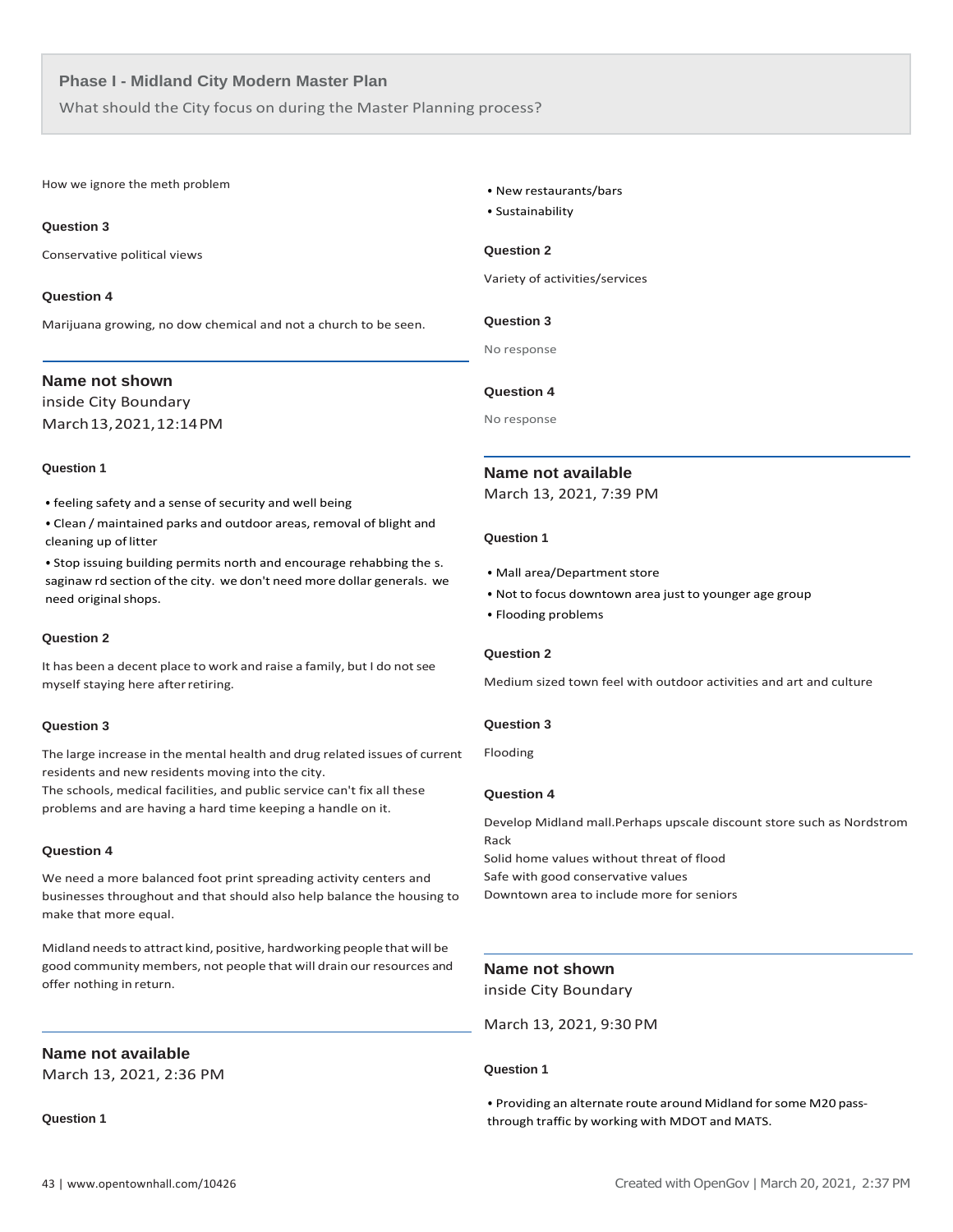What should the City focus on during the Master Planning process?

• Expand public utilization of the riverfront e.g. an amphitheater near the tridge, a paved trail along Tittabawassee River Road etc.

• Providing environments that are both functional and enjoyable

#### **Question 2**

A medium sized town that provides inside and outside racquet/paddle sports, outdoor live music, and professional baseball.

# **Question 3**

Greatly reducing the potential for damage from sanitary sewer and storm water overflows.

#### **Question 4**

A town that is well maintained, enjoyable and provides the needs/desires of its residents.

# **Name not available**

March 14, 2021, 8:15 AM

# **Question 1**

- Affordable housing
- Making the city more walkable especially to businesses
- Get critical infrastructure out of the flood plain

#### **Question 2**

All the parks. Requiring neighborhood parks again for developers would be a good idea.

#### **Question 3**

Lack of decent affordable housing

#### **Question 4**

A place where people could walk to restaurants, coffee shops, pick up a few groceries.

# **Name not available**

March 14, 2021, 9:24 AM

# **Question 1**

- The rediculous amount of druguse!
- Making midland more affordable.

#### • More fun activities

# **Question 2**

No response

# **Question 3**

The cost of living.

# **Question 4**

More affordable housing and less drugs.

# **Gail Hoffman**

inside City Boundary March 14, 2021, 2:53 PM

# **Question 1**

- 1. Education
- 2. Diversity, equity, andinclusion
- 3. Public health and safety

# **Question 2**

Strong community connections and resulting collaboration where all can thrive

# **Question 3**

Working together for the benefit of all its citizens

# **Question 4**

My vision isthat Midland would become a City of Peace, officially defined by International Cities of Peace as a community that endeavors to make progress against violence and foster a culture of peace. A Culture of Peace is determined by the citizens of each community.

## **Gary Buske**

inside City Boundary March 14, 2021, 7:00 PM

# **Question 1**

• The city's primary focus should be on providing the best infrastructure we can afford. This means sewers, streets, clean water, recycling and trash removal,etc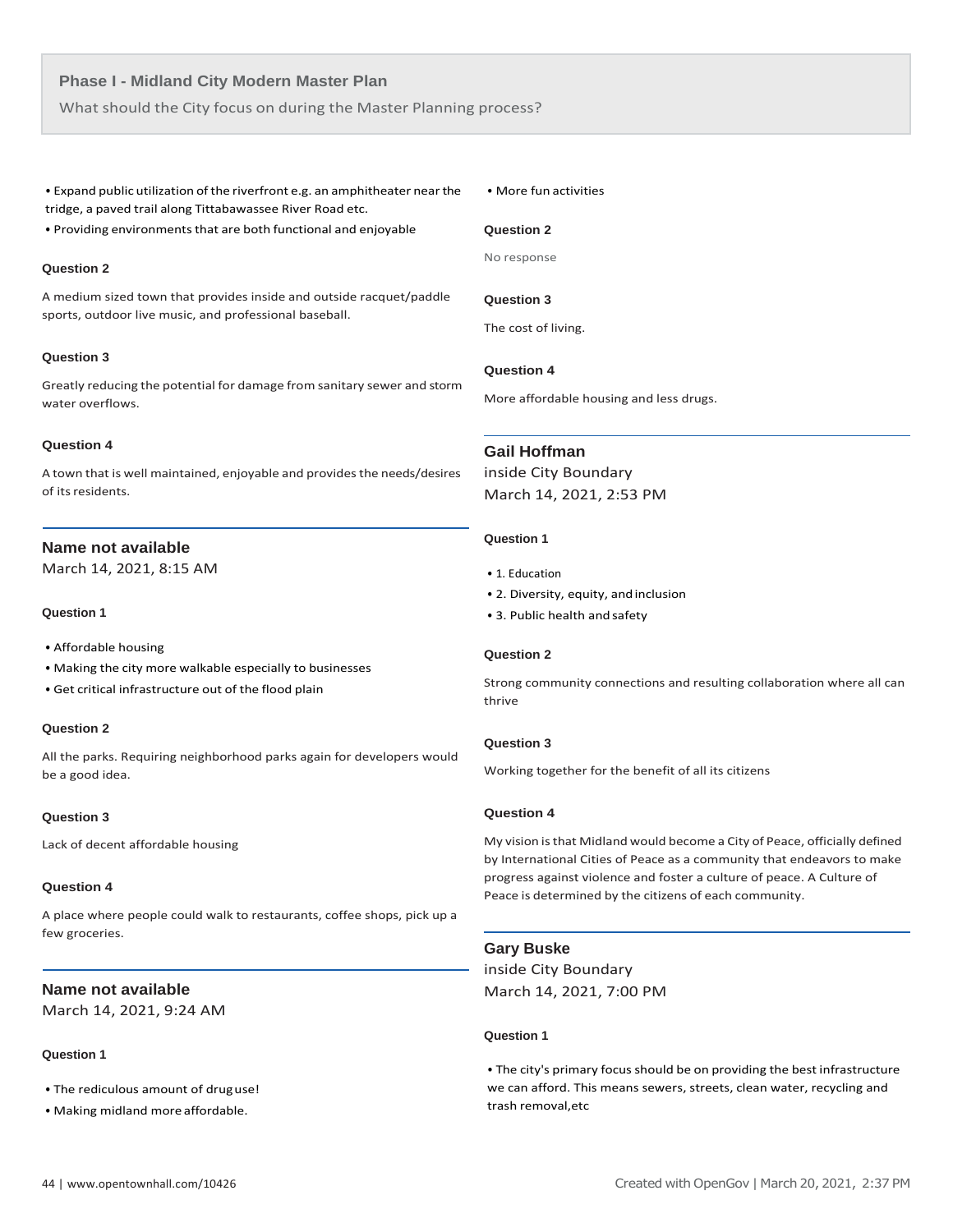What should the City focus on during the Master Planning process?

• Safety infrastructure like police & fire protection, health care and housing

• Recreational, educational, and entertainmentopportunities

#### **Question 2**

Safe and peaceful neighborhoods

## **Question 3**

Its poor infrastructure

# **Question 4**

Our city has clean water (drinking and river), superior sewer systems, recycling and trash removal, safe neighborhoods, adequate food and housing an health care for all residents, great recreational facilities and entertainment opportunities, clean well repaired streets, and no unemployment.

# **Jenni Bush**

outside City Boundary March 14, 2021, 7:56 PM

# **Question 1**

- Building of people-focused communities
- Improved accessiblity for pedestrians & cyclists
- Future-facing ammenities and infrastructure

#### **Question 2**

It's people. Midland is a wonderful community with caring, intelligent citizens. The master plan should focus on building up community assets & infrastructure that best supports our future-facing needs. Peoplecentered planning.

#### **Question 3**

Lack of pro-activeness coupled with hesitancy and unwillingness to lead. We have multiple committees and organizations that discuss how to attract and keep businesses, talent in the area, yet we fail to take a proactive approach toward building a community that will entice people to stay. We need the City to take a look at the communities really thriving (both USA and international) and work to implement a strategy that will help ensure Midland's survival.

#### **Question 4**

- A thriving business community that caters toward start-ups, entrepreneurs and unique offerings;

- Less catering to vehicle traffic and increase focus onpedestrian accessibility;

- Increased protected bike lanes on all city streets, especially the main corridors;

- Public areas where citizens gather, can shop, dine, explore in a safe environment;

- Sustainable, environmentally conscience

I'd strongly encourage Midland's team to take a look at the cities that are already designed people-oriented communities as they start to build/plan for the future. Barcelona might be the best example of forward-facing, community/people centered planning. Mixed-use development, a variety of public spaces, and improved pedestrian-focused connectivity work together to create a vibrant city.

# **Name not available**

March 15, 2021, 10:27 AM

#### **Question 1**

• repair rds and schools

• Get sports chamionships and tournaments here like little league baseball, softball and womens softball as well as mens and hockey and soccer.we have the space.

• build an art museum and have more broadway type shows at center for the arts

# **Question 2**

nice place to raise kids and grand kids

# **Question 3**

pollution

# **Question 4**

clean river more sports and arts and some high end stores so people don't have to drive to the mall on beaver rd by detroit

# **Name not available**

March 15, 2021, 10:39 AM

- Smart development and transition out of low lying flood prone areas
- Creating a way to encourage regional commercial development draw
- in people from surrounding area outside Midland to visit
- Encourage a new re-development of mall and mall area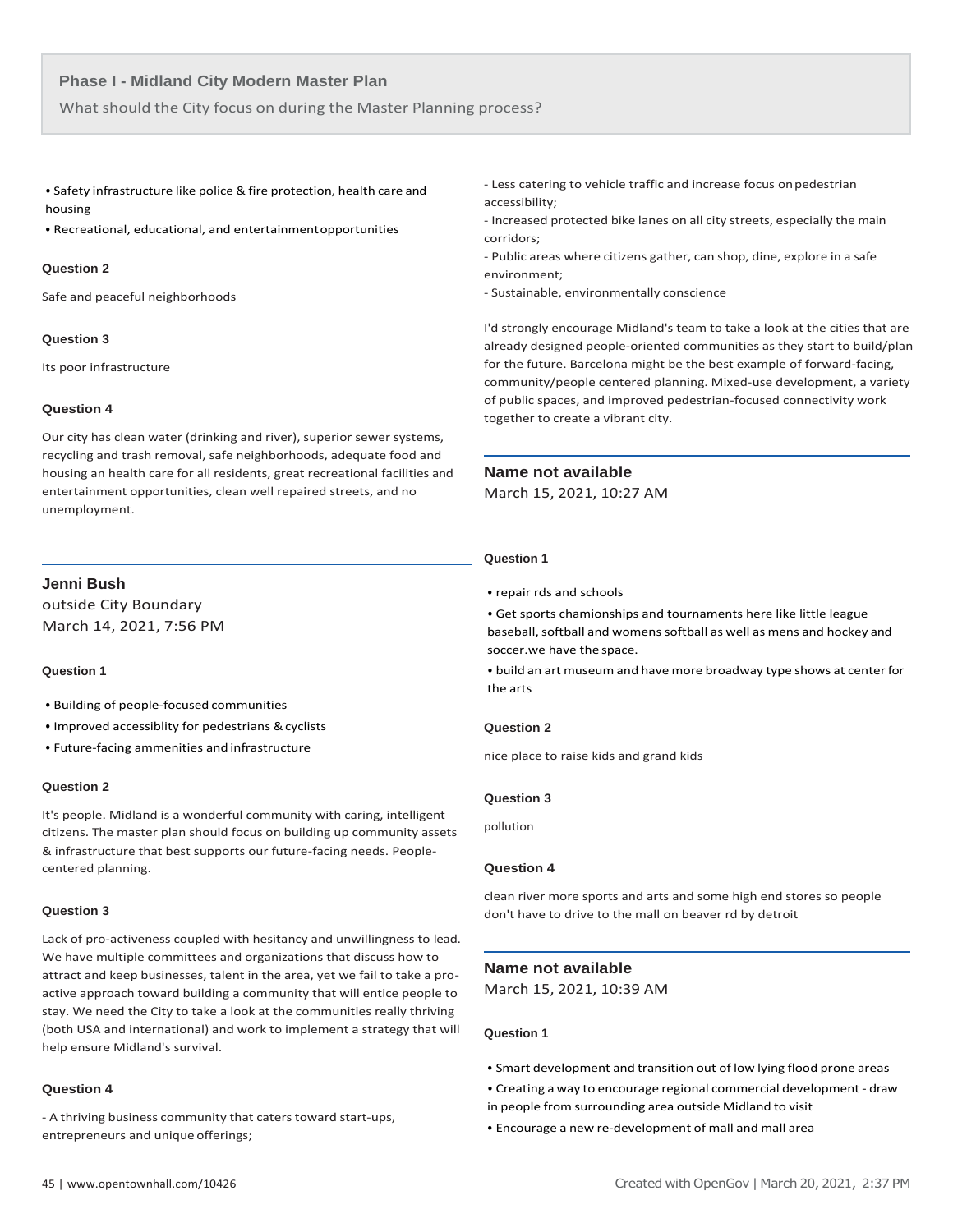What should the City focus on during the Master Planning process?

# **Question 2**

Parks and nice green spaces

# **Question 3**

The dying mall area. Downtown area needs more of a spark for reasonsto visit other than just a new restaurant or two.

# **Question 4**

Low barriers for local/small business to make unique experiences in Midland.

# **Name not available**

March 15, 2021, 10:41 AM

# **Question 1**

- Fire Department' low staffing level
- Making the fire department an ALS provider for the city
- Take car of the fire personnel

# **Question 2**

The fact that we have a great fire depu

# **Question 3**

The way the city treats the fire department

# **Question 4**

The fire department goes ALS and continues to provide great care for the citizens

# **Name not available**

March 15, 2021, 10:46 AM

# **Question 1**

- Technology A lot of cities are becomingsmart
- More downtown restaurants and entertainment
- Curb appeal, like the Ann Arbor lights strung across the street

# **Question 2**

It's safe.

# **Question 3**

Hopefully the economy can pick back up after the pandemic.

# **Question 4**

Continuing to be innovative and competing with larger cities for new state of the art technology available.

# **Name not available**

March 15, 2021, 10:47 AM

# **Question 1**

- Adding more restaurants
- Continue the development of downtown area

# **Question 2**

Police Department, Fire Department, and the City employees. Safe and Great place to work and live!

# **Question 3**

Possible flooding, or water back up from heavy rain.

# **Question 4**

Vision isto be somewhere people want to come visit forthe great downtown, great dining, andentertainment.

# **Name not available**

March 15, 2021, 12:41 PM

# **Question 1**

- Safety
- Flooding
- Allow businesses to open for tax revenue(dispensaries)

# **Question 2**

It's a safe community to raise a family.

# **Question 3**

Safety is something to never let your guard down on. The political climate is saying to defund police and other areas have cut their fire departments. Both of ours do a great job with current levels, but beware the city is growing. Dow has cut its emergency services tremendously over the past few years.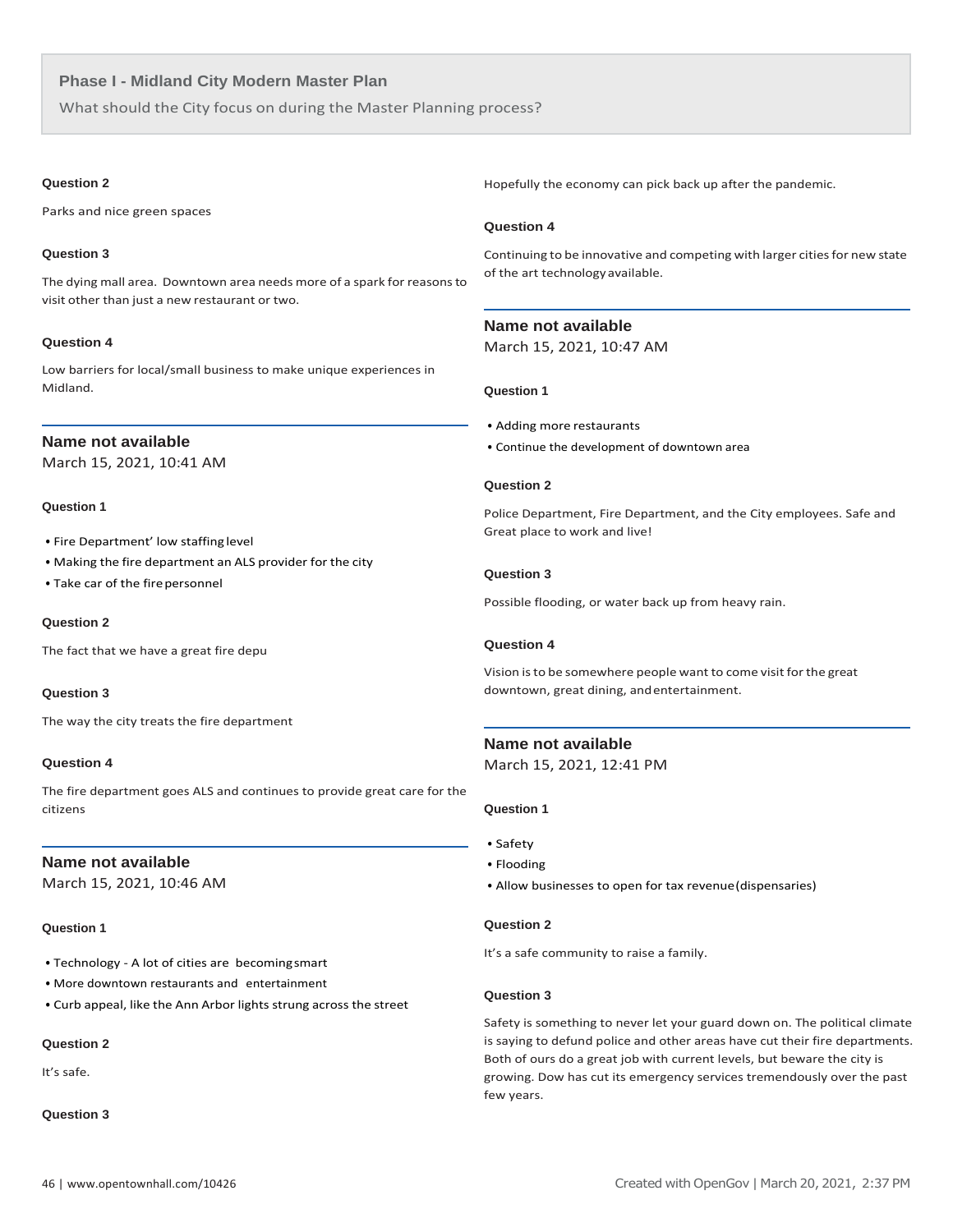What should the City focus on during the Master Planning process?

#### **Question 4**

Remain a safe community. Allow businesses to be open with minimal restraints. Why not allow dispensaries that would bring additional tax revenue? We're going to fall behind if we don't think progressively. Also, bend over backwards for Dow. They are the hand that feeds us. Don't try to strong armthem.

# **Name not available**

March 15, 2021, 1:49 PM

# **Question 1**

• Sustainability, using existing properties and buildings more effectively (the mall, old Holiday Inn, forexample)

• Biking and Running paths and open sidewalks throughout the city (beyond the rail trail)

• Downtown food/entertainment/shopping. No more full-block banks and infilled office complexes. Farmer'sMarket

# **Question 2**

Rail Trail

# **Question 3**

Reliance on Dow as the main employer.

#### **Question 4**

A fully sustainable environment, with a lot more diversity (people and restaurants and entertainment). Would be nice to attract additional businesses to the area, beyond Dow/Dupont/Corteva. Continue to build on the wonderful things that exist in Midland, like the rail trail, center for the arts, library, Would also be nice to enforce traffic laws and car/motor cycle/truck noise on Eastman Road, for example. Would be great to have even more running and biking accessibility throughout the region. Finally, must do something about flood damage and issues that may continue to rise with climate changes. Finally, lets not destroy any current natural areas (like around the hospital) to build more structures. Use the inoccupied spaces, and unsightly structures (old Chemical Bank HQ, Mall, Old Holiday Inn) to rebuild more desirable spots.

# **Name not available**

March 15, 2021, 1:56 PM

# **Question 1**

• Development of mid-range housing. Lots of high end development and attention to low income. Mid-range is lost in the process.

- If you're not from here, you have no idea where our great downtown is.
- Development at borders to define and draw people in is needed.
- Development and upgrade of CenterCity.

# **Question 2**

Parks & green spaces.

#### **Question 3**

No response

# **Question 4**

No response

#### **Name not shown**

inside City Boundary March 15, 2021, 2:04 PM

# **Question 1**

- Preserving undeveloped parcels insubdivisions
- Reversing the 3 lane to 2 lane road diet plan
- Faster repairs to subdivision road that have not been touched for over 2 decades

# **Question 2**

Low traffic, spacious parks, nice neighborhoods

#### **Question 3**

Political bickering

#### **Question 4**

No response

# **Name not available**

March 15, 2021, 2:16 PM

# **Question 1**

• Adequate infrastructure, sewer, and storm drain capacity for planned new developments, commercial orresidential.

• Preserving and enhancing the atmosphere/amenities inexisting residential neighborhoods, especially with respect to adjacent development.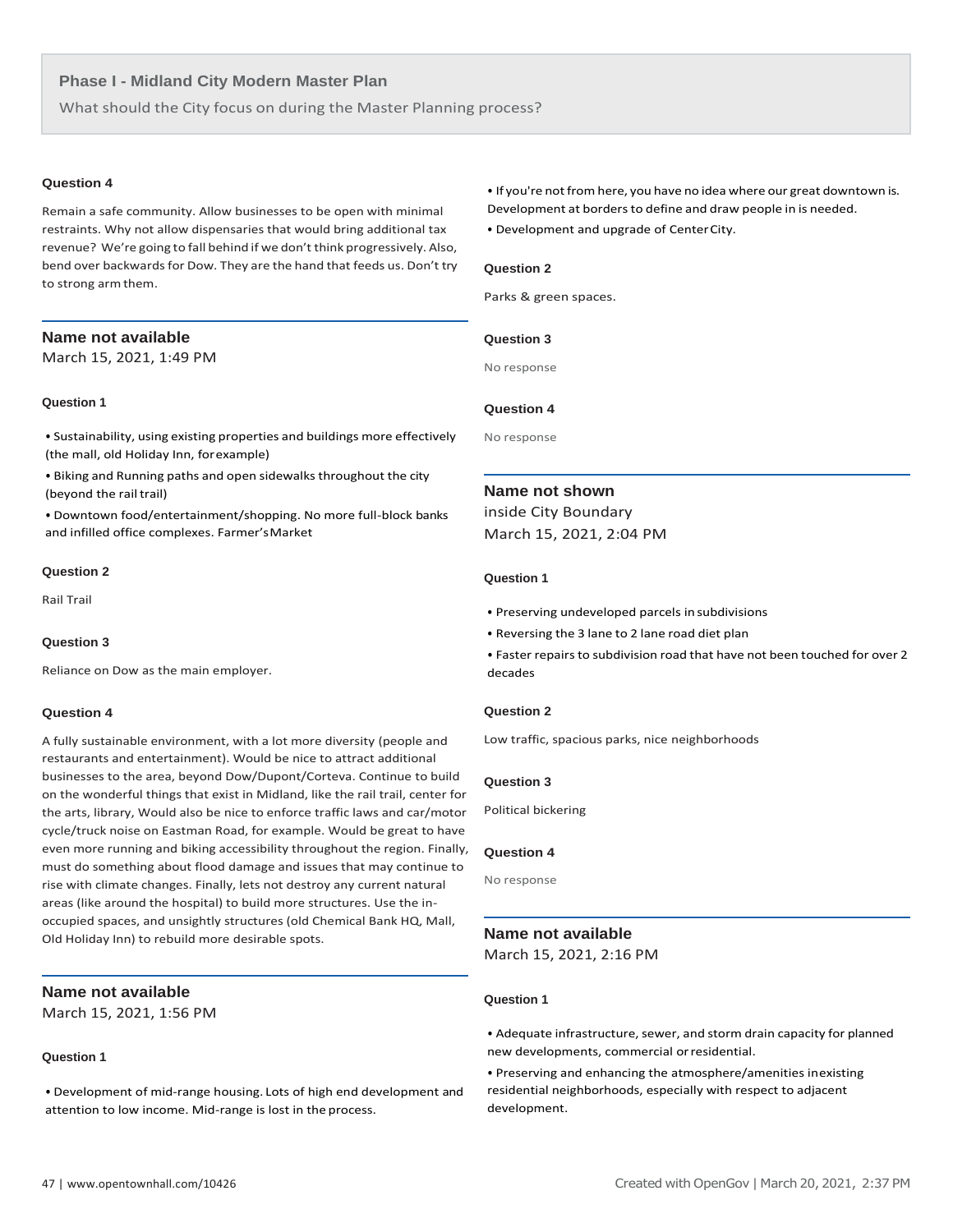What should the City focus on during the Master Planning process?

• Consider the needs of all residents as new development and amenities are evaluated, not just attracting youngprofessionals.

# **Question 2**

Amenities and activities of a bigger city (e.g., Dow Diamond, Whiting Forest, Center for the Arts, etc.) with the drive-ability, parking, and bikeability of a small town.

# **Question 3**

Balancing the needs of current residents with the changes and amenities required to attract the next generation of employees and residents.

#### **Question 4**

An educated, diverse community where people of many different backgrounds can pursue their variety of interests and activities in a thriving city with a friendly, collaborative, community spirit.

# **Name not available**

March 15, 2021, 2:17 PM

# **Question 1**

• Don't Waste Money on not needed Parks Projects. (Walking Bridge to 4D area, Miracle Field,etc...)

• Do what can be done to make the community open to new businesses.

• Make more activities for younger adults. Most of the items in the city are for Middle age people with young kids or old people.

#### **Question 2**

Safe, clean city.

# **Question 3**

Aging population & Aging infrastructure.

#### **Question 4**

Fix up the run down areas of town. More hip things for younger adults to do.

# **Name not available**

March 15, 2021, 2:26 PM

**Question 1**

• Take care of the BMX track. Money wasspent to build it, but then only volunteers to take care of it. Once they moved on, it is wasted now.

# **Question 2**

The parks!

# **Question 3**

Something/Somewhere for teens to do/go. They need things like the BMX track, the beach and parks to keep them out of trouble in the summer. It would be good for them, as well as, the community. The things listed are there, just really need to be taken care of and maintained.

#### **Question 4**

No response

# **Name not available**

March 15, 2021, 2:41 PM

# **Question 1**

• City residents should not shoulder the tax burden for amenities township residents get to use for free or at a reduced rate.

- Budget, the city has a lot of amenities Could a recreation authority or other funding source be created to help with funding.
- Water everyone knows the issues with storm water, pipe replacement, etc. It isn't glamourous but it is a problem and it costs a lot.

# **Question 2**

I love how most of the people are friendly. Yes I know there are many who aren't and some people have bad days (or a bad year) but when my family moved here we were greeted by many neighbors. We feel a sense of place and community.

# **Question 3**

Taxes - City residents pay more in taxes than townships. I have lived in Michigan towns where new houses are built in the townships because it is cheaper to live (lower taxes) but township residents enjoy many of the same amenities as the city residents such as parks, libraries, roads, even municipal airports, etc. It istownship welfare. City residents will continue to move into townships and enjoy a cheaper rate while the tax burden remains with city residents. What becomes of the city? It becomes filled with more and more rentals. The city needs to start finding ways to charge the township residents their fair share for use of city tax-funded amenities.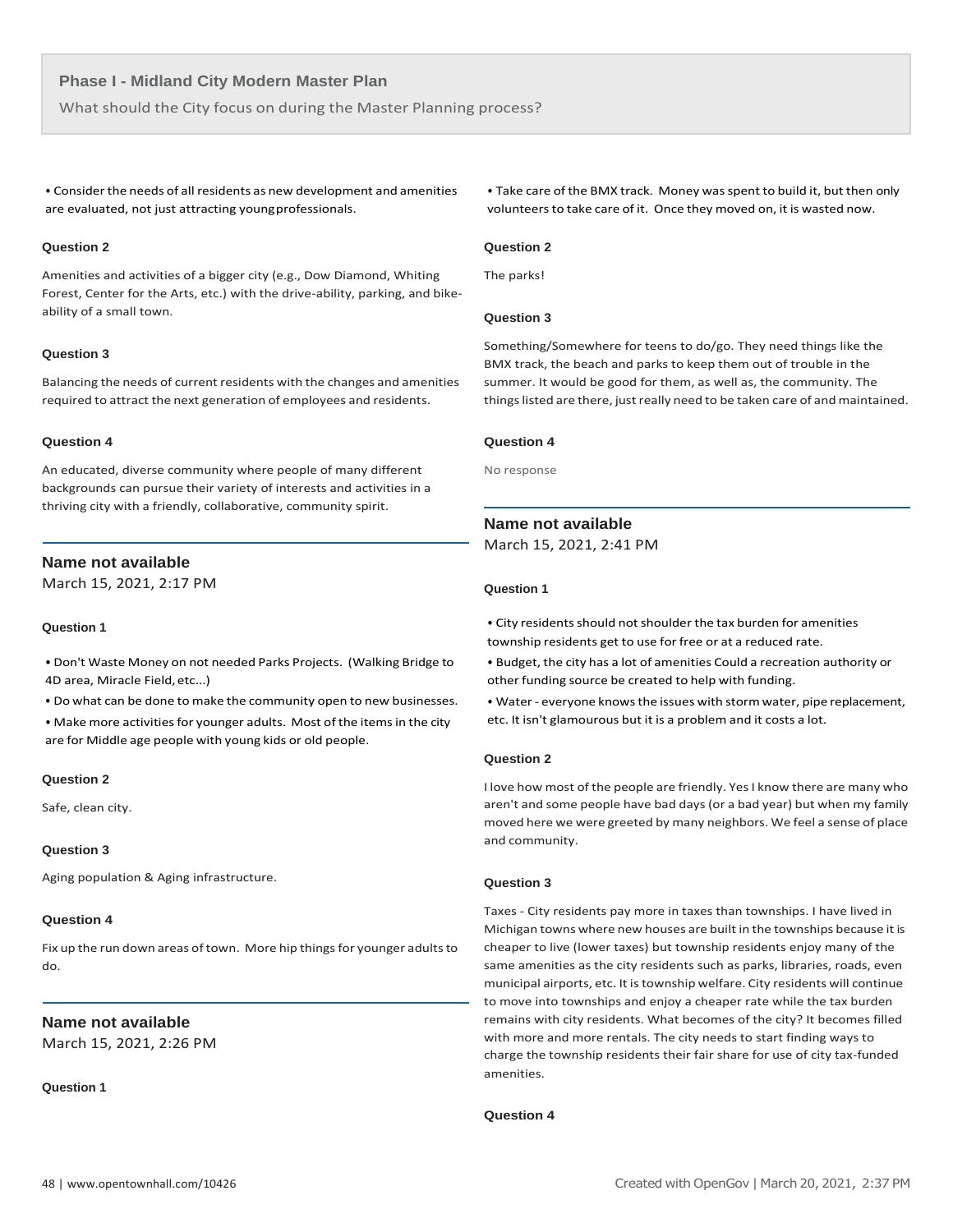What should the City focus on during the Master Planning process?

I feel that the city of Midland is on the right track for developing walkable shopping districts such as Downtown, Center City, and mid-town. I feel that creating and promoting bikeable/walkable areas is very important. It is nice to make them but there needs to be a way that people can better learn about them. I also like the positive psychology movement and the neighbor movement. In the town where I grew up, the city would give out \$50 grants to neighbors who hosted neighborhood block parties. One person was eligible per block per year. After my family learned those grants were available we hosted 2 block parties and then our neighbors started hosting them. It was a great way to meet neighbors and encourage people to get to know one another. I would love to see something like this happen in Midland. It would also be nice to see the city give our grants to people to do visible work to the exterior of their houses. If you live below a certain income level you could apply to get a beautification grant to make a home improvement. This can be anything from painting your front door to replacing a front porch. I have lived in other Michigan towns that have such grants they also give away free flower to residents to plant in their yards as long as they can be seen from the public sidewalk or street. I think there is a lot of "good" happening in town but it would be nice if that "good" impacted people at their homes where they live. It would be nice for Midland to focus on the individuals.

# **Name not shown**

inside City Boundary March 15, 2021, 3:16 PM

#### **Question 1**

• Effect of taxes on small businesses, it should not just be the large businesses that get tax breaks.

• End township welfare, the current structure encourages people to live outside the city since the townships don't shoulder their share of costs

• Continue expanding and improving cycle access.

#### **Question 2**

I have never lived in a city that offers so many services to residents, and we love the green space!

# **Question 3**

Keeping and drawing young families.

# **Question 4**

I would like to see midland lead the way in innovating and truly becoming more reflective of "modernexporers."

# **Name not available**

March 15, 2021, 4:18 PM

#### **Question 1**

• Continued support of our "treasures" - Dow Gardens, Whiting Forrest, Downtown Parks, City Parks

• Events that bring people together

#### **Question 2**

Great place to raise a family

# **Question 3**

Maintaining strong corporate presence and to support the tax base

#### **Question 4**

Family friendly events and activities

# **Phil Rausch**

inside City Boundary March 15, 2021, 5:08 PM

# **Question 1**

- Recreation
- Attracting individuals and families to move to Midland
- Sustainable infrastructure

#### **Question 2**

I love the combination of recreation and social activities for our family to enjoy. This includes parks, city forest, center for the arts, downtown, famers market, etc.

#### **Question 3**

Attraction of young professionals and families desiring a vibrant community to live in with a diverse and inclusive culture.

# **Question 4**

Midland in the next 10 years grows the city boundaries and focuses on attracting additional residents as a desirable community reaching 55- 60,000 residents.

**Name not shown**

March 16, 2021, 7:02 AM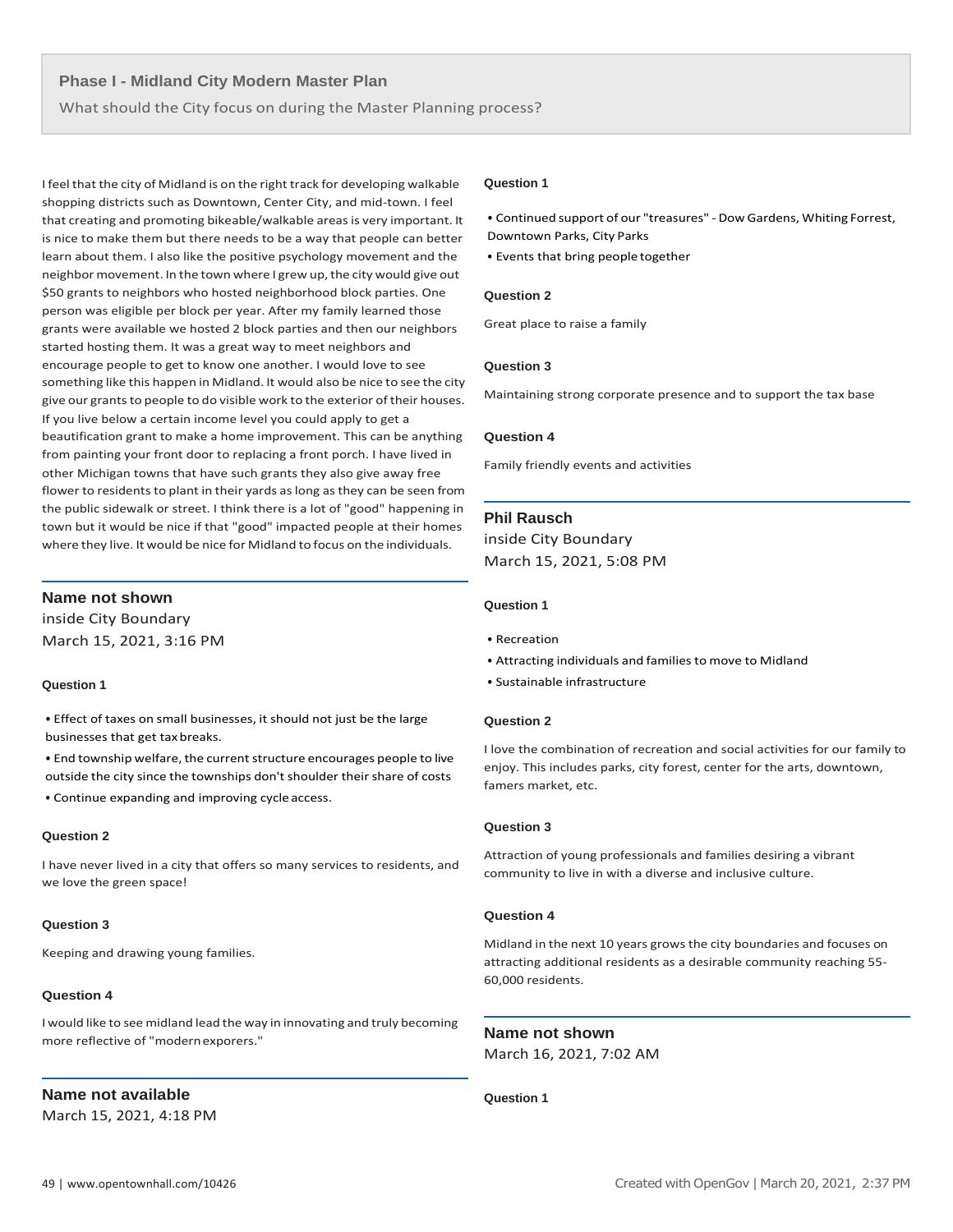What should the City focus on during the Master Planning process?

• do not allow the rebuilding of Sanford Dam and let it become a natural river

- improve infrastructure to reduce the risk of flooding
- cannot think of anotherthing

#### **Question 2**

No response

#### **Question 3**

reduced house value due to the amount of flooding which has occurred.

**Question 4**

to live in a house that does not have a risk of flooding

# **Name not available**

March 16, 2021, 7:47 AM

# **Question 1**

• Getting housing and businesses back up and running after the dam failures.

• Resurfacing or replacing many city streets.

• Making Midland more inviting to small businesses(in the mall or out)

# **Question 2**

I feel safe and comfortable.

# **Question 3**

How to finish repairing the damage left from last May's disaster.

#### **Question 4**

Seeing businesses succeed and our economy expand.

# **Name not shown**

inside City Boundary March 16, 2021, 9:14 AM

#### **Question 1**

• Sustainability. How do we create systems in the city that valuenature, people, and buisness.

- Public transit
- Equity for all people

# **Question 2**

All the services provided. Midland has good access to many cheap or free services provided by either the local government or local nonprofits.

# **Question 3**

Top thing facing Midland is global warming. The city is doing nothing to address climate change. This is an existential threat to humanity. The city must have a plan to do its part.

# **Question 4**

A city with a robust public transit system and an active plan to address global climate change.

# **Name not available**

March 16, 2021, 9:51 AM

# **Question 1**

• Open spaces; lots of parks with lots of amenities; lots of trees, plantings, and gardens throughout the city, perhaps teaming with other entities.

• Cleanliness and lack of clutter throughout the city; maintaining ordinances against trash in yards and driveways and maintaining wellmanaged lawns.

• Encouraging, through partnerships, life-long learning, cultural, and physical activity experiences for all ages.

# **Question 2**

Safe, caring community. Clean and attractive. The famous "bubble" environment aura about the place.

#### **Question 3**

Nurturing and growing the next generation of generous philanthropic community givers.

# **Question 4**

Maintain the "bubble" with added enhancements and attractionsfor all ages.

#### **Name not shown**

inside City Boundary March16,2021,11:28AM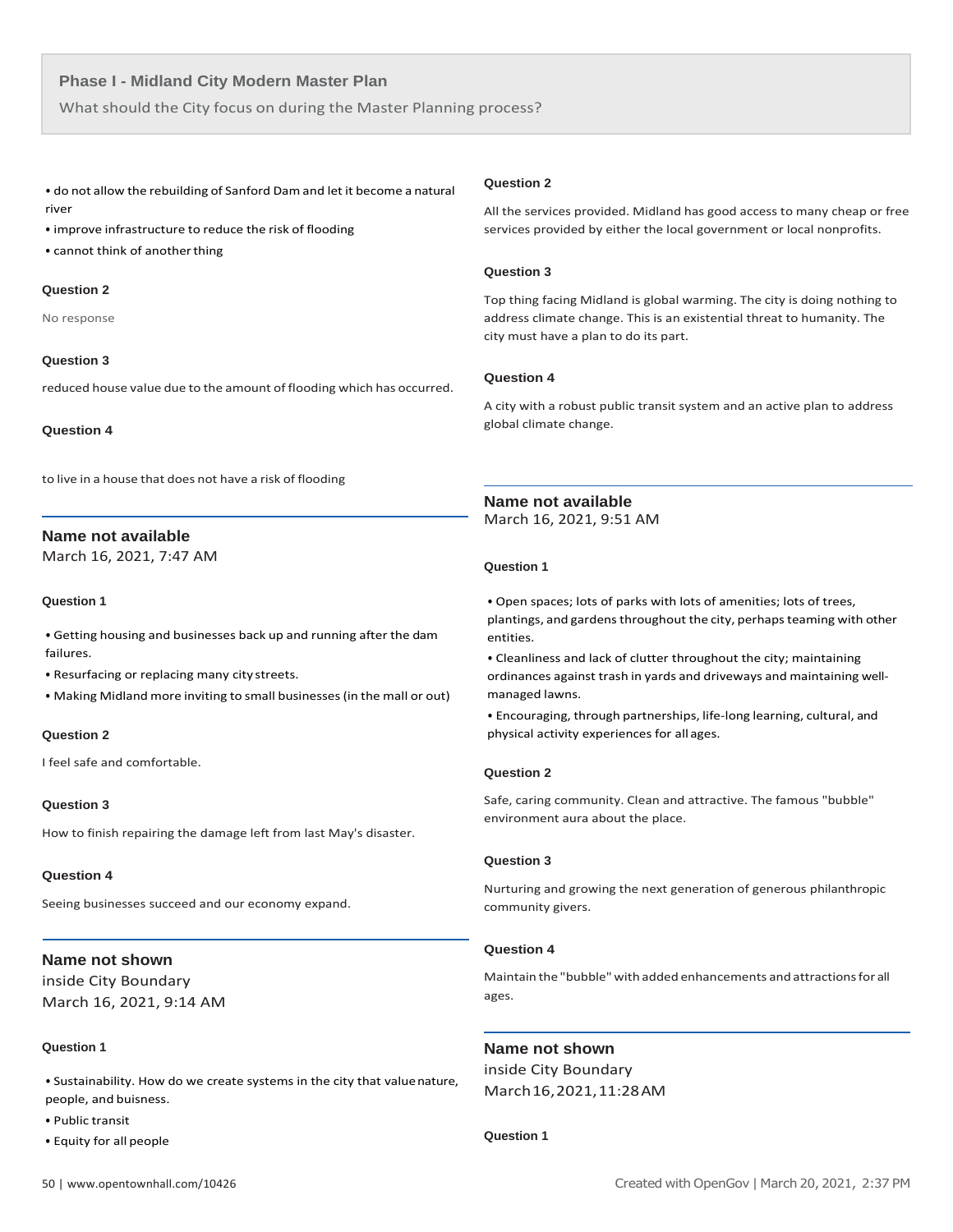What should the City focus on during the Master Planning process?

• Alleviating traffic issues in the Eastman/Mall area

• Encouraging development that will make Midland as attractive as possible for new restaurants, stores, and businesses.

• Continuing to make downtown an accessible, vibrant attraction in the city.

# **Question 2**

I love the "big city" amenities we have here, but with the small town feel. We have good schools, a good hospital, and the ability to get dinner and see a show, all right here in town.

# **Question 3**

Aside from our ever-present susceptibility to flooding, I think one of the

biggest issues Midland faces is the division between those who want the city to "be the way it used to be (or has always been)" and those who want to continue to develop it to make it attractive to new citizens. I think that those who are unwilling to endure ANY level of inconvenience for the overall betterment of their neighbors hold the city back from evolving and continuing to thrive as times change. However, I also think the "we're moving on, with our without you" attitude often held by those who want to make those changes often widensthe divide rather than bridging it.

# **Question 4**

I would love to see Midland as a place that is almost self sufficient. A place where you can live, work, and play without the need to (always) travel to other cities to find the dining, services, and stores that you want and need. I would love to see our downtown continue to grow into a place where everyone wants to be on a summer evening. And, ideally, it would be a community where people say "Interesting...tell me more about how that would work" when they hear a new idea, rather than "Ugh, that sounds inconvenient to me. Noway."

# **Name not shown**

inside City Boundary March16,2021,11:56AM

# **Question 1**

- Diversity of its citizens, recognizing, appreciating andencouraging people to move here.
- Equity of its citizens in fair and equal pay and services provided to them
- Inclusion of its citizens, making everyone, regardless of their
- background, feel comfortable and included as part of our community

# **Question 2**

Safe Community to Live In. I have lived in Midland my entire life and have always felt very safe in this community.

# **Question 3**

Transparency with its residents when it comes to explaining decisions that are being made. Example, The Buttles Street Road Diet. It appears there are underlying reasons why the shift from 3 lanes to 2. It is a busy street and it doesn't make sense to me to reduce the number of lanes available to handle the traffic. It appears that the majority of our citizens feel the same way and yet it appears that the City is going forward with the decision to reduce the number of lanes.

# **Question 4**

A place where all cultures, religions and people of all races can live peacefully, recognizing and appreciating the diverse nature of our citizens.

# **Name not shown**

inside City Boundary March16, 2021, 12:46PM

#### **Question 1**

• Infrastructure: Sewer & Flood mitigation - no Sewer backup into homes

• Work on the rest of the city - not just downtown. Use your influence to develop/reinvigorate areas of blight ('old' Holiday Inn, 'old' Kmart, 'old' Office Max )

• Realize that not everything needsto be beautiful. Listen to the actual citizens - not just 'powerful people". The City elite basically ignores citizen input.

# **Question 2**

Easy to get around. Great for kids.

# **Question 3**

Sewer & Infrastructure. "Haves" versus everyone else. Wasting money on unneeded new roads, where that money could be spent repairing existing roads.

City Staff & City Council do not listen to the citizens.

# **Question 4**

Continue to be a good place for kids, good schools, sports, music & camps opportunities.

Continue to offer amenities like MCFTA, Dow Gardens & Whiting Forest, Loons, etc. at an affordable price.

This will draw the 'young people' that the City desperately wants to attract. (not the Road Diet, scooters, Main Street closures, etc. ) Midland is NOT Ann Arbor or Traverse City CDon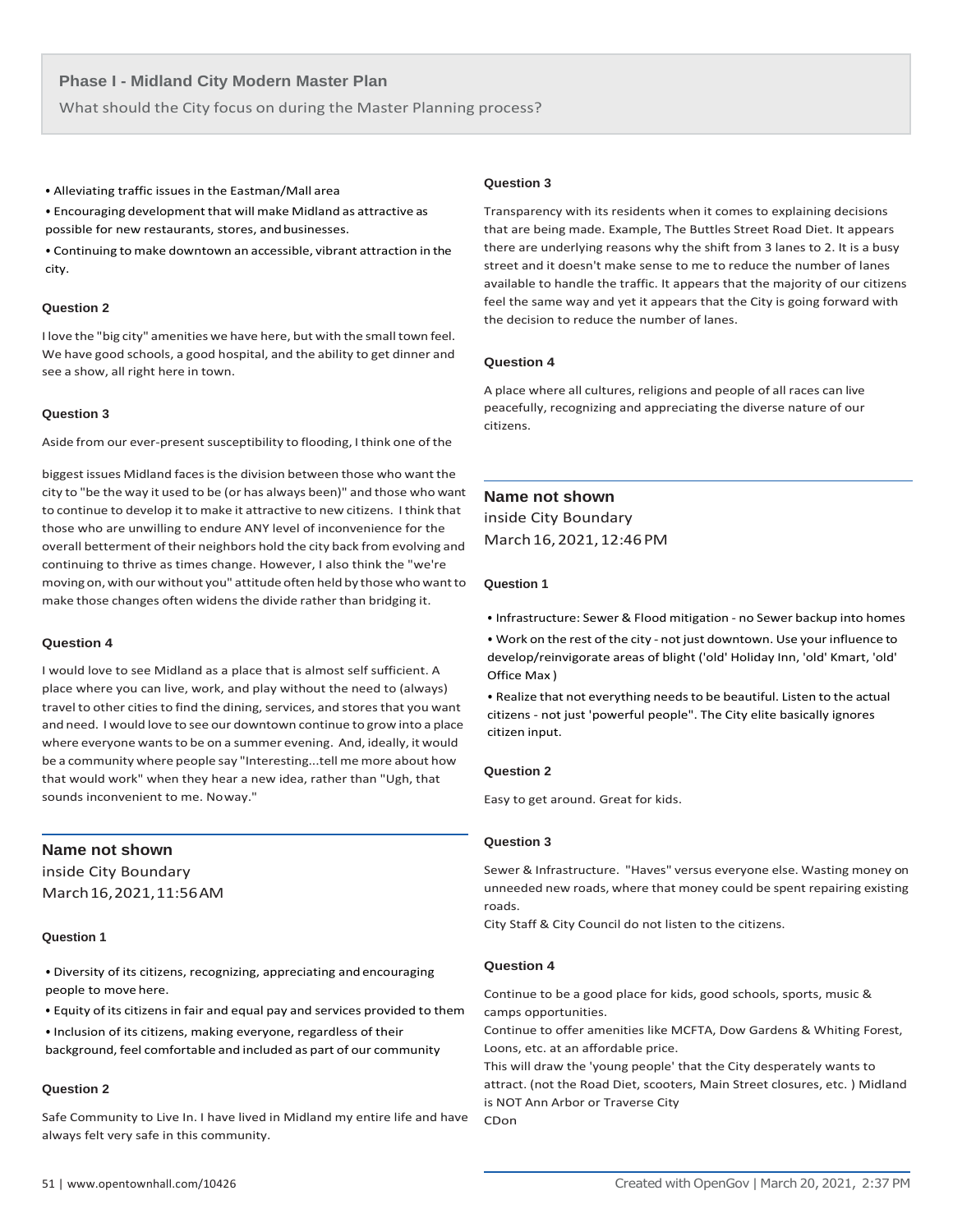What should the City focus on during the Master Planning process?

# **Stephanie Hoyle**

inside City Boundary March 16, 2021, 5:34 PM

# **Question 1**

• Use more native plants and trees in city landscaping and parks to provide both shade and nativespecies.

• Encourage development of necesseties in neighborhoods that don't have much within walking distance.

• Prioritize changes that favor small businesses over large chains or corporations.

#### **Question 2**

I love how many different things there are to do in Midland, whether it's bowling, a walk in Dow Gardens, or seeing a movie. I also love how the city makes it a priority to have visually appealing spaces whether it's the flower pots in the circle, murals all over town, or downtown's aesthetic.

#### **Question 3**

The top issue I would say is expansion. It's important to keep some wetland, grassland, and forested areas around our city because they provide vital functions to our city and state as flood mitigation, heat sinks, and carbon sequestration. Not to mention the beauty it provides.

# **Question 4**

I see Midland as a city that is both ecologically responsible, safe to walk in/drive in, and embracing of new technologies and ideas.

# **Name not available**

March 16, 2021, 5:34 PM

#### **Question 1**

• Finding ways to rehab and increase property values in several of the older neighborhoods surrounding downtown and the SE part of town

• Making the town more friendly to young people and working with developerstofind different housingoptions(i.e, affordable downtown condo)

• Flood control for those areaslocated in or near the 100 year floodplain, especially given the modeling from the dams do not

#### **Question 2**

The accessibility of the various parks/outdoor spaces/golf course/etc. Midland is easy to bike and enjoy the summer season, and these areas are maintained well for citizens.

#### **Question 3**

Both are likely tied together, but flood control (and therefore property) is a major issue for the city moving forward. The floods of 2017 and 2020 have left portions of the town without a viable path forward, in my opinion. Homeowners west of the hospital will have a hard time selling homes and these areas are at high risk of future events. This risk is elevated with climate change and the disappearance of the dams which renders river rise modeling inconclusive at this stage. Another flood event like those years would be devastating to the West end of Midland and threaten the property tax base these many homes provide the City.

#### **Question 4**

My vision for Midland would be one in which the flood issues have been remedied and the town can implement some forward-thinking plans. Additional development downtown for housing and increased dining/bar options would make this more attractive to the young people this town desperately needs. It would be interesting to see a new sports complex next to Dow Diamond to house a minor league hockey team, for example.

# **Benjamin VanHolstyn**

outside City Boundary March 16, 2021, 5:39 PM

#### **Question 1**

• Stimulate Tourism: As the border town between "Downstate" and "Up North" we should investigate attractions that could bring people to Midland.

• Clean&Uniform: While our "Circle" and Downtown are improving, the

empty lots and random design between buildings look somewhat shabby.

• Host Remote Workers: A helpful video from the Wall Street Journal on this concept - [https://www.youtube.com/watch?v=oxiGJ7cGku4](http://www.youtube.com/watch?v=oxiGJ7cGku4)

# **Question 2**

Midland is where you come back to see your parents or grandparents. What makes Midland great is its safety and predictability. Everything is always the same and that is nice.

# **Question 3**

We have a couple major employers. What happens if/when those leave town? How can Midland maintain population instead of becoming a ghost town?

Right now your high school and college kids can't wait to get out of here. There is nothing that is interesting enough to keep them here.

A big bridge and a minor league baseball team aren't reasons to plan a vacation here.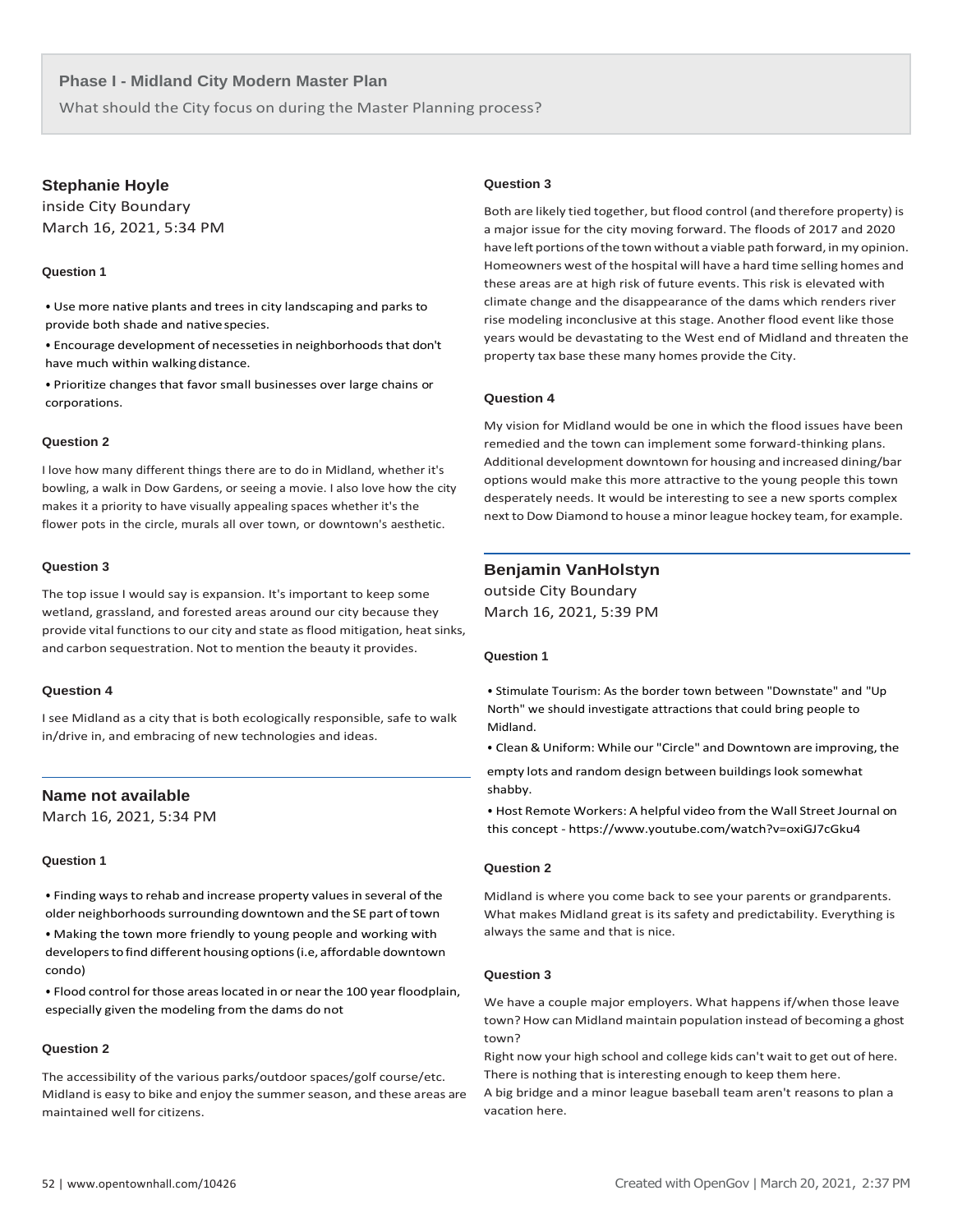What should the City focus on during the Master Planning process?

#### **Question 4**

Right now Midland is an exit sign on US-10 with limited attractions and restaurants. If you're from out of town and you have heard of us, it is because you have heard of Dow. I would love to see Midland embrace the challenge of becoming a more than an industry town and investigate ways to become a destination. We don't have our own lake anymore and we aren't on any of the Great Lakes so we will have to be creative to find a way to get people here. But I think Midland has an opportunity to become more than a quaint town forfamilies.

# **Name not available**

March 16, 2021, 5:52 PM

# **Question 1**

- Improve traffic congestion around Waldo Rd and Bay City Rd.
- No road diet downtown
- Lower taxes

# **Question 2**

The family atmosphere, events for families and Loons games.

#### **Question 3**

Traffic congestion on Waldo Rd. and Bay City Rd. Also, a lot of large trucks trying to maneuver around the sharp corners and traffic backed up due to large semis.

# **Question 4**

Less low income housing.

# **Name not available**

March 16, 2021, 5:59 PM

#### **Question 1**

- Sewer system
- Parks

#### **Question 2**

Trudge, MCFTA

# **Question 3**

Losing tax revenue

# **Question 4**

Great family town.

# **Name not available**

March 16, 2021, 6:05 PM

# **Question 1**

- Ease of access
- Family friendly
- Environmental Friendly

## **Question 2**

The friendly hometown feel. We have a variety of business downtown which seem to be growing.

# **Question 3**

Ease of access through the city. By dropping a lane on Battles it slows down traffic movement and makes tje road busier. It also makes it hard for walkers to cross to get to downtown.

# **Question 4**

A family friendly environment with tons of events all summer long for the family to enjoy.

# **Name not available**

March 16, 2021, 6:06 PM

# **Question 1**

- Roads
- Traffic
- Keeping Buttles 3 lanes

#### **Question 2**

3 lane one ways

# **Question 3**

Turning Buttles into 2 lanes

# **Question 4**

Keeping Buttle and Indian 3 lanes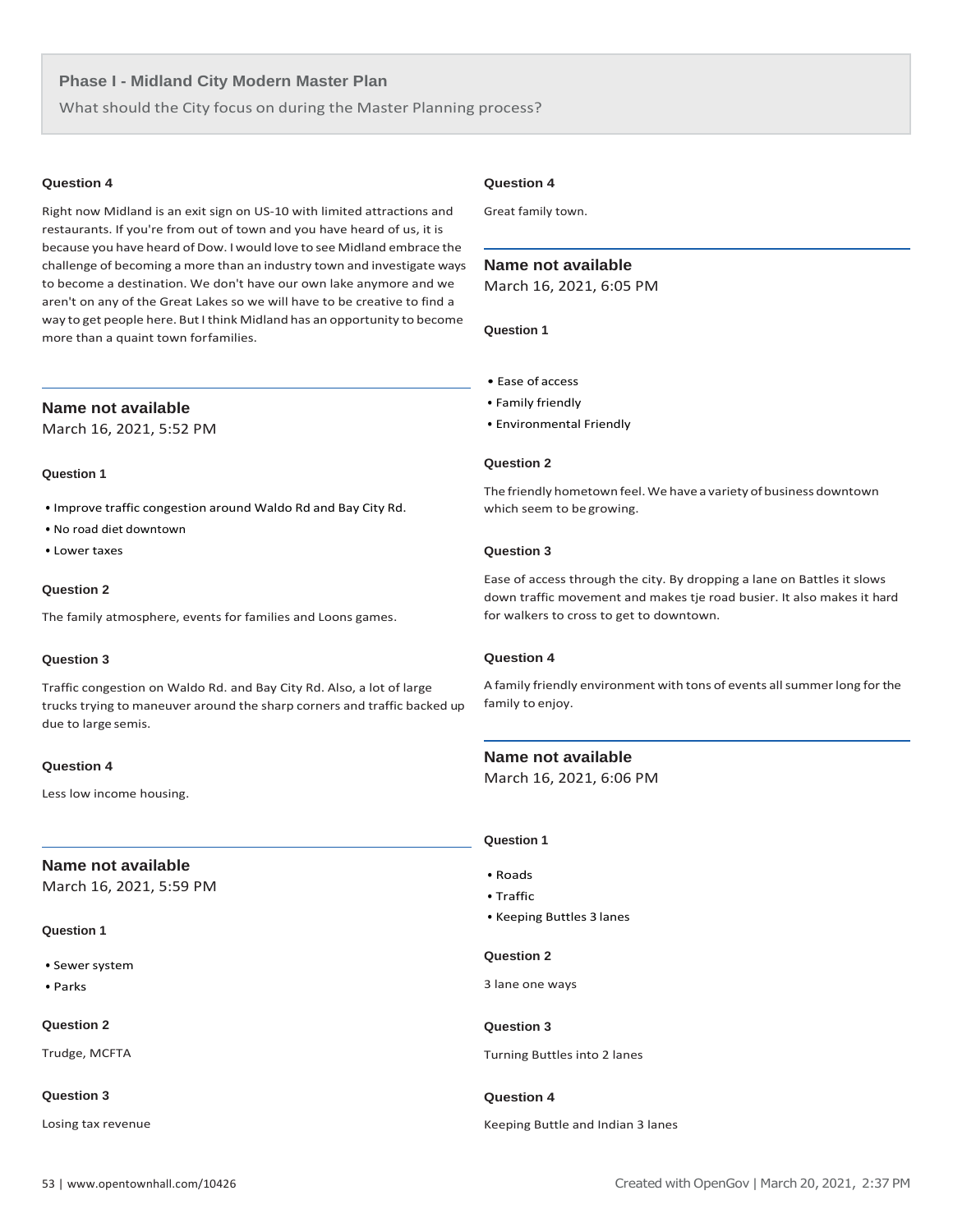What should the City focus on during the Master Planning process?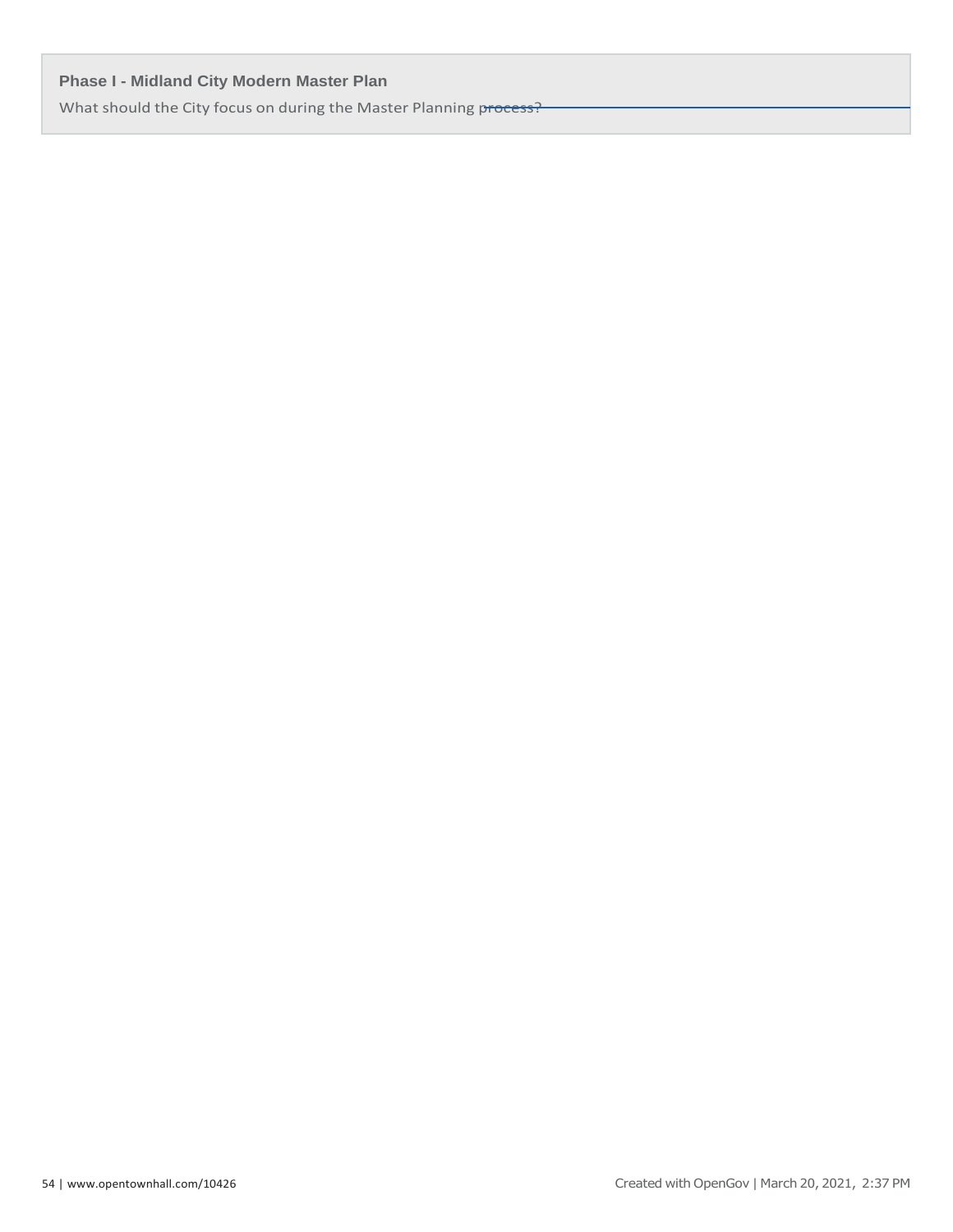What should the City focus on during the Master Planning process?

# **Name not available**

March 16, 2021, 6:42 PM

# **Question 1**

• Diversity

• How to resist saying how high when certain companies say jump.

• How to resist saying how high when the rich white folks of Midland say jump.

# **Question 2**

The Tridge is nice.

# **Question 3**

The "bipartisan" city council who only plan for what the rich people in Midland want.

# **Question 4**

Hopefully Midland will be more diverse somehow I doubt it.

# **Name not shown**

inside City Boundary March 16, 2021, 6:51 PM

# **Question 1**

- Support/activities for adolescents not just 10 & under crowd
- Get rid of as many one way roads as possible
- Make it SAFE for bicyclist.

# **Question 2**

I enjoy walking or biking around town with my kids.

# **Question 3**

Traffic/poor driving and cheap box stores

# **Question 4**

No response

# **Name not available**

March 16, 2021, 6:56 PM

# **Question 1**

- Sewers
- Jobs
- Vacant buildings

# **Question 2**

Services

# **Question 3**

Infrastructure issues

# **Question 4**

No response

# **Name not shown**

inside City Boundary March 16, 2021, 7:18 PM

# **Question 1**

- Preserving the history of our City (mid century modern)
- Expanding our wonderful parks and other natural gems
- An additional day for the farmers market. If you work or go to church on Saturday you currently cannot attend.

# **Question 2**

Our parks and outdoor activities throughout town!

# **Question 3**

The road diet! We should NOT remove a lane in town when we just finished expanding Eastman. Our town is growing and removing the third lane is only going to cause issues in the future!

# **Question 4**

A place that drawsin young families offering a wonderful community to raise kids and enjoy the nature throughout beautiful Midland.

# **Jes Anderson**

inside City Boundary March 16, 2021, 8:48 PM

# **Question 1**

# • More parking downtown/another parkingstructure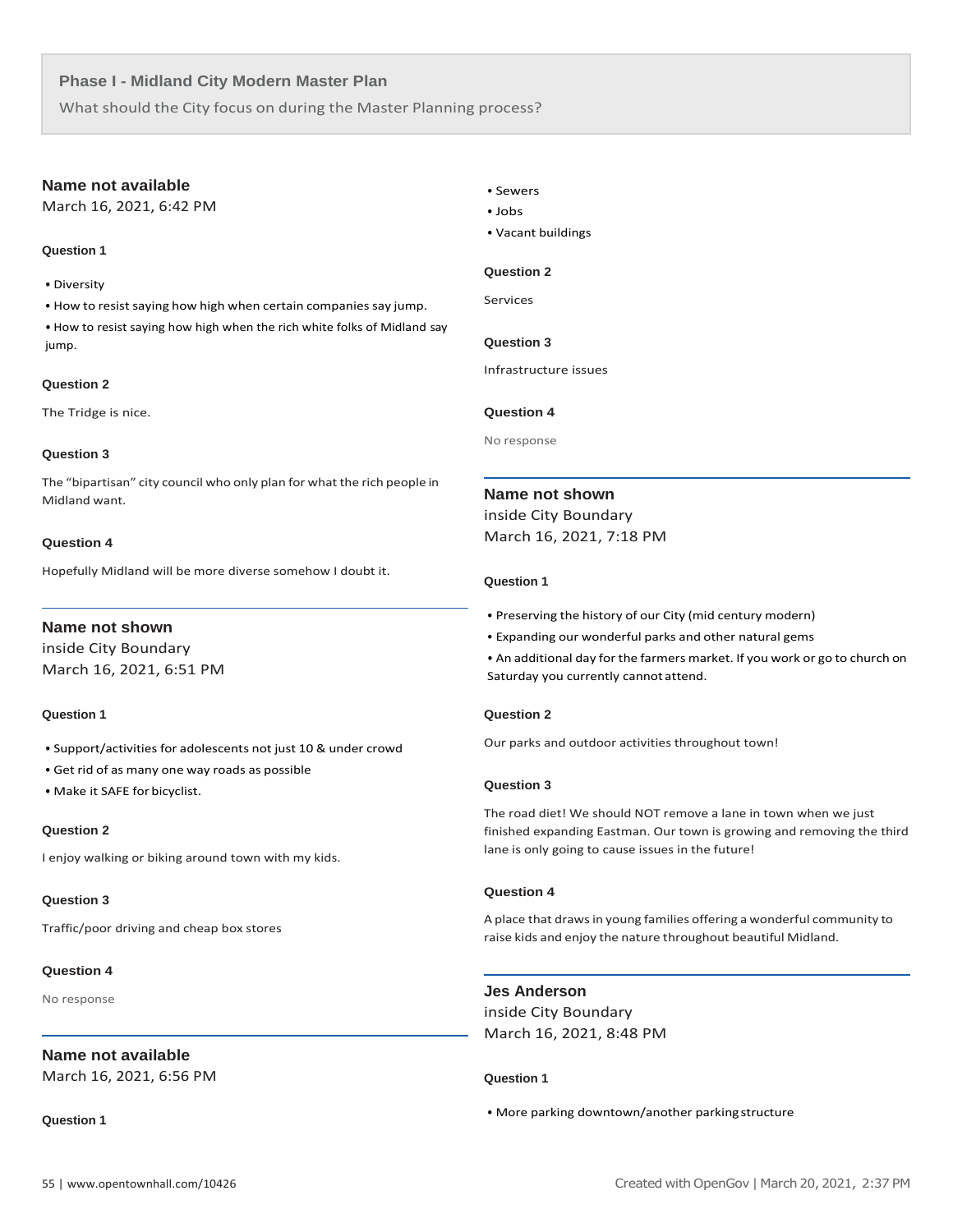What should the City focus on during the Master Planning process?

- Large community garden for low income families and after school programs
- Develop the plaza by the old Kmart and restore the area

#### **Question 2**

We love the family friendly community and all of the activities available for the kids.

# **Question 3**

Becoming too trafficked and busy on Eastman and Joe Mann, we need to encourage more stores to open on the other side of town.

# **Question 4**

Family friendly community with unique shops and restaurants. Midland should have great shopping availability in both sides of town and not all by the mall.

# **Name not available**

March 16, 2021, 10:44 PM

#### **Question 1**

- Diversity/Equity/Inclusion
- Affordable Housing (ALICE)
- Attracting New Businesses/Jobs

# **Question 2**

Value of amenities and abundance of services.

#### **Question 3**

The ignorance and/or acceptance of the gaps and divisiveness between privileged and non-privileged people.

# **Question 4**

Lots of :taco:s AND a hub of unique, innovative and diverse businesses, events and resources where anyone can see themselves stopping, staying and being successful.

# **Name not shown**

inside City Boundary March 17, 2021, 9:06 AM

**Question 1**

- Retaining small businesses
- Better foot traffic and biketraffic
- Livelier downtown

# **Question 2**

I love the cleanliness and the local businesses are great

# **Question 3**

Dependency on Dow money. We need to be able to attract people to live and stay in the city who don't have a Dow affiliation.

#### **Question 4**

A lively robust downtown with lots of things to do within walking distance, while also having smaller town centers that have lively businesses that host events. Also, buy the mall and turn it into a giant, open concept, indoor marketplace. Make it have an appeal similar to Bronners, where people will want to travel to visit for an afternoon.

# **Name not shown**

inside City Boundary March17,2021,12:05PM

# **Question 1**

• Create opportunities for greater investment in Downtown, Center City and Midtown.

• Connect Center City, Midtown, Downtown better through nonmotorized connectivity

• Investing in infrastructure that allowsthe City government to be more proactive than reactive

# **Question 2**

It's hard to pick just one. I love having a city park in my backyard and having City Forest. I love the library (especially when it's open). I sincerely appreciate all of our public works amenities like curbside trash pick up and the services that this department offers.

#### **Question 3**

It's honestly a blessing that sometimes hurts; with so many incredible collaborative groups in our community and so many incredible leaders, it seems that there are times when we can overthink things instead of being bold and just trying something new. We need to stop trying to make everyone happy and instead, take the next right step one day at a time in order to create a dynamic community of modern explorers where people want to stay and invest their dollars here.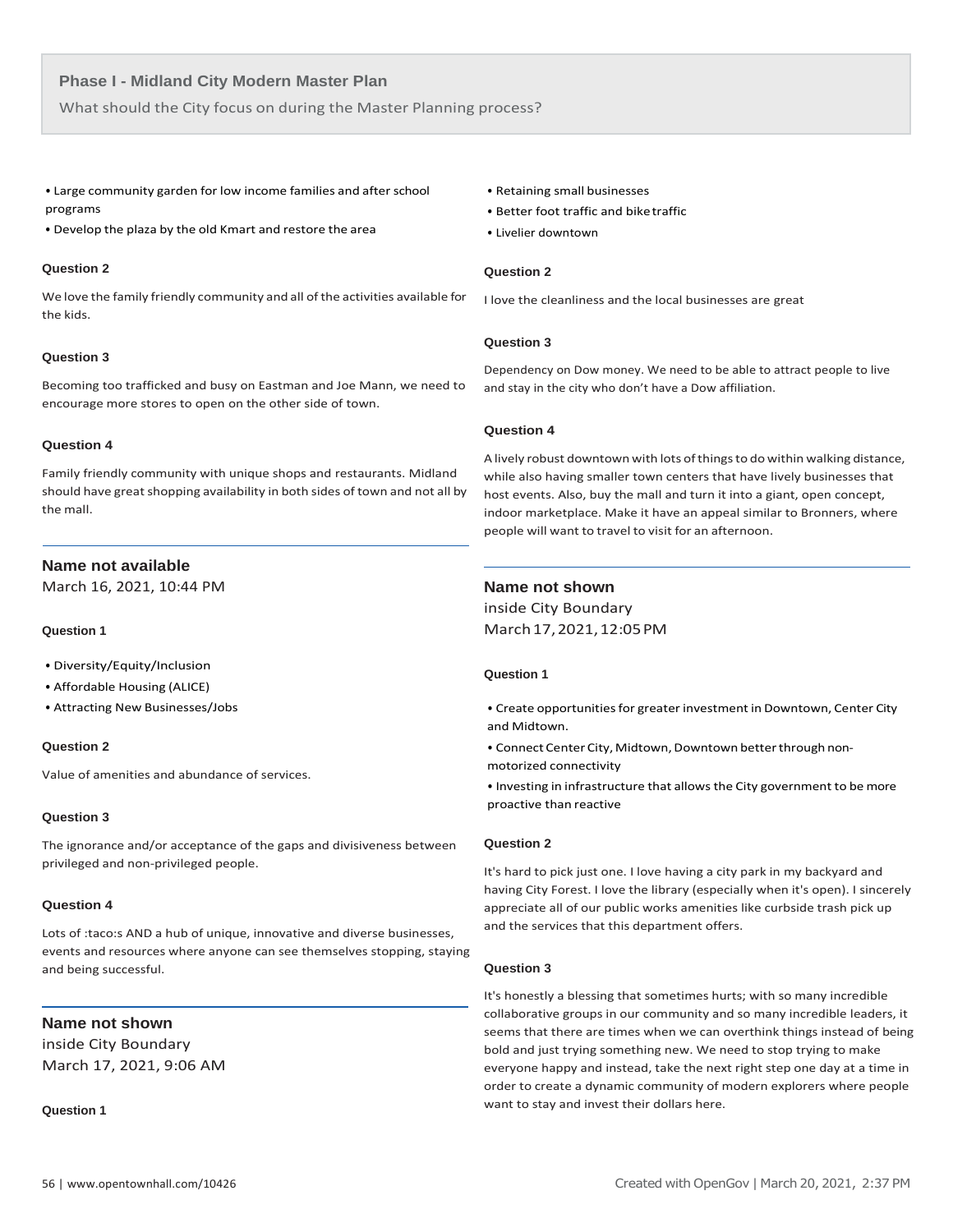What should the City focus on during the Master Planning process?

# **Question 4**

Midland welcomes, embraces, and creates places and environments for community connections for all.

# **Name not available**

March 17, 2021, 1:56 PM

# **Question 1**

- Congestion issues on Eastman nearmall
- Road repairs!!

• Use or elimination of empty commercial properties that are creating areas of economic depression (Kmart bldg, old dealership on Saginaw)

#### **Question 2**

I love all the trees, sidewalks, parks and areas to enjoy the outside, but the trees are my favorite. I love the green area between Patrick/Lyon oneway.

# **Question 3**

Desire to grow, balanced with managing growth; not encouraging sprawl or too much , mismanaged traffic

# **Question 4**

Midland is a safe, livable City with excellent schools, state-of-the-art health care, an exciting downtown, robust shopping options, reliable and efficient infrastructure, a plethora of recreational, art and music opportunities and a welcoming environment that recognizes and celebrates its multi-cultural residents.

Midland Community Offering affordable lessons (like 6 or 8 weeks, meeting 2x/wk, of gymnastics, ballet, karate, etc for \$20-30) to elementaryagedstudentssotheycantrydifferentthings. [Wedidthisin CT and found my girls loved ballet and went to someone who taught ballet.]

# **Name not available**

March 17, 2021, 2:04 PM

#### **Question 1**

- Eliminate parallel parking
- Add heaters/ lanterns to outdoordining
- Add heated sidewalks.

# **Question 2**

It is well kept, unlike large cities. Little trash, pretty flowers, etc.

#### **Question 3**

Too much parallel parking and one ways.

# **Question 4**

No parallel parking, no one ways, heated outdoorseating, heated sidewalks in the winter.

# **Name not available**

March 17, 2021, 2:43 PM

# **Question 1**

- Bigger farmer's market
- More shops and entertainment
- More individual restaurants (not chain)

# **Question 2**

I love that it is a safe community and there are lots of things to do outside

#### **Question 3**

Top issue is that even though there are lots of things to do outside, there's not enough things to do inside besides say go to the movies. Trying to attract different businesses would be my top priority or things like festivals.

# **Question 4**

My vision for Midland would be a place that people as young as myself (I'm 20) would like to stay around. I love how nice midland is but there isn't a whole lot of things for people my age to do. Not to mention not a lot of places stay open that late. A few more bars would be nice in time (coronavirus depending) especially since Oscar's just closed and I'm pretty sure Diamond Jim's just closed as well. We have a lot of nice coffee places, now it's time to get some nice bars and other restaurants.

**Name not shown**

inside City Boundary March 17, 2021, 3:03 PM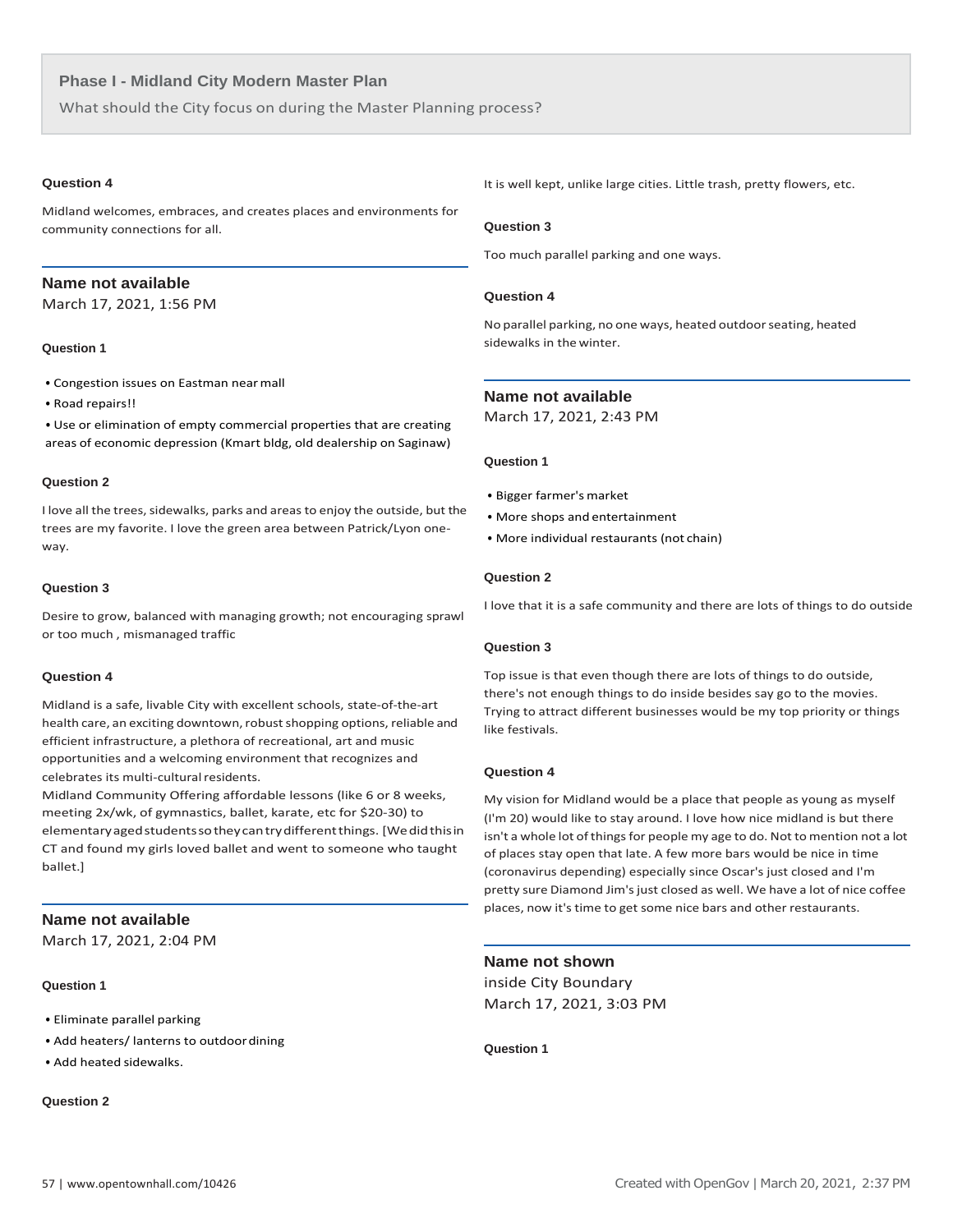What should the City focus on during the Master Planning process?

• More restaurant options (mid-higher end, e.g. Salata, Zoe's Kitchen); Though we love family owned places lunches are a real struggle unless its fastfood (yuck).

• Gated parks for young families (Thrune is our favorite, but don't feel there are many other options that we are aware of for young kiddos).

• Take an all seasons approach: What can be offered ineach season? SPRING, SUMMER, FALL, WINTER activities outdoors.

#### **Question 2**

I can't pick one, so top TWO are: SAFETY; and downtown area + small businesses. We lived out of state for six years, and recently returned with youn children and have an IMMENSE appreciation for the safety, small town community feel, in addition to all the locally owned businesses.

#### **Question 3**

Nothing is top of mind. I do worry about things like what will happen to the mall - Its a bit of an ending of an era, but not unexpected. I don't want it to become a creepy yucky eye-sore where only a Halloween store moves in once a year or something. What are the plans for buildings like these as brick and mortar or big box stores become less popular? What is the long term plan here?

#### **Question 4**

Destination for small business and entrepreneurship. Connected community. Continued safety and focus on growing families.

# **Name not available**

March 18, 2021, 9:16 AM

#### **Question 1**

• Schools - what is expected enrollment vs number of facilities and maintenance of those facilities

• New library? Current location has had severe flooding twice causing lots of financial loss. Want to keep this amazing resource but make it sustainable.

• Continue downtown development and improving accessibility

#### **Question 2**

It has a small town feel with decent big city amenities.

# **Question 3**

Effective communication and transparency with residents. I think the efforts on social media to show city services are wonderful! They make you feel connected to local government in a small way and remind you of things your city provides. Apply this same principle to "bigger" things like

the road diet plan or general development. It helps bring things to "our level" and more frequent updates and communication might help curb some pushback you get fromresidents.

#### **Question 4**

We chose to move here because Midland combined my husband's small town upbringing with my city upbringing. We can run into our friends and neighbors at the grocery store, on the rain trail, or at a restaurant downtown. We can also enjoy really nice, well-maintained parks, utilize the wonderful library, and attend Broadway tours or the symphony at MCFTA. I love the number of local businesses. My vision would be that all this continues to be true. Midland is already known as a great place to raise a family, but these same things that make it nice for families can also make it nice for single, young adults. Development of a more vibrant downtown, accessible housing nearby, and promotion of city services will help entice younger residents which is what a community needs to be doing to continue growing andthriving.

# **Name not shown**

inside City Boundary March 18, 2021, 9:42 AM

# **Question 1**

- upgrading safety services, ie, fire and policestaffing
- attracting new businesses
- improving traffic flow on the Eastman Road corridor

# **Question 2**

The downtown area with outdoor seating at resturants

# **Question 3**

geographical growth without the expansion of fire department coverage, some areas take much longer than the recommended national average response time to getto

#### **Question 4**

Focus on all the areas of town to improve the looks. Some parts of the residential sections are "trashy". Keep services at the level that the citizens expect. or improve them to that level if need be.

# **Richard Ferrando**

inside City Boundary March 18, 2021, 9:47 AM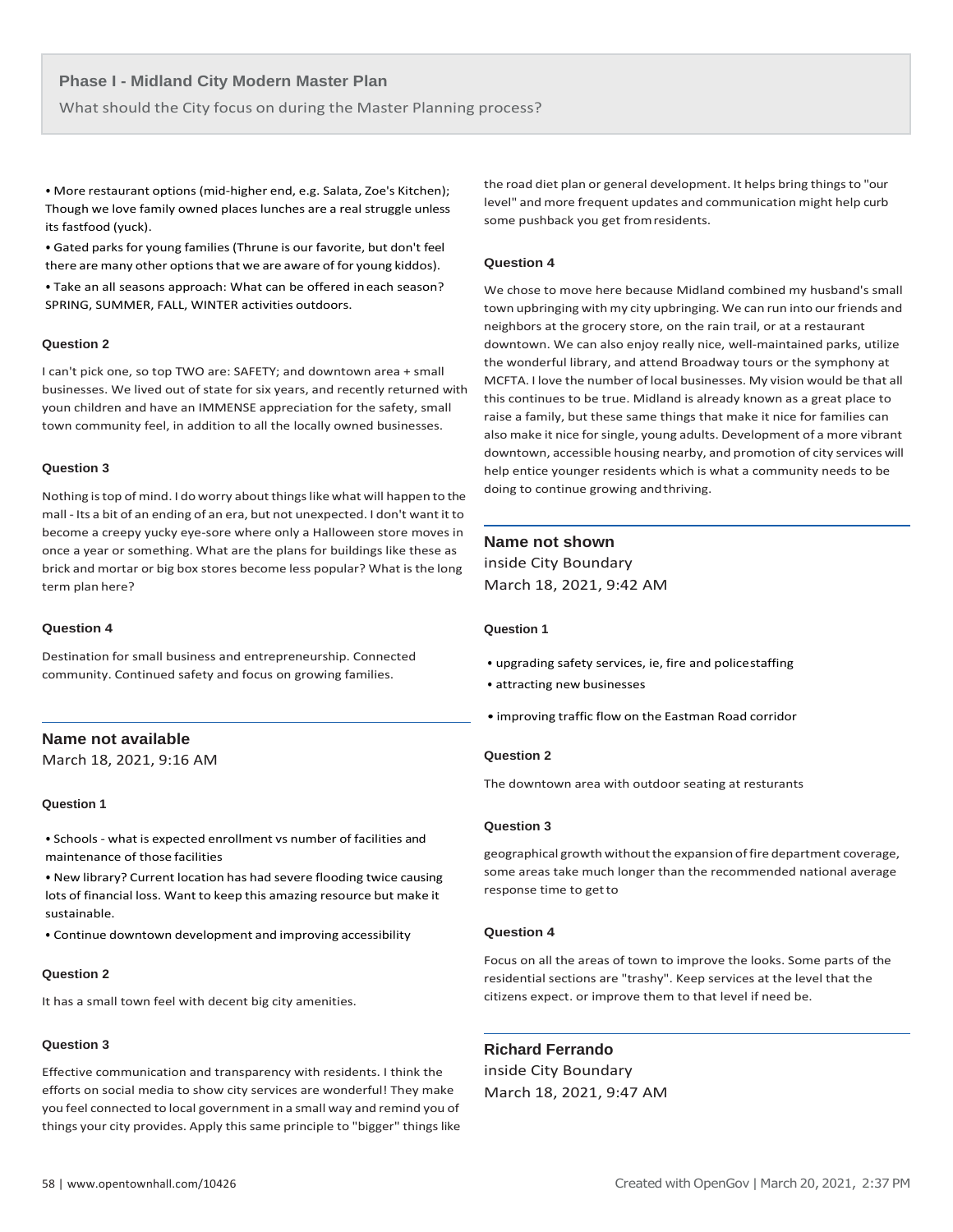What should the City focus on during the Master Planning process?

#### **Question 1**

• Deal with the vacant/blight properties. For private properties, marriages can be arranged. New development, will it make people want to live here?

• We want a "Green Community". We want to encourage urban forest situations. Don't cut down existing wooded areas to build buildings and parking lots.

• We need to repurpose existing building sites that have run their course.

#### **Question 2**

Greenery, flowers and trees.

# **Question 3**

Remaining unique and an attractive place to live.

#### **Question 4**

Keeping it a place where people who don't have to live here, will want to live here.

# **Robert Moglia**

inside City Boundary March18,2021,10:18AM

# **Question 1**

- Sustainable infrastructure
- Outdoorrecreation
- Affordable housing

#### **Question 2**

Big city resources (parks, entertainment) with a small town feel.

#### **Question 3**

Flood preparedness and mitigation

# **Question 4**

Thriving community where people feel secure moving into, starting businesses or non profits, and raisingfamilies.

# **Name not available**

March 18, 2021, 3:08 PM

**Question 1**

• Cost effectively meeting the diverse housing needs in our community...from homelessto low/fixed income and those on assistance, senior citizens, etc

• Revitalization of South Saginaw corridor from the circle to Patrick...retail, eating, pedestrians, biking, housing

• Managing increasing traffic on Jefferson north of Wheeler (safety for residents of the area, students crossing for Jefferson/Siebert/Adams)

#### **Question 2**

Really good place to raise a family...and a very good 'gateway' to Northern Michigan

#### **Question 3**

Living-income jobs for non-college educated residents...attraction and retention of businesses that can help with this.

# **Question 4**

A place where all are welcomed...that all can feel good about calling 'home'

# **Name not available**

March 18, 2021, 3:56 PM

# **Question 1**

• Attracting new businesses via the creation and implementation of a municipally-backed last-mile fiber-optic ISP

• Attracting remote workers from all industries via the creation and implementation of a municipally-backed last-mile fiber-opticISP

• Expanding the tax base via the creation and implementation of a municipally-backed last-mile fiber-optic ISP

# **Question 2**

No response

#### **Question 3**

Attracting workers. The city and its major businesses continually talk in themedia about the difficulty in attracting and retaining talent in the area. Whatever charms the city may possess, it lacks in a significant draw for young, especially single, people who have not lived in a locality with a real winter.

# **Question 4**

Midland should be truly the "City of Modern Explorers". This can be accomplished by building a municipally-backed last-mile fiber-optic ISP.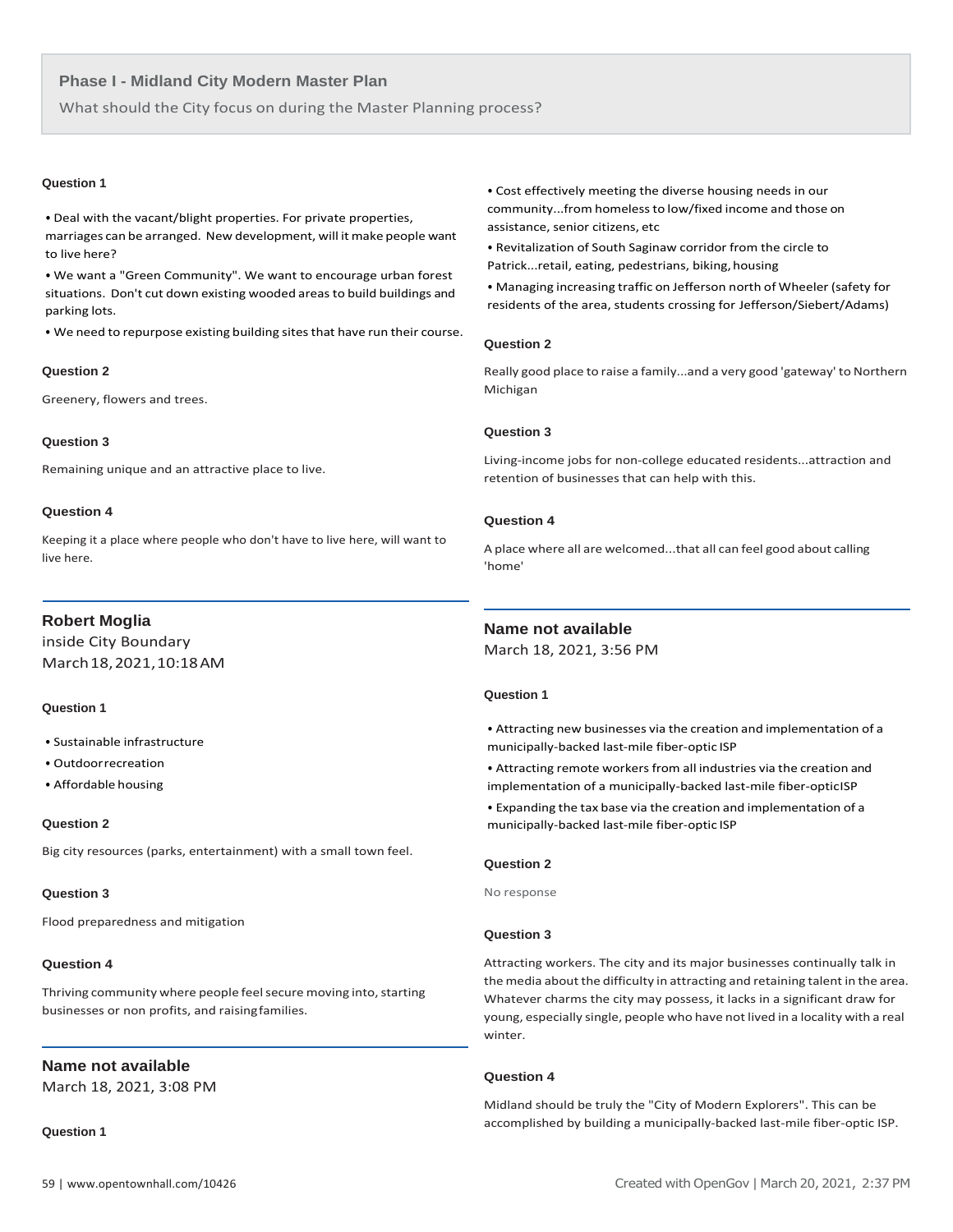What should the City focus on during the Master Planning process?

Multiple cities across the United States have taken this necessary step to ensure their populations have access to the internet resources vital to modern life. More and more, our connection to our local government, neighbors and offices is done via the Internet. Yet the private ISPs who are entrenched in the area are not keeping up with the infrastructure improvements and maintenance. Copper wires are 1990s technology and the insistence of our incumbent ISPs on this antiquated technology is a major impediment to the city growing. By delivering gigabit speeds to the home and hundreds of megabit WiFi blankets over events and communal areas, Midland can become a beacon of prosperity and forward-thinking. Other cities which have taken this step have seen tremendous growth in their tax base as well as the general happiness of their populations. As the city recovers from the pandemic, it should look toward taking advantage of the new-found flexibility of tech and other office workers and become a "small town hub" for innovativegrowth.

# **Name not available**

March 18, 2021, 6:54 PM

# **Question 1**

- Eliminate one way streets
- Improve walkability
- Beautification

# **Question 2**

Park system

# **Question 3**

Not vibrant

# **Question 4**

Vibrant destination. Leverage the river fronts.

# **Name not available**

March 18, 2021, 8:35 PM

# **Question 1**

• Supporting businesses (both small entreprenurial businesses and the manufacturing businesses)

• Protecting infrastructure (sewer, utilities, etc.) in the floodplains

• Figuring out what to do with unused space in the Midland Mall (attracting new businesses or finding another use for thespace)

**Question 2**

I really enjoy that it's pretty compact and that the sidewalks, rail trail, etc. make it possible to walk or bike to many places around town. I also really like the library and the Main Street area.

# **Question 3**

No response

# **Question 4**

I would love to see Midland keep doing the thingsit's doing well: having plenty of parks and green space, having a wide variety of locally-owned businesses, hosting community events like community orchestras and Meet your Merchants weekends,etc.

# **Catherine Brown**

inside City Boundary March 18, 2021, 10:36 PM

# **Question 1**

• Gearing Midland more to youngsingles

• Flood protection and preparedness now that lakes are empty and dams are down to prepare for another downpour in excess

• Increasing events for all agetypes

# **Question 2**

The small city feel Midland has. It's very family centered and has the basic amenities as a few highlights you.l can't find anywhere else like the gardens and all the parks

# **Question 3**

Making Midland a place young single adults would want to live (as opposed to working in Midland and living in a surrounding city like Bay City)

# **Question 4**

Lots more modern dining, activities for adults like beer gardens and beer halls (Des Moines, IA has one that is a huge hall where there is a bar with local beer in a huge hall, think Oktoberfest style hall, and food trucks get to serve food from there and great way to pick and choose food type and drink with game nights, trivia, etc.), activity venues like axe throwing, mini golf, more theaters, more shopping options, improve mall with stores that will be frequently visited, bigger name places more familiar found in all the bigger cities around like Detroit, become the hub and go-to city of the Tri-Cities area. Indoor market for small business, ability to support all types of business year round, not just during summer farmers market, more indoor kids areas, indoor dog play park for winter. A lot of things worth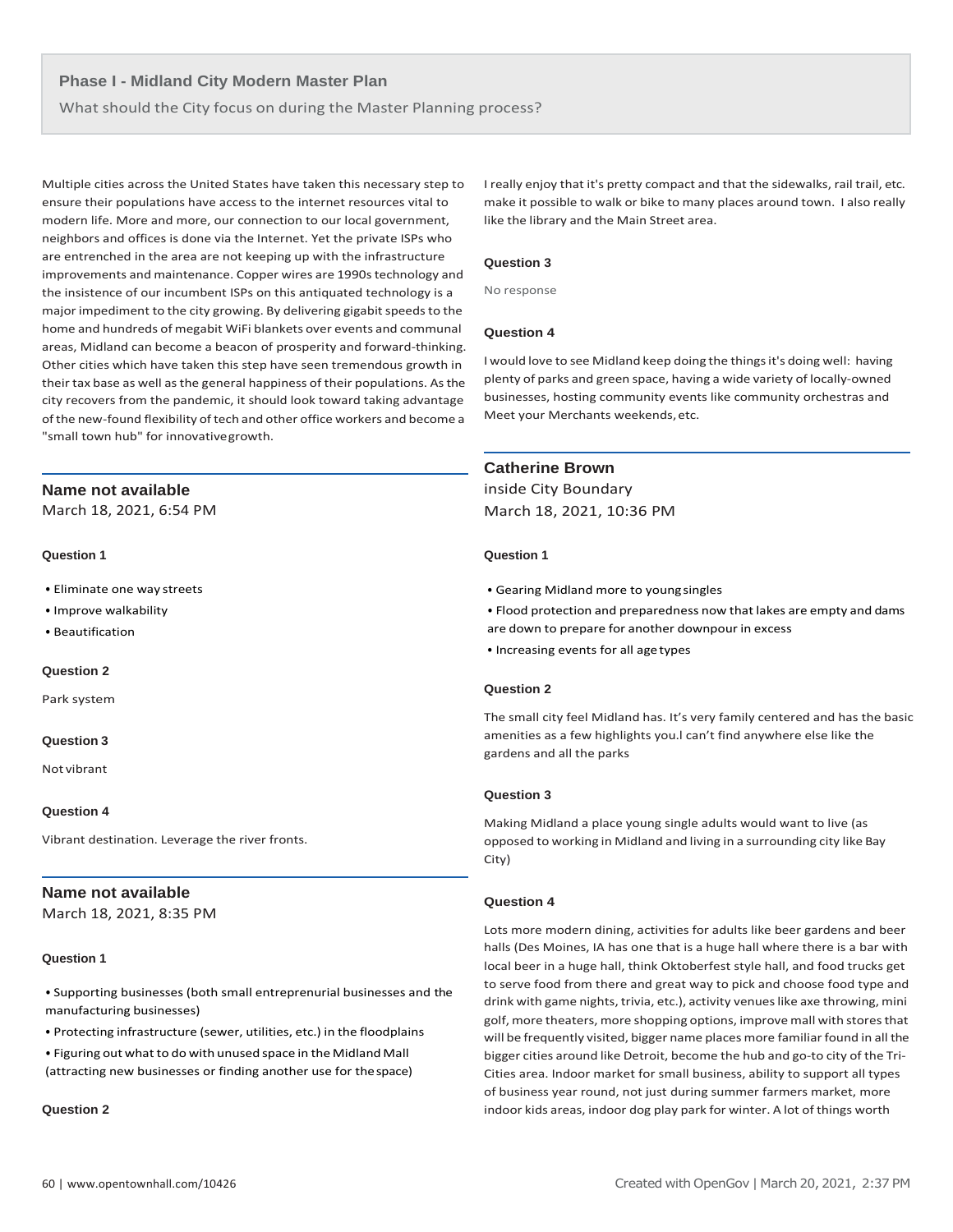What should the City focus on during the Master Planning process?

going to you have to drive 2 hours to to another city, why not make Midland a place that people want to go to who are two hours away from us.

# **Name not available**

March 19, 2021, 9:24 AM

# **Name not available**

March 19, 2021, 9:12 AM

# **Question 1**

- Listening to residents.
- Listening to residents.
- Listening to residents.

#### **Question 2**

No response

# **Question 3**

City council does not listen to the residents, so why bother filling out surveys. We did not want the roundabout at Washington and Patrick, but you did it. We do not want the "Road Diet", but you are going to do it. You changed the parking downtown to parallel eliminating many parking spaces.

#### **Question 4**

A mayor and board members who listen to the residents and work with the residents to make the citybetter.

# **Name not available**

March 19, 2021, 9:21 AM

# **Question 1**

- Parks
- Parking
- Traffic

#### **Question 2**

Community

#### **Question 3**

Drugs

#### **Question 4**

Better access to housing

# • Maintaining CLEAN public areas, example ever since Kmart left that area especially behind the building is covered in garbage. I am sure fines could be assessed

• Road repairs

 **Question 1**

• Better winter road maintenance, salt or and alternative at intersection and sand or another alternative on intersection approach

# **Question 2**

Cleanliness

# **Question 3**

Loss of small business due to extended lockdown.

## **Question 4**

A City that feels like a small town that uses' its money wisely and doesn't rely on foundations to bail it out or to pay for the majority everything .

# **Name not available**

March 19, 2021, 9:36 AM

## **Question 1**

- Elimniate the developer owned planningcommission
- build a better flood control system

#### **Question 2**

No response

# **Question 3**

No response

# **Question 4**

No response

# **Name not shown**

inside City Boundary March 19, 2021, 9:46 AM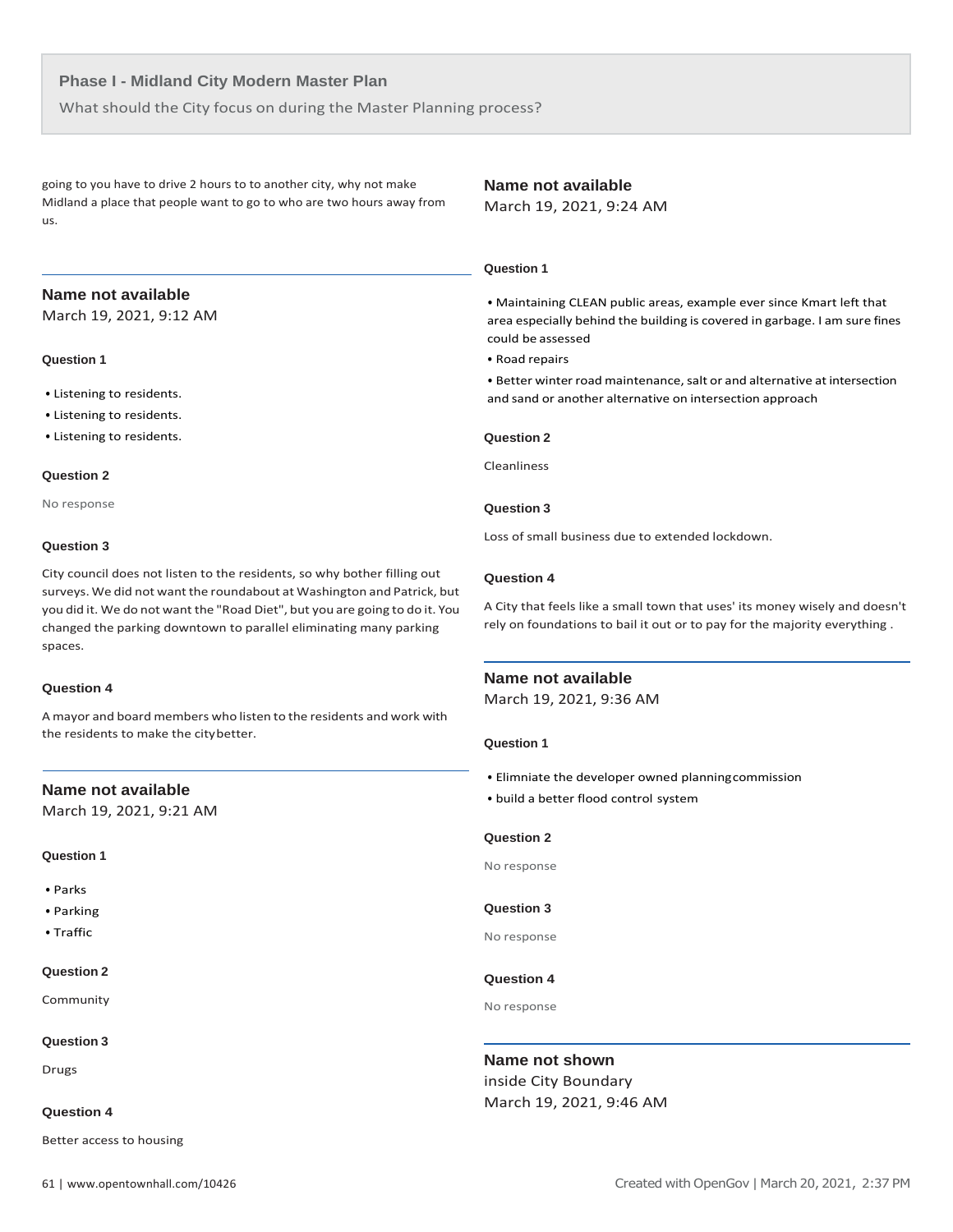What should the City focus on during the Master Planning process?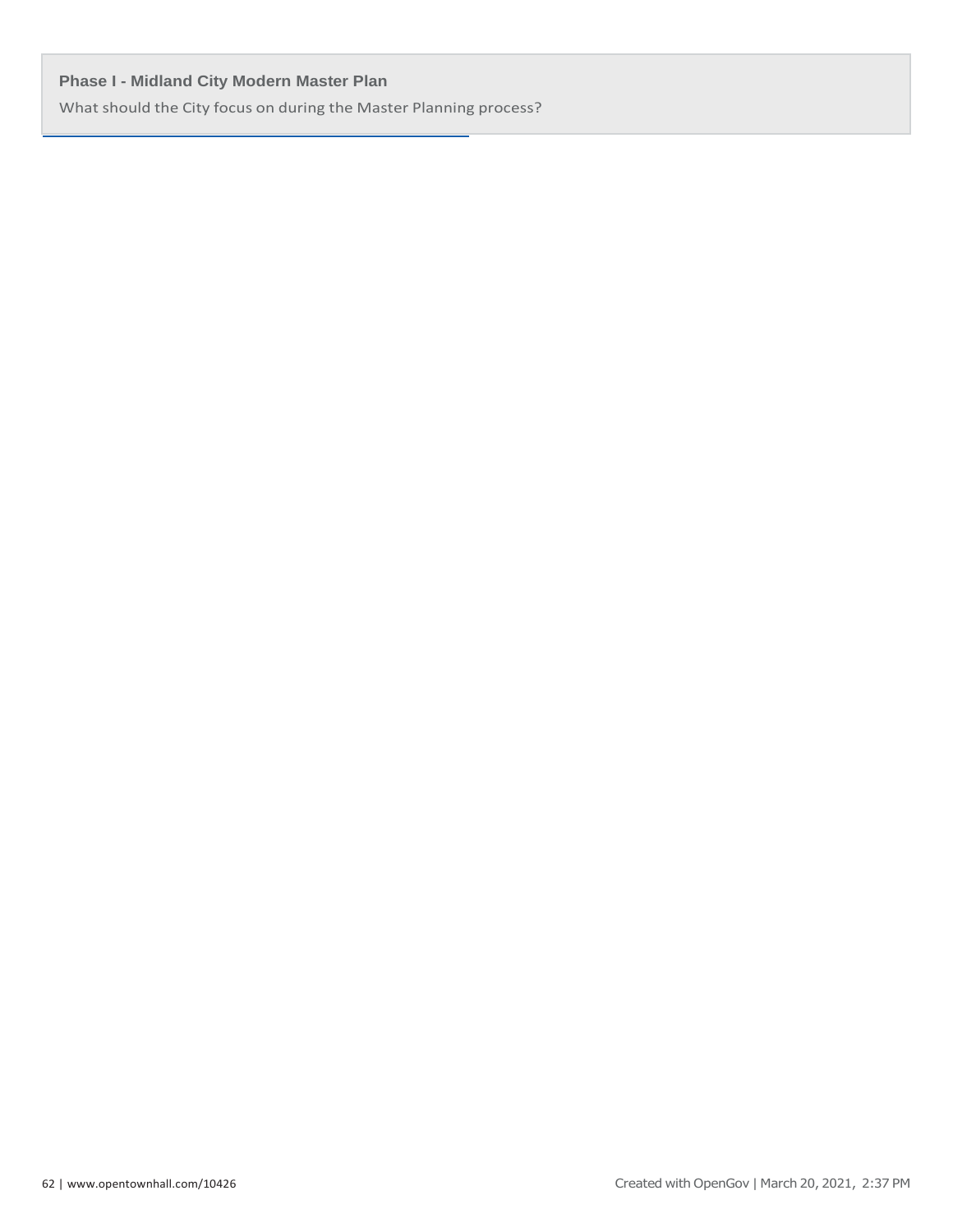What should the City focus on during the Master Planning process?

# **Question 1**

- Water/sewer system flooding
- Job/opportunity growth

# **Question 2**

The family friendly activities available, including the Loons, MCFTA, Dow Gardens, Whiting Forest, Community Center, parks and playgrounds.

# **Question 3**

,

Now—sewer flooding Future— Bringing and keeping young adults in town

# **Question 4**

No response

# **Name not available**

March 19, 2021, 10:00 AM

# **Question 1**

• Buttles St Road Diet, bad idea; traffic headaches/accidents; doesn't add anything positive; coming in from M-20, going to be a mess; accidents waiting to happen

• Affordable Condo Community for people over 55;reasonable cost, not only for Dow Execs; for everydaypeople.

• More fire pits-Main Street, couple closer to Riverside Place .

#### **Question 2**

Small town feeling; friendly and basically safe.

# **Question 3**

Buttles Road Diet -- very much opposed to and don't see how it will add anything positive to Midland.

#### **Question 4**

Continue to be small City with many opportunities.

# **Name not available**

March 19, 2021, 10:14 AM

**Question 1**

# • Eastman rd traffic. NO MORE NEW BUSINESSES ON THAT SIDEOF TOWN

- Building up the south saginaw rd side of town
- No more "road diets"

# **Question 2**

Decent conmunity

# **Question 3**

Non reporting of real issues in this town i.e. drug problem

#### **Question 4**

Be more realistic in it's portrayal.

# **Name not available**

March 19, 2021, 10:15 AM

#### **Question 1**

• Paved bike trails that connect cityneighborhoods

# **Question 2**

Rail trail

# **Question 3**

No response

# **Question 4**

No response

**Name not available** March 19, 2021, 10:25 AM

#### **Question 1**

• The city center/roundabout is ugly that section of S. Saginaw and Jefferson and Ashman is dated and a disgrace. For such a beautiful town • I have been here for almost 4years, and I am embarrassed to take any visitors through that area!

# **Question 2**

No response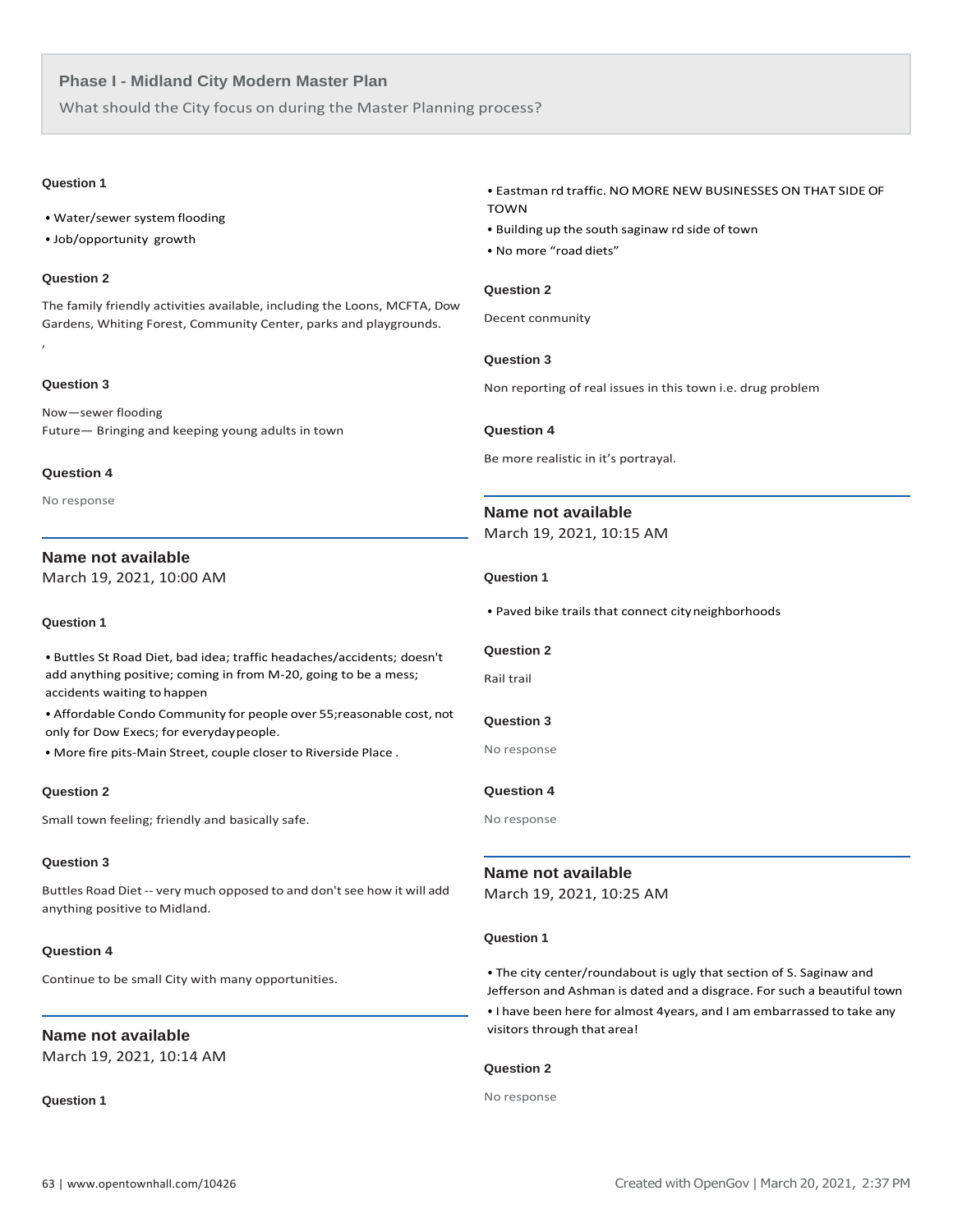What should the City focus on during the Master Planning process?

#### **Question 3**

No response

#### **Question 4**

No response

# **Name not available**

March 19, 2021, 11:13 AM

#### **Question 1**

- Park maintenance
- Traffic improvements
- Attract small business todowntown

#### **Question 2**

Community

#### **Question 3**

Income from taxes

#### **Question 4**

No response

# **Name not available** March 19, 2021, 11:17 AM

# **Question 1**

- Enforce zoning
- More restaurants and shopping
- Continue city services

# **Question 2**

A safe town which seems to have an eye to the future

# **Question 3**

Flooding and sewer

#### **Question 4**

Better shopping and restaurants. Make Midland a more desirable destination.

#### **Name not available**

March 19, 2021, 12:03 PM

# **Question 1**

- Affordable housing
- Easy Access to publicspaces
- Traffic along main arteries

# **Question 2**

Neighborhood feeling. The Rail Trail. The School system

# **Question 3**

Affordable housing and traffic

# **Question 4**

No response

# **Name not shown**

inside City Boundary March19,2021,12:10PM

# **Question 1**

- Continue planning for recreation areas as we continue to grow.
- No more floods or sewerbackups!
- Safety of all kinds.

#### **Question 2**

Safety for all ages to go places and do things whether alone or with others.

# **Question 3**

Availability of no cost/low cost activities for families of all socio-economic levels. Especially for the young families to enjoy with their 0-5 age children. Brain growth time!

#### **Question 4**

Thriving business areas with independent businesses for all levels of income. Parks and trails to enjoy. Local events to draw visitors to "meet" MIdland. Revitalized Mall area. Adequate affordable housing so that children are not moved frequently. Continued quality school system. Find some way to provide transportation to all areas of the County to enable those without personal transportation to get to work, health care, and shopping. Our medical facilities are wonderful, continue improving!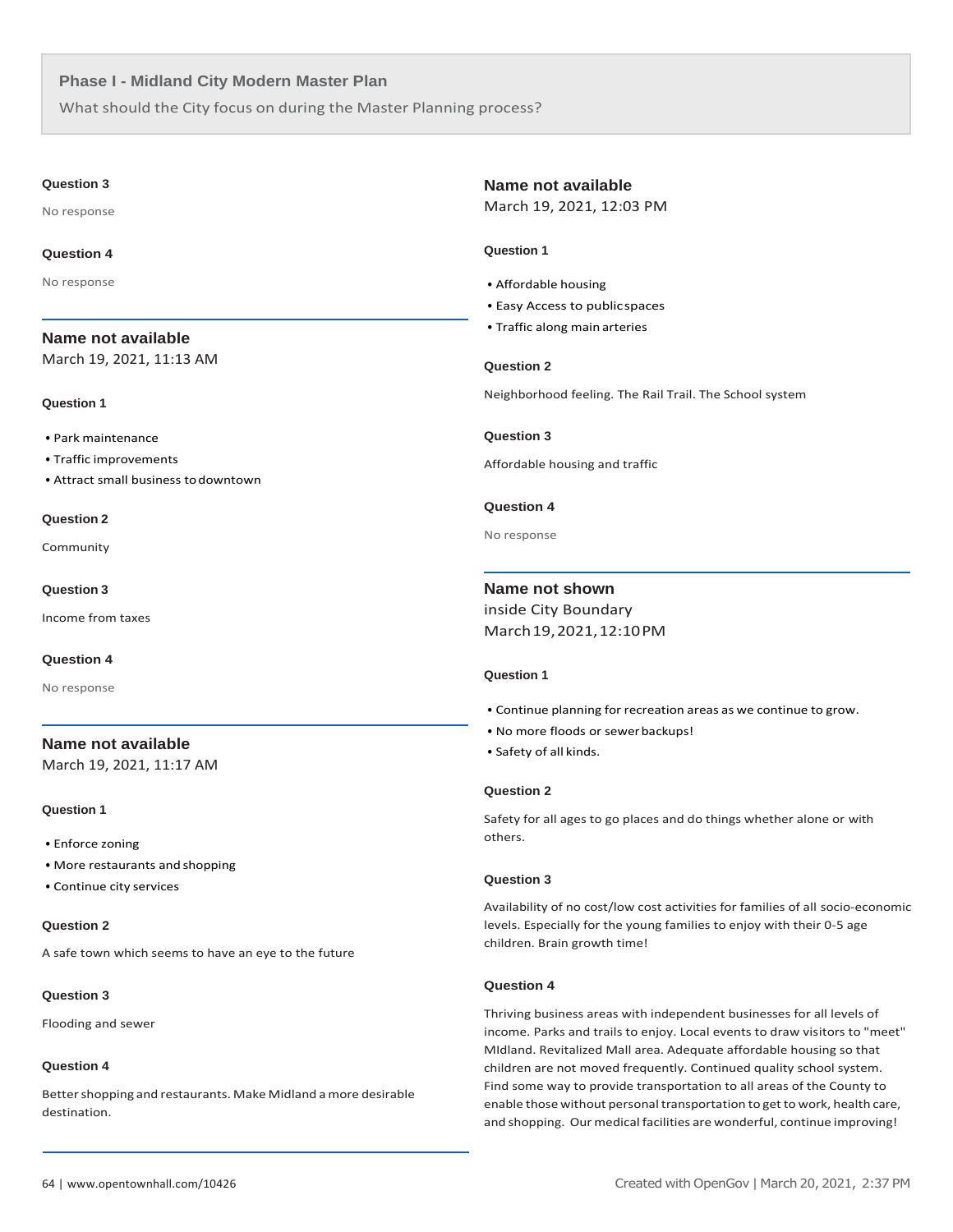What should the City focus on during the Master Planning process?

Continue events at MCFTA, Dow Gardens and Forest, 360, Library, etc. We have wonderful amenities. Downtown is becoming a place to gather, hooray! And finally, I really think we could become a location for Hallmark movies. How about it? I'm mentioning it again so you don't forget.

And as an aside, I continue to be impressed by the City crews and various departments. That includes Police and Fire Departments as well as City Hall employees. I'm always proud to say that I'm from Midland.

# **Name not shown**

outside City Boundary March 19, 2021, 12:31 PM

#### **Question 1**

- Reducing crime
- Bringing in more small businesses andjobs.
- Working on infrastructure to prevent another catastrophic flood

## **Question 2**

I've spent a total of two hours in Midland and my family loved it so much that we're planning on moving there at the beginning of 2022, from Central CA. It was so clean, there was so much to do, the atmosphere felt very comfortable, the Tridge is beautiful, it really does embody the American small town vibe!

# **Question 3**

The flooding that happened was terrible, there have to be steps taken to prevent that from happening again. Too many people lost everything. Crime rates are much lower than the median for the country, but they can always be lowered more.

#### **Question 4**

I would love for it to grow slowly, so that it is maintainable, in all areas, education, jobs, sustainability. More community involvement. It is my dream to live there, I can'twait!

# **Name not shown**

outside City Boundary March 19, 2021, 12:40 PM

# **Question 1**

- update and maintain infrastructure
- 5G and fiber optic internetinfrastructure

• blight, remove buildings and replace instead of building on vacant property causing sprawl and tasking the currentinfrastructure

# **Question 2**

I like the beautiful places we have for example, the gardens, the nature center, the Dow Home, the Library, the MCFTA's and the fairgrounds to name a small list.

# **Question 3**

Infrastructure. What is the shape of the water lines? People can't see them so they are "out of site and out of mind" but it would be good to be proactive and not be reactive about our infrastructure that already exist. Maybe there is some other looming infrastructure project that I am not aware of like the dam that burst. I didn't have any idea that was going to happen so why would I list that on a survey? I would speculate that someone at the City of Midland did. Had the dam been taken care of when the government knew it was a problem, would we have been in this flood devastation? At some point problems will need to be addressed and the people in government are in the position to know things that the general public does not know. It is our government's responsibility to keep the community safe by taking care of infrastructure issues that are not always seen. Why do people distrust government? Is it because the government didn't keep them from harm when the government knew harm was going to happen? Is it because the government didn't take care of problems that they knew about but the solutions were going to be difficult? Someone knew full well that dam was about to break, someone knew that they should have drained the lake and fixed it so that we could avoid all the property damage. Someone didn't wantto do it. We need to be better than that. I hope we can learn for the future. Is it better to suffer a little now to avoid suffering later? When we allow our government to constantly do what we want instead of what we need then that is a problem. The City of Midland has to discern better between needs and wants. If we need to fix a bridge, let's do that before we all want it done because it collapsed and we all see it is gone. Isn't infrastructure the base that everything else is built on? Isn't it the government's responsibility to keep it in good working order? Wouldn't fiber optic/5G internet system be part of infrastructure too?

# **Question 4**

I am glad we have a Costco but at the same time I am sad that the K-Mart building is empty as well as other buildings. It would be nice to use or remove and replace the buildings we already have instead of building on vacant undeveloped land. I think that I would rather see an empty lot then an empty building, nobody wants to live in a community with blight. When all the buildings in Midland are all being used, then start building new. I think more pavement just meansless area for water to get absorbed into the ground. We need to be more mindful of our water supply and the pollution that we put into it. My vision of Midland is better use of the existing buildings and properties within the city limits and the best infrastructure, water, roads, and fiberoptics.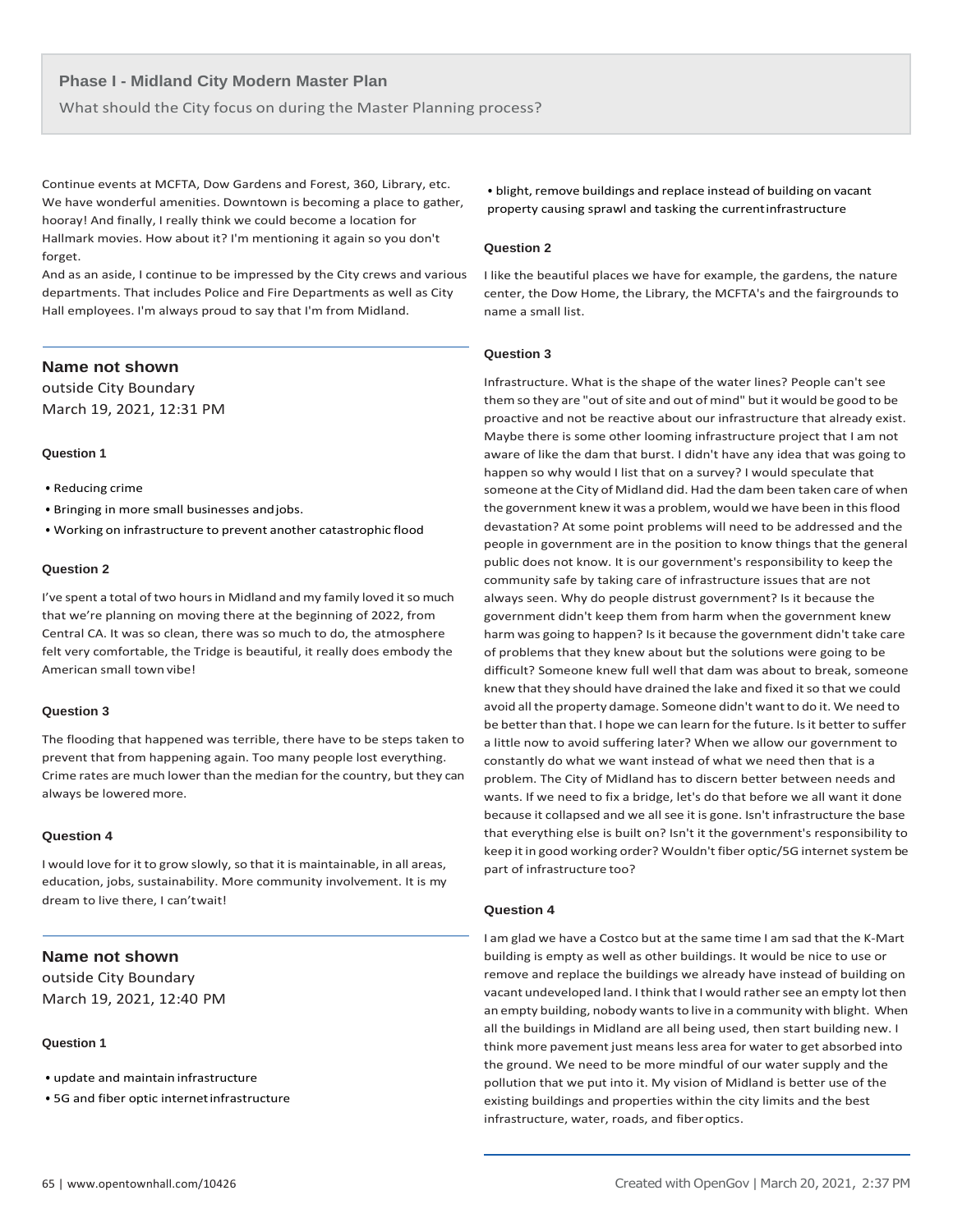What should the City focus on during the Master Planning process?

# **Gerald Gordier**

inside City Boundary March 19, 2021, 2:34 PM

# **Question 1**

• Should look at some principles that are enduring "throughout time" to serve as guides. Plan for a MINIMUM 10-years.

• This Master Plan should closely link ALL elements of this documentto all other "master plans" in the City (i.e. parks plan, transportation plan, etc.)

• Any "goals" mentioned must incorporate "S.M.A.R.T" elements: Specific, Measurable, Attainable, Relevant, & Time-bound.

# **Question 2**

I appreciate the long forward look that the MUGA has provided Midland over the decades. This master plan should be as enduring and not reactive to short-term "tactical" issues, which some plans I've seen become.

The recreational and community activities set Midland apart from many other communities. This should continue.

An eye toward any operational impacts should be considered in any

planning so it doesn't become a "pie in the sky" type of dream.

# **Question 3**

-As history has born out, the sewer system (storm and sanitary) must fixed and planned for the future.

-There must be a future plan for solid waste disposal as what we have is limited.

-A global plan for development needs to be articulated "city-wide." We need to get away from "center-city", "downtown", "mall area" defining what is desired. A Master Plan should articulate what is desired city-wide and reflects community perspective and all areas should complement all one-another.

-There should be corridors defined for commercial, residential, commercial, industrial, etc. overarching Zoning. Zoning should be a reflection of the Master Plan, rather than the outline or driver of development.

- The influence of "big money" or needsto take a back seat to the "Master Plan" articulated by the community at-large. The citizens are impacted directly by any tax impacts of development. We should not depend on grant funding, which is nice and appreciated, but can skew the people's will.

#### **Question 4**

My vision for Midland can be reflected in the moniker or motto of the city -"City of Modern Explorers." While we don't need to be on the bleeding edge, we need to be forward looking. Midland should be leading expansion of broadband, but here-to-for has allowed the incumbent

telecom providers to dictate what we get. The future will require embracing technology in new and creative ways, which will require a workforce and a commitment before that can be fully developed. I see tight linkage between all types of city plans (i.e. zoning, transportation, parks, etc.) as well as ALL operational plans specifically tied to elements of the "Master Plan." I see a community where we no longer see a jumbled collection of wires hanging from poles. Policy should be developed to (1) make all green-field development move ALL utilities underground, (2) proactively move ALL existing utilities underground whenever major construction is done in the right-of-ways, and (3) make a long-term commitment to proactively begin moving ALL utilities underground over a 25-30 year time as funding permits in areas that may not be covered by 1 or 2 above. The City should consider installing "ductbanks" for all wiring whenever work is done to accommodate current and future needs, so "construction" won't have to be done when conduit space is needed. This could also serve as a revenue stream by leasing the conduit space to various utilities, rather than paying pole rental to them. This Master Plan needs to be forward looking without a lot of constraints from the current status of items. This may mean new corridors for development, without necessarily abandoning what currently exist. I have nothing specific in mind (at this time), but we should be open to the possibility that a Master Plan for the future shouldn't be constrained at preserving the status quo.

# **Name not available**

March 19, 2021, 3:03 PM

#### **Question 1**

• M

# **Question 2**

Overall Small town feeling

# **Question 3**

construction that helps businesses along Eastman by mall

## **Question 4**

A plan that is good for everyone and not a select group

# **Name not shown**

inside City Boundary March 19, 2021, 3:17 PM

#### **Question 1**

• Recreation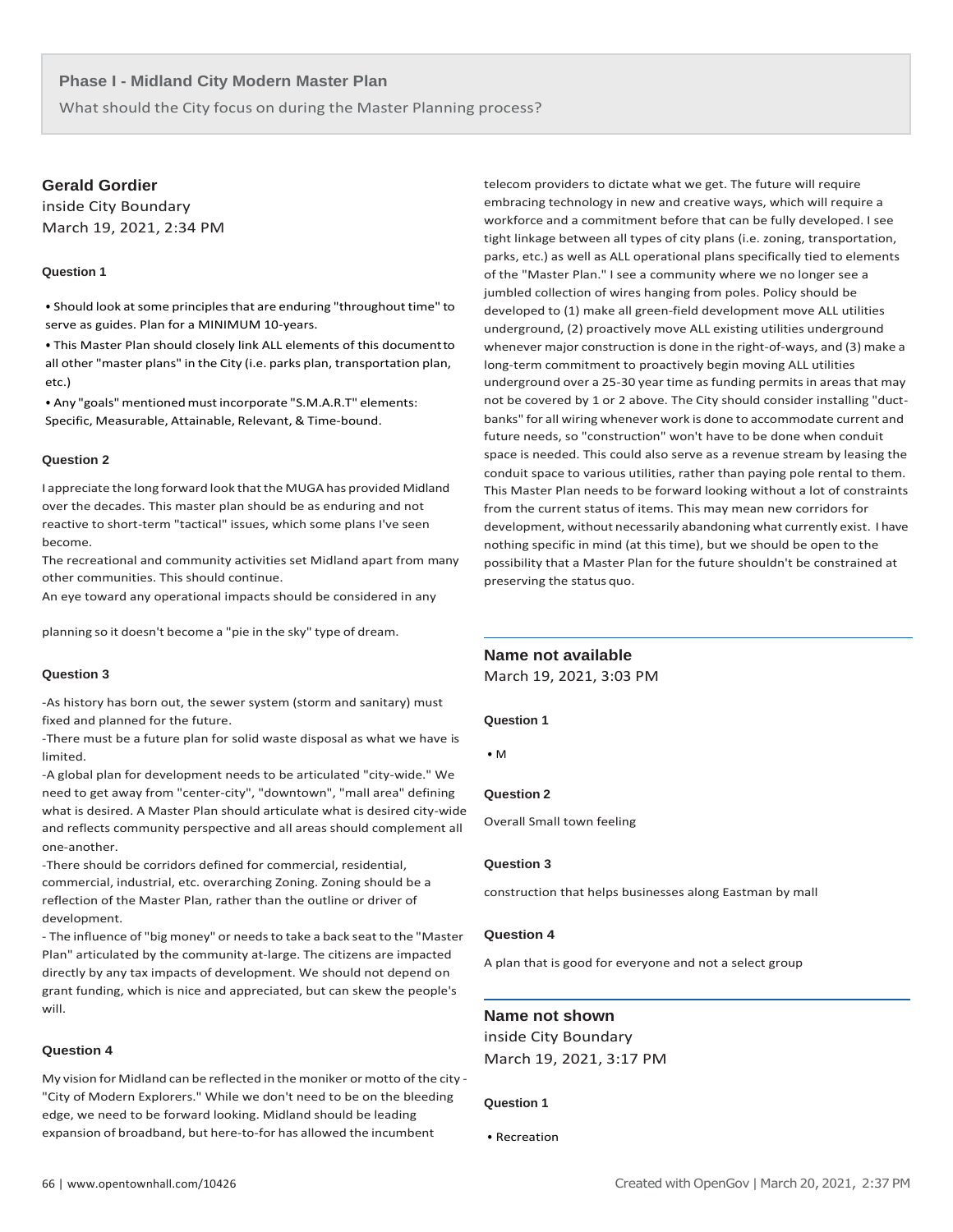What should the City focus on during the Master Planning process?

#### • Downtown

• Neighborhood zoning

#### **Question 2**

Community

#### **Question 3**

Inactive residents

#### **Question 4**

A big-city feel all in a small town.

A variety of; modes of transportation, recreation, and hospitality.

A more connected downtown and center city with less car traffic and more foot/bicycle traffic.

# **Betty Shangle**

inside City Boundary March 19, 2021, 3:21 PM

#### **Question 1**

- Zoning that is adhered to
- ordinances for rental- student housing not be in residential zonibg
- Repair city streets, not add streets for private property

# **Question 2**

What I treasure about Midland is Safety Smaller town feeling Family values and events

# **Question 3**

Letting new ideas outweigh the stable bones of Midland.We need and want new ideas but not at the price of what is great about Midland.

#### **Question 4**

A well thought out plan that residents can count on in the future and not allow strip zoning or changes for business and industry.

# **Name not available**

March 19, 2021, 3:47 PM

#### **Question 1**

- Economic Development
- Enhanced conservation, sustainability, and recycling efforts
- Strengthen sense of place with community building efforts

# **Question 2**

The abundance of parks, mature trees, and green spaces.

# **Question 3**

It is not living up to its potential-- and therefore there will continue to be a mass exodus of young adults and even young families that come from other parts of the world, country, state (recruited by Dow, Mid-Michigan Health, etc.) that have experienced places that may even be smaller but have more character and a community-focus and sense of belonging that Midland lacks.

# **Question 4**

A small-town feel with big-city amenities. A more vibrant downtown area that is more energized. Regular dynamic downtown events that are more inclusive and a bigger draw for residence across the city to gather (this could be as simple as a concerted effort to really 'light up" the entirety of Main St. during the holidays so feels more like a go-to destination, leveling up and promoting the community-building aspects of the Farmers Market to draw in the community beyond shopping for fruits/vegetables (cultivating and celebrating the artisans, entertainers and craft makers in the area), upgrading the current Downtown Development slate of events to be more exciting-- no offense, but a "Meet the Merchants" is not that appealing to most of the residents. Also, collaborating with and supporting businesses and individuals that are attempting to bring community-building events to the area--> the Thanksgiving Day Turkey Trot 5K, Food Truck Festival. Also, family-friendly 4th of July and NYE celebrations hosted by the City.

# **Name not shown**

inside City Boundary March 19, 2021, 4:08 PM

# **Question 1**

- Road Work
- More diverse shopping
- More upscale restaurants

#### **Question 2**

Safety